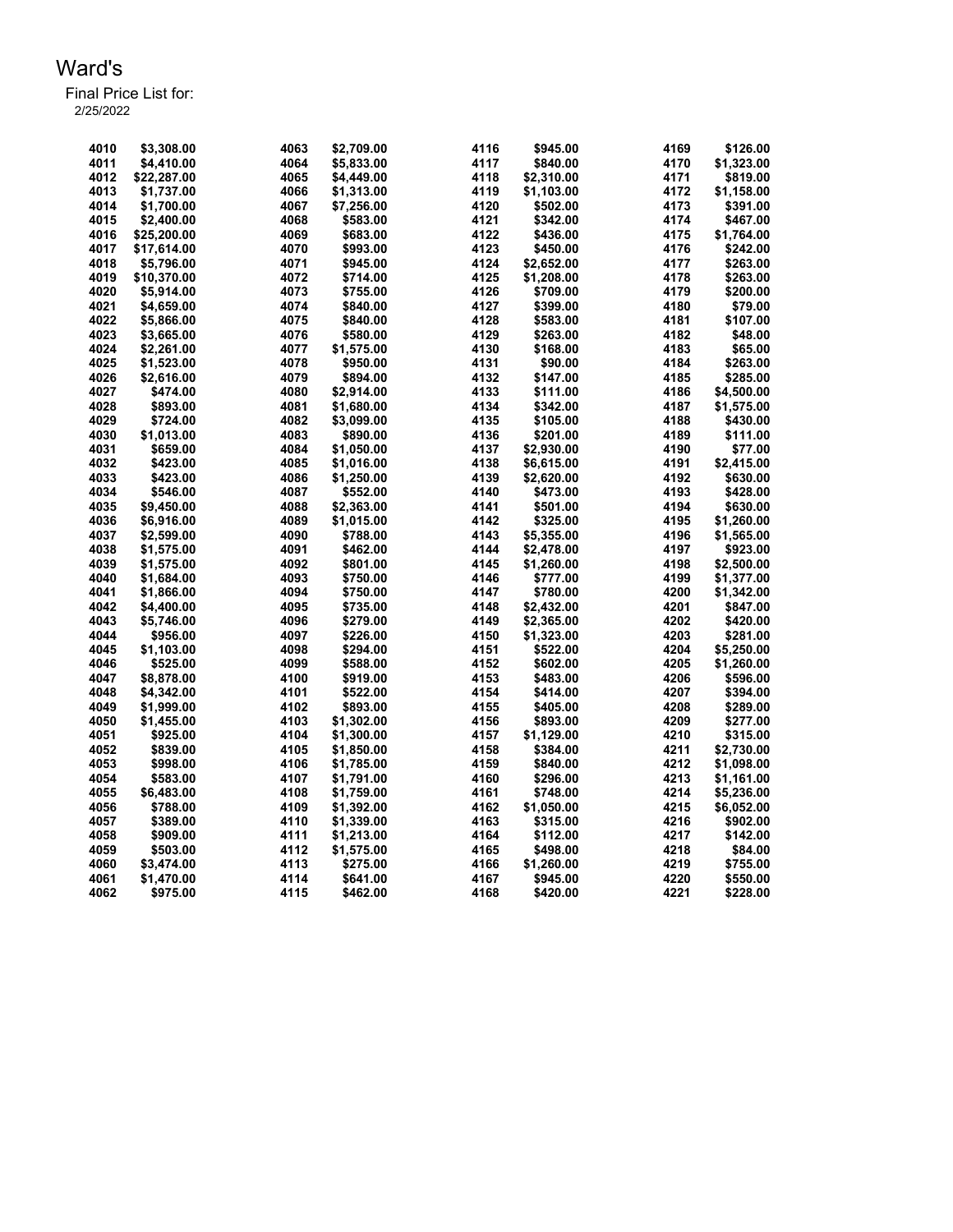| 4223<br>4329<br>5029<br>\$1,680.00<br>4276<br>\$72.00<br>\$163.00<br>4224<br>4277<br>4330<br>\$1,108.00<br>\$1,275.00<br>\$683.00<br>5030<br>4225<br>4278<br>4331<br>5031<br>\$315.00<br>\$1,456.00<br>\$882.00<br>4226<br>4279<br>4332<br>5032<br>\$153.00<br>\$1,060.00<br>\$567.00<br>4227<br>4333<br>\$893.00<br>4280<br>\$710.00<br>\$147.00<br>5033<br>4228<br>4334<br>4281<br>5034<br>\$2,482.00<br>\$578.00<br>\$237.00<br>4229<br>4282<br>4335<br>5035<br>\$16.00<br>\$1,000.00<br>\$331.00<br>\$840.00<br>4230<br>4336<br>5036<br>4283<br>\$1,816.00<br>\$473.00<br>\$331.00<br>4231<br>4284<br>4337<br>5037<br>\$12.00<br>\$373.00<br>\$1,161.00<br>\$345.00<br>4338<br>4232<br>\$281.00<br>4285<br>\$342.00<br>\$600.00<br>5038<br>\$48.00<br>4233<br>4286<br>\$650.00<br>4339<br>5039<br>\$550.00<br>\$578.00<br>4234<br>\$300.00<br>4287<br>\$2,316.00<br>4340<br>\$532.00<br>5040<br>\$121.00<br>4235<br>4288<br>4341<br>5041<br>\$455.00<br>\$350.00<br>\$433.00<br>4236<br>4289<br>4342<br>5042<br>\$258.00<br>\$210.00<br>\$339.00<br>4237<br>4290<br>4343<br>\$139.00<br>\$328.00<br>\$527.00<br>5043<br>4238<br>4291<br>4344<br>5044<br>\$21.00<br>\$221.00<br>\$550.00<br>\$210.00<br>4239<br>4292<br>4345<br>\$22.00<br>\$208.00<br>5045<br>\$315.00<br>\$454.00<br>4293<br>4240<br>\$368.00<br>\$326.00<br>4346<br>5046<br>\$93.00<br>\$555.00<br>4294<br>4241<br>\$210.00<br>\$290.00<br>4347<br>\$350.00<br>5047<br>\$20.00<br>4242<br>4295<br>4348<br>5048<br>\$30.00<br>\$106.00<br>\$504.00<br>\$1,785.00<br>4296<br>4243<br>\$263.00<br>\$220.00<br>4349<br>\$272.00<br>5049<br>\$21.00<br>4244<br>4297<br>4350<br>5050<br>\$361.00<br>\$250.00<br>\$249.00<br>\$75.00<br>4298<br>4245<br>\$105.00<br>4351<br>5051<br>\$65.00<br>\$552.00<br>\$348.00<br>4299<br>4246<br>\$1,155.00<br>\$284.00<br>4352<br>\$175.00<br>5052<br>\$105.00<br>4300<br>4353<br>5053<br>4247<br>\$221.00<br>\$27.00<br>\$21.00<br>\$373.00<br>4301<br>4354<br>4248<br>\$394.00<br>\$249.00<br>\$105.00<br>5054<br>\$15.00<br>4249<br>4302<br>4355<br>\$52.00<br>5055<br>\$348.00<br>\$433.00<br>\$21.00<br>4250<br>4303<br>4356<br>\$33.00<br>\$150.00<br>\$396.00<br>\$222.00<br>5056<br>4251<br>4304<br>\$579.00<br>4357<br>\$10.00<br>5057<br>\$32.00<br>\$394.00<br>4358<br>4252<br>\$277.00<br>4305<br>\$839.00<br>\$13.00<br>5058<br>\$31.00<br>4253<br>\$300.00<br>4306<br>\$625.00<br>4359<br>\$24.00<br>5059<br>\$126.00<br>4254<br>\$611.00<br>4307<br>\$1,031.00<br>4360<br>\$27.00<br>5060<br>4255<br>4308<br>4361<br>5061<br>\$483.00<br>\$760.00<br>\$24.00<br>\$90.00<br>4309<br>4362<br>4256<br>\$458.00<br>\$1,525.00<br>\$16.00<br>5062<br>\$23.00<br>4257<br>4310<br>5010<br>\$42.00<br>5063<br>\$840.00<br>\$413.00<br>\$39.00<br>4258<br>\$130.00<br>4311<br>\$513.00<br>5011<br>\$0.00<br>5064<br>\$45.00<br>4259<br>4312<br>\$350.00<br>\$443.00<br>5012<br>\$163.00<br>5065<br>\$850.00<br>4260<br>4313<br>5013<br>5066<br>\$200.00<br>\$481.00<br>\$134.00<br>\$107.00<br>4261<br>4314<br>5014<br>5067<br>\$164.00<br>\$147.00<br>\$48.00<br>\$67.00<br>4262<br>4315<br>5015<br>\$73.00<br>5068<br>\$158.00<br>\$1,180.00<br>\$179.00<br>4263<br>4316<br>5016<br>\$17.00<br>5069<br>\$280.00<br>\$147.00<br>\$125.00<br>4264<br>4317<br>5017<br>\$32.00<br>5070<br>\$280.00<br>\$100.00<br>\$290.00<br>4265<br>\$348.00<br>4318<br>\$121.00<br>5018<br>\$30.00<br>5071<br>\$189.00 | 4222 | \$676.00 | 4275 | \$416.00 | 4328 | \$540.00 | 5028 | \$12.00    |
|---------------------------------------------------------------------------------------------------------------------------------------------------------------------------------------------------------------------------------------------------------------------------------------------------------------------------------------------------------------------------------------------------------------------------------------------------------------------------------------------------------------------------------------------------------------------------------------------------------------------------------------------------------------------------------------------------------------------------------------------------------------------------------------------------------------------------------------------------------------------------------------------------------------------------------------------------------------------------------------------------------------------------------------------------------------------------------------------------------------------------------------------------------------------------------------------------------------------------------------------------------------------------------------------------------------------------------------------------------------------------------------------------------------------------------------------------------------------------------------------------------------------------------------------------------------------------------------------------------------------------------------------------------------------------------------------------------------------------------------------------------------------------------------------------------------------------------------------------------------------------------------------------------------------------------------------------------------------------------------------------------------------------------------------------------------------------------------------------------------------------------------------------------------------------------------------------------------------------------------------------------------------------------------------------------------------------------------------------------------------------------------------------------------------------------------------------------------------------------------------------------------------------------------------------------------------------------------------------------------------------------------------------------------------------------------------------------------------------------------------------------------------------------------------------------------------------------------------------------------------------------------------------------------------------------------------------------------------------------------------------------------------------------------------------------------------------------------------------------------------------------------------------------------------------------------------------------------------------------------------------------------------------------------------------------------------------------------------------------------------------------------------------------------------|------|----------|------|----------|------|----------|------|------------|
|                                                                                                                                                                                                                                                                                                                                                                                                                                                                                                                                                                                                                                                                                                                                                                                                                                                                                                                                                                                                                                                                                                                                                                                                                                                                                                                                                                                                                                                                                                                                                                                                                                                                                                                                                                                                                                                                                                                                                                                                                                                                                                                                                                                                                                                                                                                                                                                                                                                                                                                                                                                                                                                                                                                                                                                                                                                                                                                                                                                                                                                                                                                                                                                                                                                                                                                                                                                                                     |      |          |      |          |      |          |      | \$111.00   |
|                                                                                                                                                                                                                                                                                                                                                                                                                                                                                                                                                                                                                                                                                                                                                                                                                                                                                                                                                                                                                                                                                                                                                                                                                                                                                                                                                                                                                                                                                                                                                                                                                                                                                                                                                                                                                                                                                                                                                                                                                                                                                                                                                                                                                                                                                                                                                                                                                                                                                                                                                                                                                                                                                                                                                                                                                                                                                                                                                                                                                                                                                                                                                                                                                                                                                                                                                                                                                     |      |          |      |          |      |          |      | \$57.00    |
|                                                                                                                                                                                                                                                                                                                                                                                                                                                                                                                                                                                                                                                                                                                                                                                                                                                                                                                                                                                                                                                                                                                                                                                                                                                                                                                                                                                                                                                                                                                                                                                                                                                                                                                                                                                                                                                                                                                                                                                                                                                                                                                                                                                                                                                                                                                                                                                                                                                                                                                                                                                                                                                                                                                                                                                                                                                                                                                                                                                                                                                                                                                                                                                                                                                                                                                                                                                                                     |      |          |      |          |      |          |      | \$21.00    |
|                                                                                                                                                                                                                                                                                                                                                                                                                                                                                                                                                                                                                                                                                                                                                                                                                                                                                                                                                                                                                                                                                                                                                                                                                                                                                                                                                                                                                                                                                                                                                                                                                                                                                                                                                                                                                                                                                                                                                                                                                                                                                                                                                                                                                                                                                                                                                                                                                                                                                                                                                                                                                                                                                                                                                                                                                                                                                                                                                                                                                                                                                                                                                                                                                                                                                                                                                                                                                     |      |          |      |          |      |          |      | \$23.00    |
|                                                                                                                                                                                                                                                                                                                                                                                                                                                                                                                                                                                                                                                                                                                                                                                                                                                                                                                                                                                                                                                                                                                                                                                                                                                                                                                                                                                                                                                                                                                                                                                                                                                                                                                                                                                                                                                                                                                                                                                                                                                                                                                                                                                                                                                                                                                                                                                                                                                                                                                                                                                                                                                                                                                                                                                                                                                                                                                                                                                                                                                                                                                                                                                                                                                                                                                                                                                                                     |      |          |      |          |      |          |      | \$21.00    |
|                                                                                                                                                                                                                                                                                                                                                                                                                                                                                                                                                                                                                                                                                                                                                                                                                                                                                                                                                                                                                                                                                                                                                                                                                                                                                                                                                                                                                                                                                                                                                                                                                                                                                                                                                                                                                                                                                                                                                                                                                                                                                                                                                                                                                                                                                                                                                                                                                                                                                                                                                                                                                                                                                                                                                                                                                                                                                                                                                                                                                                                                                                                                                                                                                                                                                                                                                                                                                     |      |          |      |          |      |          |      | \$94.00    |
|                                                                                                                                                                                                                                                                                                                                                                                                                                                                                                                                                                                                                                                                                                                                                                                                                                                                                                                                                                                                                                                                                                                                                                                                                                                                                                                                                                                                                                                                                                                                                                                                                                                                                                                                                                                                                                                                                                                                                                                                                                                                                                                                                                                                                                                                                                                                                                                                                                                                                                                                                                                                                                                                                                                                                                                                                                                                                                                                                                                                                                                                                                                                                                                                                                                                                                                                                                                                                     |      |          |      |          |      |          |      |            |
|                                                                                                                                                                                                                                                                                                                                                                                                                                                                                                                                                                                                                                                                                                                                                                                                                                                                                                                                                                                                                                                                                                                                                                                                                                                                                                                                                                                                                                                                                                                                                                                                                                                                                                                                                                                                                                                                                                                                                                                                                                                                                                                                                                                                                                                                                                                                                                                                                                                                                                                                                                                                                                                                                                                                                                                                                                                                                                                                                                                                                                                                                                                                                                                                                                                                                                                                                                                                                     |      |          |      |          |      |          |      | \$13.00    |
|                                                                                                                                                                                                                                                                                                                                                                                                                                                                                                                                                                                                                                                                                                                                                                                                                                                                                                                                                                                                                                                                                                                                                                                                                                                                                                                                                                                                                                                                                                                                                                                                                                                                                                                                                                                                                                                                                                                                                                                                                                                                                                                                                                                                                                                                                                                                                                                                                                                                                                                                                                                                                                                                                                                                                                                                                                                                                                                                                                                                                                                                                                                                                                                                                                                                                                                                                                                                                     |      |          |      |          |      |          |      |            |
|                                                                                                                                                                                                                                                                                                                                                                                                                                                                                                                                                                                                                                                                                                                                                                                                                                                                                                                                                                                                                                                                                                                                                                                                                                                                                                                                                                                                                                                                                                                                                                                                                                                                                                                                                                                                                                                                                                                                                                                                                                                                                                                                                                                                                                                                                                                                                                                                                                                                                                                                                                                                                                                                                                                                                                                                                                                                                                                                                                                                                                                                                                                                                                                                                                                                                                                                                                                                                     |      |          |      |          |      |          |      |            |
|                                                                                                                                                                                                                                                                                                                                                                                                                                                                                                                                                                                                                                                                                                                                                                                                                                                                                                                                                                                                                                                                                                                                                                                                                                                                                                                                                                                                                                                                                                                                                                                                                                                                                                                                                                                                                                                                                                                                                                                                                                                                                                                                                                                                                                                                                                                                                                                                                                                                                                                                                                                                                                                                                                                                                                                                                                                                                                                                                                                                                                                                                                                                                                                                                                                                                                                                                                                                                     |      |          |      |          |      |          |      | \$62.00    |
|                                                                                                                                                                                                                                                                                                                                                                                                                                                                                                                                                                                                                                                                                                                                                                                                                                                                                                                                                                                                                                                                                                                                                                                                                                                                                                                                                                                                                                                                                                                                                                                                                                                                                                                                                                                                                                                                                                                                                                                                                                                                                                                                                                                                                                                                                                                                                                                                                                                                                                                                                                                                                                                                                                                                                                                                                                                                                                                                                                                                                                                                                                                                                                                                                                                                                                                                                                                                                     |      |          |      |          |      |          |      |            |
|                                                                                                                                                                                                                                                                                                                                                                                                                                                                                                                                                                                                                                                                                                                                                                                                                                                                                                                                                                                                                                                                                                                                                                                                                                                                                                                                                                                                                                                                                                                                                                                                                                                                                                                                                                                                                                                                                                                                                                                                                                                                                                                                                                                                                                                                                                                                                                                                                                                                                                                                                                                                                                                                                                                                                                                                                                                                                                                                                                                                                                                                                                                                                                                                                                                                                                                                                                                                                     |      |          |      |          |      |          |      | \$40.00    |
|                                                                                                                                                                                                                                                                                                                                                                                                                                                                                                                                                                                                                                                                                                                                                                                                                                                                                                                                                                                                                                                                                                                                                                                                                                                                                                                                                                                                                                                                                                                                                                                                                                                                                                                                                                                                                                                                                                                                                                                                                                                                                                                                                                                                                                                                                                                                                                                                                                                                                                                                                                                                                                                                                                                                                                                                                                                                                                                                                                                                                                                                                                                                                                                                                                                                                                                                                                                                                     |      |          |      |          |      |          |      | \$11.00    |
|                                                                                                                                                                                                                                                                                                                                                                                                                                                                                                                                                                                                                                                                                                                                                                                                                                                                                                                                                                                                                                                                                                                                                                                                                                                                                                                                                                                                                                                                                                                                                                                                                                                                                                                                                                                                                                                                                                                                                                                                                                                                                                                                                                                                                                                                                                                                                                                                                                                                                                                                                                                                                                                                                                                                                                                                                                                                                                                                                                                                                                                                                                                                                                                                                                                                                                                                                                                                                     |      |          |      |          |      |          |      | \$45.00    |
|                                                                                                                                                                                                                                                                                                                                                                                                                                                                                                                                                                                                                                                                                                                                                                                                                                                                                                                                                                                                                                                                                                                                                                                                                                                                                                                                                                                                                                                                                                                                                                                                                                                                                                                                                                                                                                                                                                                                                                                                                                                                                                                                                                                                                                                                                                                                                                                                                                                                                                                                                                                                                                                                                                                                                                                                                                                                                                                                                                                                                                                                                                                                                                                                                                                                                                                                                                                                                     |      |          |      |          |      |          |      |            |
|                                                                                                                                                                                                                                                                                                                                                                                                                                                                                                                                                                                                                                                                                                                                                                                                                                                                                                                                                                                                                                                                                                                                                                                                                                                                                                                                                                                                                                                                                                                                                                                                                                                                                                                                                                                                                                                                                                                                                                                                                                                                                                                                                                                                                                                                                                                                                                                                                                                                                                                                                                                                                                                                                                                                                                                                                                                                                                                                                                                                                                                                                                                                                                                                                                                                                                                                                                                                                     |      |          |      |          |      |          |      |            |
|                                                                                                                                                                                                                                                                                                                                                                                                                                                                                                                                                                                                                                                                                                                                                                                                                                                                                                                                                                                                                                                                                                                                                                                                                                                                                                                                                                                                                                                                                                                                                                                                                                                                                                                                                                                                                                                                                                                                                                                                                                                                                                                                                                                                                                                                                                                                                                                                                                                                                                                                                                                                                                                                                                                                                                                                                                                                                                                                                                                                                                                                                                                                                                                                                                                                                                                                                                                                                     |      |          |      |          |      |          |      |            |
|                                                                                                                                                                                                                                                                                                                                                                                                                                                                                                                                                                                                                                                                                                                                                                                                                                                                                                                                                                                                                                                                                                                                                                                                                                                                                                                                                                                                                                                                                                                                                                                                                                                                                                                                                                                                                                                                                                                                                                                                                                                                                                                                                                                                                                                                                                                                                                                                                                                                                                                                                                                                                                                                                                                                                                                                                                                                                                                                                                                                                                                                                                                                                                                                                                                                                                                                                                                                                     |      |          |      |          |      |          |      |            |
|                                                                                                                                                                                                                                                                                                                                                                                                                                                                                                                                                                                                                                                                                                                                                                                                                                                                                                                                                                                                                                                                                                                                                                                                                                                                                                                                                                                                                                                                                                                                                                                                                                                                                                                                                                                                                                                                                                                                                                                                                                                                                                                                                                                                                                                                                                                                                                                                                                                                                                                                                                                                                                                                                                                                                                                                                                                                                                                                                                                                                                                                                                                                                                                                                                                                                                                                                                                                                     |      |          |      |          |      |          |      |            |
|                                                                                                                                                                                                                                                                                                                                                                                                                                                                                                                                                                                                                                                                                                                                                                                                                                                                                                                                                                                                                                                                                                                                                                                                                                                                                                                                                                                                                                                                                                                                                                                                                                                                                                                                                                                                                                                                                                                                                                                                                                                                                                                                                                                                                                                                                                                                                                                                                                                                                                                                                                                                                                                                                                                                                                                                                                                                                                                                                                                                                                                                                                                                                                                                                                                                                                                                                                                                                     |      |          |      |          |      |          |      |            |
|                                                                                                                                                                                                                                                                                                                                                                                                                                                                                                                                                                                                                                                                                                                                                                                                                                                                                                                                                                                                                                                                                                                                                                                                                                                                                                                                                                                                                                                                                                                                                                                                                                                                                                                                                                                                                                                                                                                                                                                                                                                                                                                                                                                                                                                                                                                                                                                                                                                                                                                                                                                                                                                                                                                                                                                                                                                                                                                                                                                                                                                                                                                                                                                                                                                                                                                                                                                                                     |      |          |      |          |      |          |      |            |
|                                                                                                                                                                                                                                                                                                                                                                                                                                                                                                                                                                                                                                                                                                                                                                                                                                                                                                                                                                                                                                                                                                                                                                                                                                                                                                                                                                                                                                                                                                                                                                                                                                                                                                                                                                                                                                                                                                                                                                                                                                                                                                                                                                                                                                                                                                                                                                                                                                                                                                                                                                                                                                                                                                                                                                                                                                                                                                                                                                                                                                                                                                                                                                                                                                                                                                                                                                                                                     |      |          |      |          |      |          |      |            |
|                                                                                                                                                                                                                                                                                                                                                                                                                                                                                                                                                                                                                                                                                                                                                                                                                                                                                                                                                                                                                                                                                                                                                                                                                                                                                                                                                                                                                                                                                                                                                                                                                                                                                                                                                                                                                                                                                                                                                                                                                                                                                                                                                                                                                                                                                                                                                                                                                                                                                                                                                                                                                                                                                                                                                                                                                                                                                                                                                                                                                                                                                                                                                                                                                                                                                                                                                                                                                     |      |          |      |          |      |          |      |            |
|                                                                                                                                                                                                                                                                                                                                                                                                                                                                                                                                                                                                                                                                                                                                                                                                                                                                                                                                                                                                                                                                                                                                                                                                                                                                                                                                                                                                                                                                                                                                                                                                                                                                                                                                                                                                                                                                                                                                                                                                                                                                                                                                                                                                                                                                                                                                                                                                                                                                                                                                                                                                                                                                                                                                                                                                                                                                                                                                                                                                                                                                                                                                                                                                                                                                                                                                                                                                                     |      |          |      |          |      |          |      |            |
|                                                                                                                                                                                                                                                                                                                                                                                                                                                                                                                                                                                                                                                                                                                                                                                                                                                                                                                                                                                                                                                                                                                                                                                                                                                                                                                                                                                                                                                                                                                                                                                                                                                                                                                                                                                                                                                                                                                                                                                                                                                                                                                                                                                                                                                                                                                                                                                                                                                                                                                                                                                                                                                                                                                                                                                                                                                                                                                                                                                                                                                                                                                                                                                                                                                                                                                                                                                                                     |      |          |      |          |      |          |      |            |
|                                                                                                                                                                                                                                                                                                                                                                                                                                                                                                                                                                                                                                                                                                                                                                                                                                                                                                                                                                                                                                                                                                                                                                                                                                                                                                                                                                                                                                                                                                                                                                                                                                                                                                                                                                                                                                                                                                                                                                                                                                                                                                                                                                                                                                                                                                                                                                                                                                                                                                                                                                                                                                                                                                                                                                                                                                                                                                                                                                                                                                                                                                                                                                                                                                                                                                                                                                                                                     |      |          |      |          |      |          |      |            |
|                                                                                                                                                                                                                                                                                                                                                                                                                                                                                                                                                                                                                                                                                                                                                                                                                                                                                                                                                                                                                                                                                                                                                                                                                                                                                                                                                                                                                                                                                                                                                                                                                                                                                                                                                                                                                                                                                                                                                                                                                                                                                                                                                                                                                                                                                                                                                                                                                                                                                                                                                                                                                                                                                                                                                                                                                                                                                                                                                                                                                                                                                                                                                                                                                                                                                                                                                                                                                     |      |          |      |          |      |          |      |            |
|                                                                                                                                                                                                                                                                                                                                                                                                                                                                                                                                                                                                                                                                                                                                                                                                                                                                                                                                                                                                                                                                                                                                                                                                                                                                                                                                                                                                                                                                                                                                                                                                                                                                                                                                                                                                                                                                                                                                                                                                                                                                                                                                                                                                                                                                                                                                                                                                                                                                                                                                                                                                                                                                                                                                                                                                                                                                                                                                                                                                                                                                                                                                                                                                                                                                                                                                                                                                                     |      |          |      |          |      |          |      |            |
|                                                                                                                                                                                                                                                                                                                                                                                                                                                                                                                                                                                                                                                                                                                                                                                                                                                                                                                                                                                                                                                                                                                                                                                                                                                                                                                                                                                                                                                                                                                                                                                                                                                                                                                                                                                                                                                                                                                                                                                                                                                                                                                                                                                                                                                                                                                                                                                                                                                                                                                                                                                                                                                                                                                                                                                                                                                                                                                                                                                                                                                                                                                                                                                                                                                                                                                                                                                                                     |      |          |      |          |      |          |      |            |
|                                                                                                                                                                                                                                                                                                                                                                                                                                                                                                                                                                                                                                                                                                                                                                                                                                                                                                                                                                                                                                                                                                                                                                                                                                                                                                                                                                                                                                                                                                                                                                                                                                                                                                                                                                                                                                                                                                                                                                                                                                                                                                                                                                                                                                                                                                                                                                                                                                                                                                                                                                                                                                                                                                                                                                                                                                                                                                                                                                                                                                                                                                                                                                                                                                                                                                                                                                                                                     |      |          |      |          |      |          |      |            |
|                                                                                                                                                                                                                                                                                                                                                                                                                                                                                                                                                                                                                                                                                                                                                                                                                                                                                                                                                                                                                                                                                                                                                                                                                                                                                                                                                                                                                                                                                                                                                                                                                                                                                                                                                                                                                                                                                                                                                                                                                                                                                                                                                                                                                                                                                                                                                                                                                                                                                                                                                                                                                                                                                                                                                                                                                                                                                                                                                                                                                                                                                                                                                                                                                                                                                                                                                                                                                     |      |          |      |          |      |          |      | \$29.00    |
|                                                                                                                                                                                                                                                                                                                                                                                                                                                                                                                                                                                                                                                                                                                                                                                                                                                                                                                                                                                                                                                                                                                                                                                                                                                                                                                                                                                                                                                                                                                                                                                                                                                                                                                                                                                                                                                                                                                                                                                                                                                                                                                                                                                                                                                                                                                                                                                                                                                                                                                                                                                                                                                                                                                                                                                                                                                                                                                                                                                                                                                                                                                                                                                                                                                                                                                                                                                                                     |      |          |      |          |      |          |      |            |
|                                                                                                                                                                                                                                                                                                                                                                                                                                                                                                                                                                                                                                                                                                                                                                                                                                                                                                                                                                                                                                                                                                                                                                                                                                                                                                                                                                                                                                                                                                                                                                                                                                                                                                                                                                                                                                                                                                                                                                                                                                                                                                                                                                                                                                                                                                                                                                                                                                                                                                                                                                                                                                                                                                                                                                                                                                                                                                                                                                                                                                                                                                                                                                                                                                                                                                                                                                                                                     |      |          |      |          |      |          |      |            |
|                                                                                                                                                                                                                                                                                                                                                                                                                                                                                                                                                                                                                                                                                                                                                                                                                                                                                                                                                                                                                                                                                                                                                                                                                                                                                                                                                                                                                                                                                                                                                                                                                                                                                                                                                                                                                                                                                                                                                                                                                                                                                                                                                                                                                                                                                                                                                                                                                                                                                                                                                                                                                                                                                                                                                                                                                                                                                                                                                                                                                                                                                                                                                                                                                                                                                                                                                                                                                     |      |          |      |          |      |          |      |            |
|                                                                                                                                                                                                                                                                                                                                                                                                                                                                                                                                                                                                                                                                                                                                                                                                                                                                                                                                                                                                                                                                                                                                                                                                                                                                                                                                                                                                                                                                                                                                                                                                                                                                                                                                                                                                                                                                                                                                                                                                                                                                                                                                                                                                                                                                                                                                                                                                                                                                                                                                                                                                                                                                                                                                                                                                                                                                                                                                                                                                                                                                                                                                                                                                                                                                                                                                                                                                                     |      |          |      |          |      |          |      |            |
|                                                                                                                                                                                                                                                                                                                                                                                                                                                                                                                                                                                                                                                                                                                                                                                                                                                                                                                                                                                                                                                                                                                                                                                                                                                                                                                                                                                                                                                                                                                                                                                                                                                                                                                                                                                                                                                                                                                                                                                                                                                                                                                                                                                                                                                                                                                                                                                                                                                                                                                                                                                                                                                                                                                                                                                                                                                                                                                                                                                                                                                                                                                                                                                                                                                                                                                                                                                                                     |      |          |      |          |      |          |      |            |
|                                                                                                                                                                                                                                                                                                                                                                                                                                                                                                                                                                                                                                                                                                                                                                                                                                                                                                                                                                                                                                                                                                                                                                                                                                                                                                                                                                                                                                                                                                                                                                                                                                                                                                                                                                                                                                                                                                                                                                                                                                                                                                                                                                                                                                                                                                                                                                                                                                                                                                                                                                                                                                                                                                                                                                                                                                                                                                                                                                                                                                                                                                                                                                                                                                                                                                                                                                                                                     |      |          |      |          |      |          |      |            |
|                                                                                                                                                                                                                                                                                                                                                                                                                                                                                                                                                                                                                                                                                                                                                                                                                                                                                                                                                                                                                                                                                                                                                                                                                                                                                                                                                                                                                                                                                                                                                                                                                                                                                                                                                                                                                                                                                                                                                                                                                                                                                                                                                                                                                                                                                                                                                                                                                                                                                                                                                                                                                                                                                                                                                                                                                                                                                                                                                                                                                                                                                                                                                                                                                                                                                                                                                                                                                     |      |          |      |          |      |          |      |            |
|                                                                                                                                                                                                                                                                                                                                                                                                                                                                                                                                                                                                                                                                                                                                                                                                                                                                                                                                                                                                                                                                                                                                                                                                                                                                                                                                                                                                                                                                                                                                                                                                                                                                                                                                                                                                                                                                                                                                                                                                                                                                                                                                                                                                                                                                                                                                                                                                                                                                                                                                                                                                                                                                                                                                                                                                                                                                                                                                                                                                                                                                                                                                                                                                                                                                                                                                                                                                                     |      |          |      |          |      |          |      |            |
|                                                                                                                                                                                                                                                                                                                                                                                                                                                                                                                                                                                                                                                                                                                                                                                                                                                                                                                                                                                                                                                                                                                                                                                                                                                                                                                                                                                                                                                                                                                                                                                                                                                                                                                                                                                                                                                                                                                                                                                                                                                                                                                                                                                                                                                                                                                                                                                                                                                                                                                                                                                                                                                                                                                                                                                                                                                                                                                                                                                                                                                                                                                                                                                                                                                                                                                                                                                                                     |      |          |      |          |      |          |      |            |
|                                                                                                                                                                                                                                                                                                                                                                                                                                                                                                                                                                                                                                                                                                                                                                                                                                                                                                                                                                                                                                                                                                                                                                                                                                                                                                                                                                                                                                                                                                                                                                                                                                                                                                                                                                                                                                                                                                                                                                                                                                                                                                                                                                                                                                                                                                                                                                                                                                                                                                                                                                                                                                                                                                                                                                                                                                                                                                                                                                                                                                                                                                                                                                                                                                                                                                                                                                                                                     |      |          |      |          |      |          |      |            |
|                                                                                                                                                                                                                                                                                                                                                                                                                                                                                                                                                                                                                                                                                                                                                                                                                                                                                                                                                                                                                                                                                                                                                                                                                                                                                                                                                                                                                                                                                                                                                                                                                                                                                                                                                                                                                                                                                                                                                                                                                                                                                                                                                                                                                                                                                                                                                                                                                                                                                                                                                                                                                                                                                                                                                                                                                                                                                                                                                                                                                                                                                                                                                                                                                                                                                                                                                                                                                     |      |          |      |          |      |          |      |            |
|                                                                                                                                                                                                                                                                                                                                                                                                                                                                                                                                                                                                                                                                                                                                                                                                                                                                                                                                                                                                                                                                                                                                                                                                                                                                                                                                                                                                                                                                                                                                                                                                                                                                                                                                                                                                                                                                                                                                                                                                                                                                                                                                                                                                                                                                                                                                                                                                                                                                                                                                                                                                                                                                                                                                                                                                                                                                                                                                                                                                                                                                                                                                                                                                                                                                                                                                                                                                                     | 4266 | \$431.00 | 4319 | \$111.00 | 5019 | \$9.00   | 5072 | \$221.00   |
| 4267<br>4320<br>5020<br>\$123.00<br>5073<br>\$1,182.00<br>\$525.00                                                                                                                                                                                                                                                                                                                                                                                                                                                                                                                                                                                                                                                                                                                                                                                                                                                                                                                                                                                                                                                                                                                                                                                                                                                                                                                                                                                                                                                                                                                                                                                                                                                                                                                                                                                                                                                                                                                                                                                                                                                                                                                                                                                                                                                                                                                                                                                                                                                                                                                                                                                                                                                                                                                                                                                                                                                                                                                                                                                                                                                                                                                                                                                                                                                                                                                                                  |      |          |      |          |      |          |      | \$144.00   |
| 4268<br>4321<br>\$27.00<br>\$734.00<br>\$367.00<br>5021<br>5074                                                                                                                                                                                                                                                                                                                                                                                                                                                                                                                                                                                                                                                                                                                                                                                                                                                                                                                                                                                                                                                                                                                                                                                                                                                                                                                                                                                                                                                                                                                                                                                                                                                                                                                                                                                                                                                                                                                                                                                                                                                                                                                                                                                                                                                                                                                                                                                                                                                                                                                                                                                                                                                                                                                                                                                                                                                                                                                                                                                                                                                                                                                                                                                                                                                                                                                                                     |      |          |      |          |      |          |      | \$317.00   |
| 4269<br>4322<br>5022<br>5075<br>\$250.00<br>\$400.00<br>\$20.00                                                                                                                                                                                                                                                                                                                                                                                                                                                                                                                                                                                                                                                                                                                                                                                                                                                                                                                                                                                                                                                                                                                                                                                                                                                                                                                                                                                                                                                                                                                                                                                                                                                                                                                                                                                                                                                                                                                                                                                                                                                                                                                                                                                                                                                                                                                                                                                                                                                                                                                                                                                                                                                                                                                                                                                                                                                                                                                                                                                                                                                                                                                                                                                                                                                                                                                                                     |      |          |      |          |      |          |      | \$317.00   |
| 4270<br>4323<br>5023<br>\$214.00<br>\$296.00<br>\$19.00<br>5076                                                                                                                                                                                                                                                                                                                                                                                                                                                                                                                                                                                                                                                                                                                                                                                                                                                                                                                                                                                                                                                                                                                                                                                                                                                                                                                                                                                                                                                                                                                                                                                                                                                                                                                                                                                                                                                                                                                                                                                                                                                                                                                                                                                                                                                                                                                                                                                                                                                                                                                                                                                                                                                                                                                                                                                                                                                                                                                                                                                                                                                                                                                                                                                                                                                                                                                                                     |      |          |      |          |      |          |      | \$1,200.00 |
| 5024<br>4271<br>\$0.00<br>4324<br>\$198.00<br>\$12.00<br>5077                                                                                                                                                                                                                                                                                                                                                                                                                                                                                                                                                                                                                                                                                                                                                                                                                                                                                                                                                                                                                                                                                                                                                                                                                                                                                                                                                                                                                                                                                                                                                                                                                                                                                                                                                                                                                                                                                                                                                                                                                                                                                                                                                                                                                                                                                                                                                                                                                                                                                                                                                                                                                                                                                                                                                                                                                                                                                                                                                                                                                                                                                                                                                                                                                                                                                                                                                       |      |          |      |          |      |          |      | \$1,313.00 |
| 4272<br>\$466.00<br>4325<br>5025<br>\$32.00<br>5078<br>\$79.00                                                                                                                                                                                                                                                                                                                                                                                                                                                                                                                                                                                                                                                                                                                                                                                                                                                                                                                                                                                                                                                                                                                                                                                                                                                                                                                                                                                                                                                                                                                                                                                                                                                                                                                                                                                                                                                                                                                                                                                                                                                                                                                                                                                                                                                                                                                                                                                                                                                                                                                                                                                                                                                                                                                                                                                                                                                                                                                                                                                                                                                                                                                                                                                                                                                                                                                                                      |      |          |      |          |      |          |      | \$222.00   |
| 4273<br>\$1,155.00<br>4326<br>5026<br>\$23.00<br>5079<br>\$123.00                                                                                                                                                                                                                                                                                                                                                                                                                                                                                                                                                                                                                                                                                                                                                                                                                                                                                                                                                                                                                                                                                                                                                                                                                                                                                                                                                                                                                                                                                                                                                                                                                                                                                                                                                                                                                                                                                                                                                                                                                                                                                                                                                                                                                                                                                                                                                                                                                                                                                                                                                                                                                                                                                                                                                                                                                                                                                                                                                                                                                                                                                                                                                                                                                                                                                                                                                   |      |          |      |          |      |          |      | \$100.00   |
| 4274<br>4327<br>5027<br>5080<br>\$606.00<br>\$343.00<br>\$27.00                                                                                                                                                                                                                                                                                                                                                                                                                                                                                                                                                                                                                                                                                                                                                                                                                                                                                                                                                                                                                                                                                                                                                                                                                                                                                                                                                                                                                                                                                                                                                                                                                                                                                                                                                                                                                                                                                                                                                                                                                                                                                                                                                                                                                                                                                                                                                                                                                                                                                                                                                                                                                                                                                                                                                                                                                                                                                                                                                                                                                                                                                                                                                                                                                                                                                                                                                     |      |          |      |          |      |          |      | \$0.00     |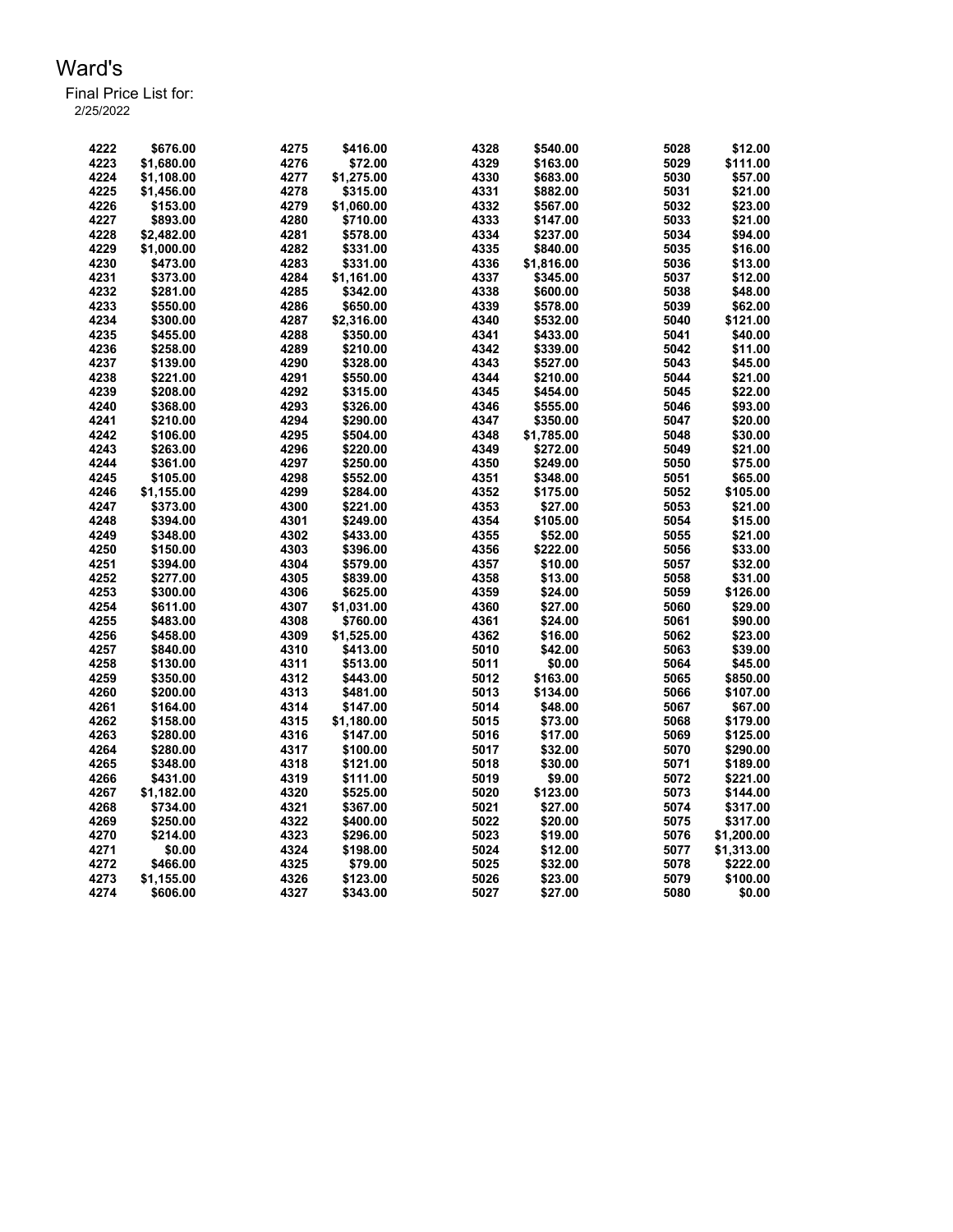| 5081 | \$98.00  | 5134 | \$10.00  | 5187 | \$0.00   | 5240 | \$8.00   |
|------|----------|------|----------|------|----------|------|----------|
| 5082 | \$195.00 | 5135 | \$24.00  | 5188 | \$38.00  | 5241 | \$15.00  |
| 5083 | \$81.00  | 5136 | \$17.00  | 5189 | \$22.00  | 5242 | \$27.00  |
| 5084 | \$160.00 | 5137 | \$16.00  | 5190 | \$35.00  | 5243 | \$9.00   |
| 5085 | \$53.00  | 5138 | \$20.00  | 5191 | \$27.00  | 5244 | \$40.00  |
| 5086 | \$52.00  | 5139 | \$16.00  | 5192 | \$65.00  | 5245 | \$210.00 |
| 5087 | \$76.00  | 5140 | \$66.00  | 5193 | \$10.00  | 5246 | \$79.00  |
| 5088 | \$29.00  | 5141 | \$30.00  | 5194 | \$34.00  | 5247 | \$55.00  |
| 5089 | \$44.00  | 5142 | \$111.00 | 5195 | \$10.00  | 5248 | \$29.00  |
| 5090 | \$83.00  | 5143 | \$28.00  | 5196 | \$10.00  | 5249 | \$23.00  |
| 5091 | \$79.00  | 5144 | \$29.00  | 5197 | \$33.00  | 5250 | \$111.00 |
| 5092 | \$60.00  | 5145 | \$15.00  | 5198 | \$10.00  | 5251 | \$19.00  |
| 5093 | \$75.00  | 5146 | \$27.00  | 5199 | \$25.00  | 5252 | \$16.00  |
| 5094 | \$50.00  | 5147 | \$16.00  | 5200 | \$185.00 | 5253 | \$16.00  |
| 5095 | \$77.00  | 5148 | \$50.00  | 5201 | \$39.00  | 5254 | \$24.00  |
| 5096 | \$48.00  | 5149 | \$32.00  | 5202 | \$55.00  | 5255 | \$70.00  |
| 5097 | \$47.00  | 5150 | \$20.00  | 5203 | \$132.00 | 5256 | \$30.00  |
| 5098 | \$133.00 | 5151 | \$24.00  | 5204 | \$28.00  | 5257 | \$27.00  |
| 5099 | \$50.00  | 5152 | \$24.00  | 5205 | \$38.00  | 5258 | \$63.00  |
| 5100 | \$79.00  | 5153 | \$32.00  | 5206 | \$152.00 | 5259 | \$5.00   |
| 5101 | \$79.00  | 5154 | \$20.00  | 5207 | \$16.00  | 5260 | \$63.00  |
| 5102 | \$152.00 | 5155 | \$24.00  | 5208 | \$15.00  | 5261 | \$11.00  |
| 5103 | \$83.00  | 5156 | \$10.00  | 5209 | \$34.00  | 5262 | \$103.00 |
| 5104 | \$47.00  | 5157 | \$75.00  | 5210 | \$32.00  | 5263 | \$111.00 |
| 5105 | \$27.00  | 5158 | \$221.00 | 5211 | \$88.00  | 5264 | \$111.00 |
| 5106 | \$39.00  | 5159 | \$86.00  | 5212 | \$32.00  | 5265 | \$53.00  |
| 5107 | \$42.00  | 5160 | \$70.00  | 5213 | \$13.00  | 5266 | \$35.00  |
| 5108 | \$66.00  | 5161 | \$30.00  | 5214 | \$13.00  | 5267 | \$25.00  |
| 5109 | \$42.00  | 5162 | \$60.00  | 5215 | \$32.00  | 5268 | \$11.00  |
| 5110 | \$20.00  | 5163 | \$105.00 | 5216 | \$15.00  | 5269 | \$15.00  |
| 5111 | \$74.00  | 5164 | \$35.00  | 5217 | \$24.00  | 5270 | \$42.00  |
| 5112 | \$52.00  | 5165 | \$53.00  | 5218 | \$48.00  | 5271 | \$58.00  |
| 5113 | \$73.00  | 5166 | \$45.00  | 5219 | \$55.00  | 5272 | \$16.00  |
| 5114 | \$32.00  | 5167 | \$111.00 | 5220 | \$15.00  | 5273 | \$47.00  |
| 5115 | \$30.00  | 5168 | \$39.00  | 5221 | \$24.00  | 5274 | \$37.00  |
| 5116 | \$79.00  | 5169 | \$32.00  | 5222 | \$58.00  | 5275 | \$18.00  |
| 5117 | \$31.00  | 5170 | \$34.00  | 5223 | \$37.00  | 5276 | \$20.00  |
| 5118 | \$35.00  | 5171 | \$2.00   | 5224 | \$20.00  | 5277 | \$39.00  |
| 5119 | \$23.00  | 5172 | \$24.00  | 5225 | \$16.00  | 5278 | \$13.00  |
| 5120 | \$23.00  | 5173 | \$11.00  | 5226 | \$16.00  | 5279 | \$32.00  |
| 5121 | \$50.00  | 5174 | \$20.00  | 5227 | \$15.00  | 5280 | \$24.00  |
| 5122 | \$24.00  | 5175 | \$20.00  | 5228 | \$5.00   | 5281 | \$24.00  |
| 5123 | \$16.00  | 5176 | \$11.00  | 5229 | \$35.00  | 5282 | \$36.00  |
| 5124 | \$60.00  | 5177 | \$23.00  | 5230 | \$55.00  | 5283 | \$54.00  |
| 5125 | \$19.00  | 5178 | \$36.00  | 5231 | \$48.00  | 5284 | \$16.00  |
| 5126 | \$16.00  | 5179 | \$32.00  | 5232 | \$25.00  | 5285 | \$20.00  |
| 5127 | \$29.00  | 5180 | \$25.00  | 5233 | \$58.00  | 5286 | \$35.00  |
| 5128 | \$40.00  | 5181 | \$24.00  | 5234 | \$25.00  | 5287 | \$61.00  |
| 5129 | \$29.00  | 5182 | \$29.00  | 5235 | \$82.00  | 5288 | \$54.00  |
| 5130 | \$42.00  | 5183 | \$8.00   | 5236 | \$21.00  | 5289 | \$175.00 |
| 5131 | \$0.00   | 5184 | \$15.00  | 5237 | \$75.00  | 5290 | \$263.00 |
| 5132 | \$30.00  | 5185 | \$41.00  | 5238 | \$37.00  | 5291 | \$10.00  |
| 5133 | \$80.00  | 5186 | \$40.00  | 5239 | \$39.00  | 5292 | \$10.00  |
|      |          |      |          |      |          |      |          |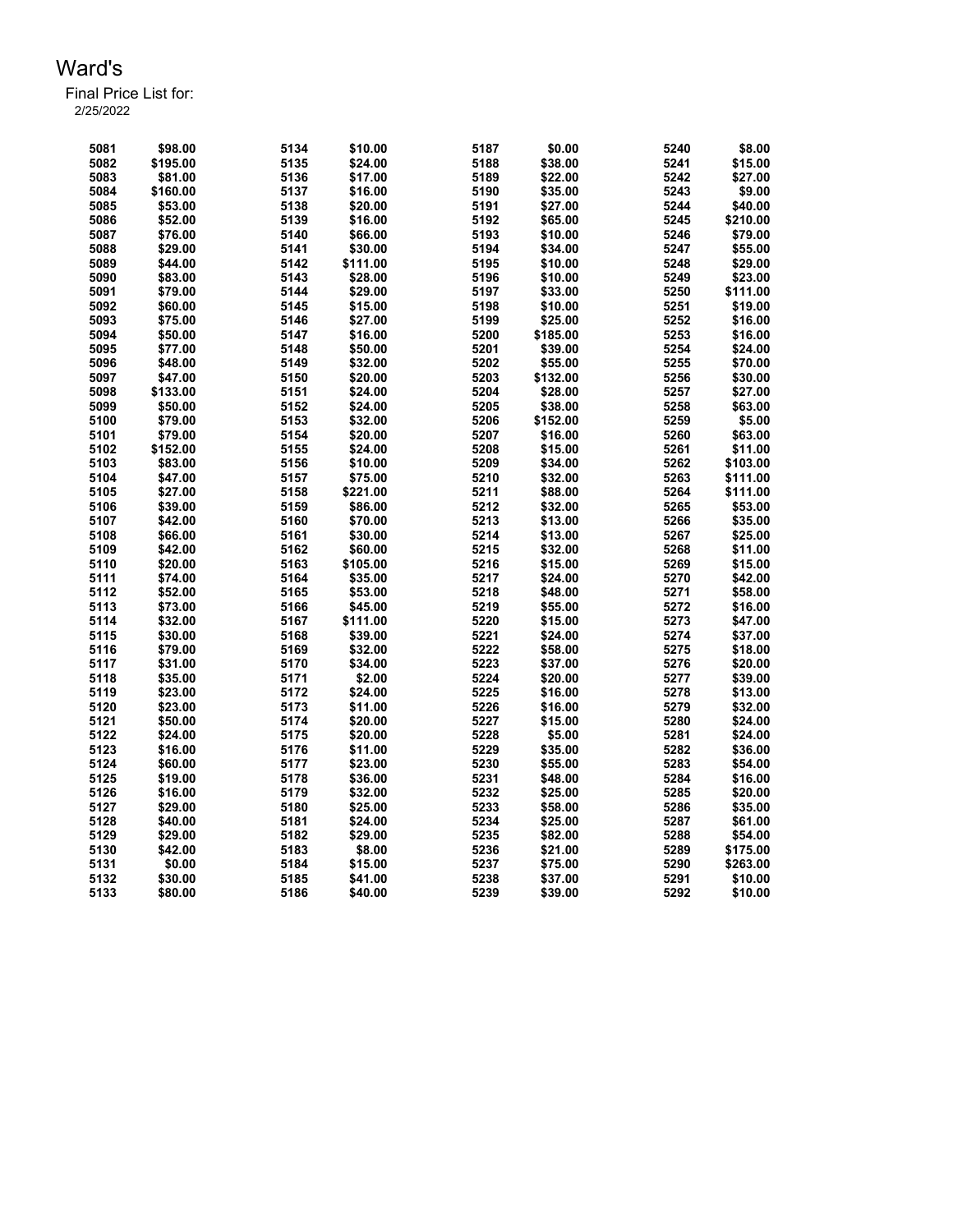| 5293 | \$16.00  | 5346 | \$35.00  | 5399 | \$21.00  | 5452 | \$27.00  |
|------|----------|------|----------|------|----------|------|----------|
| 5294 | \$33.00  | 5347 | \$60.00  | 5400 | \$2.00   | 5453 | \$39.00  |
| 5295 | \$75.00  | 5348 | \$99.00  | 5401 | \$3.00   | 5454 | \$9.00   |
| 5296 | \$40.00  | 5349 | \$42.00  | 5402 | \$9.00   | 5455 | \$92.00  |
| 5297 | \$84.00  | 5350 | \$53.00  | 5403 | \$11.00  | 5456 | \$15.00  |
| 5298 | \$33.00  | 5351 | \$37.00  | 5404 | \$3.00   | 5457 | \$9.00   |
| 5299 | \$20.00  | 5352 | \$32.00  | 5405 | \$16.00  | 5458 | \$17.00  |
| 5300 | \$46.00  | 5353 | \$84.00  | 5406 | \$12.00  | 5459 | \$12.00  |
| 5301 | \$117.00 | 5354 | \$26.00  | 5407 | \$6.00   | 5460 | \$3.00   |
| 5302 | \$27.00  | 5355 | \$74.00  | 5408 | \$29.00  | 5461 | \$16.00  |
| 5303 | \$58.00  | 5356 | \$131.00 | 5409 | \$48.00  | 5462 | \$16.00  |
| 5304 | \$27.00  | 5357 | \$75.00  | 5410 | \$9.00   | 5463 | \$7.00   |
| 5305 | \$47.00  | 5358 | \$10.00  | 5411 | \$27.00  | 5464 | \$11.00  |
| 5306 | \$21.00  | 5359 | \$65.00  | 5412 | \$5.00   | 5465 | \$37.00  |
| 5307 | \$42.00  | 5360 | \$69.00  | 5413 | \$18.00  | 5466 | \$11.00  |
| 5308 | \$16.00  | 5361 | \$69.00  | 5414 | \$3.00   | 5467 | \$23.00  |
|      |          |      |          | 5415 | \$26.00  |      | \$12.00  |
| 5309 | \$32.00  | 5362 | \$17.00  |      |          | 5468 |          |
| 5310 | \$69.00  | 5363 | \$21.00  | 5416 | \$27.00  | 5469 | \$12.00  |
| 5311 | \$21.00  | 5364 | \$42.00  | 5417 | \$48.00  | 5470 | \$14.00  |
| 5312 | \$23.00  | 5365 | \$27.00  | 5418 | \$150.00 | 5471 | \$15.00  |
| 5313 | \$184.00 | 5366 | \$32.00  | 5419 | \$294.00 | 5472 | \$2.00   |
| 5314 | \$25.00  | 5367 | \$48.00  | 5420 | \$58.00  | 5473 | \$4.00   |
| 5315 | \$48.00  | 5368 | \$38.00  | 5421 | \$140.00 | 5474 | \$4.00   |
| 5316 | \$32.00  | 5369 | \$34.00  | 5422 | \$213.00 | 5475 | \$3.00   |
| 5317 | \$34.00  | 5370 | \$111.00 | 5423 | \$62.00  | 5476 | \$12.00  |
| 5318 | \$21.00  | 5371 | \$137.00 | 5424 | \$32.00  | 5477 | \$1.00   |
| 5319 | \$30.00  | 5372 | \$210.00 | 5425 | \$24.00  | 5478 | \$1.00   |
| 5320 | \$163.00 | 5373 | \$71.00  | 5426 | \$18.00  | 5479 | \$16.00  |
| 5321 | \$96.00  | 5374 | \$184.00 | 5427 | \$28.00  | 5480 | \$29.00  |
| 5322 | \$0.00   | 5375 | \$133.00 | 5428 | \$15.00  | 5481 | \$22.00  |
| 5323 | \$47.00  | 5376 | \$70.00  | 5429 | \$13.00  | 5482 | \$29.00  |
| 5324 | \$38.00  | 5377 | \$513.00 | 5430 | \$37.00  | 5483 | \$84.00  |
| 5325 | \$18.00  | 5378 | \$66.00  | 5431 | \$24.00  | 5484 | \$164.00 |
| 5326 | \$47.00  | 5379 | \$24.00  | 5432 | \$9.00   | 5485 | \$25.00  |
| 5327 | \$49.00  | 5380 | \$111.00 | 5433 | \$107.00 | 5486 | \$20.00  |
| 5328 | \$58.00  | 5381 | \$50.00  | 5434 | \$24.00  | 5487 | \$70.00  |
| 5329 | \$66.00  | 5382 | \$93.00  | 5435 | \$0.00   | 5488 | \$25.00  |
| 5330 | \$21.00  | 5383 | \$21.00  | 5436 | \$0.00   | 5489 | \$20.00  |
| 5331 | \$12.00  | 5384 | \$42.00  | 5437 | \$5.00   | 5490 | \$5.00   |
| 5332 | \$21.00  | 5385 | \$84.00  | 5438 | \$31.00  | 5491 | \$7.00   |
| 5333 | \$23.00  | 5386 | \$120.00 | 5439 | \$47.00  | 5492 | \$6.00   |
| 5334 | \$10.00  | 5387 | \$40.00  | 5440 | \$105.00 | 5493 | \$4.00   |
| 5335 | \$23.00  | 5388 | \$79.00  | 5441 | \$128.00 | 5494 | \$10.00  |
| 5336 | \$65.00  | 5389 | \$255.00 | 5442 | \$37.00  | 5495 | \$63.00  |
| 5337 | \$11.00  | 5390 |          | 5443 |          | 5496 |          |
|      |          |      | \$119.00 |      | \$47.00  |      | \$23.00  |
| 5338 | \$22.00  | 5391 | \$128.00 | 5444 | \$74.00  | 5497 | \$18.00  |
| 5339 | \$19.00  | 5392 | \$80.00  | 5445 | \$0.00   | 5498 | \$137.00 |
| 5340 | \$30.00  | 5393 | \$58.00  | 5446 | \$51.00  | 5499 | \$174.00 |
| 5341 | \$46.00  | 5394 | \$29.00  | 5447 | \$25.00  | 5500 | \$11.00  |
| 5342 | \$22.00  | 5395 | \$24.00  | 5448 | \$0.00   | 5501 | \$63.00  |
| 5343 | \$28.00  | 5396 | \$4.00   | 5449 | \$49.00  | 5502 | \$40.00  |
| 5344 | \$29.00  | 5397 | \$8.00   | 5450 | \$5.00   | 5503 | \$237.00 |
| 5345 | \$56.00  | 5398 | \$13.00  | 5451 | \$86.00  | 5504 | \$126.00 |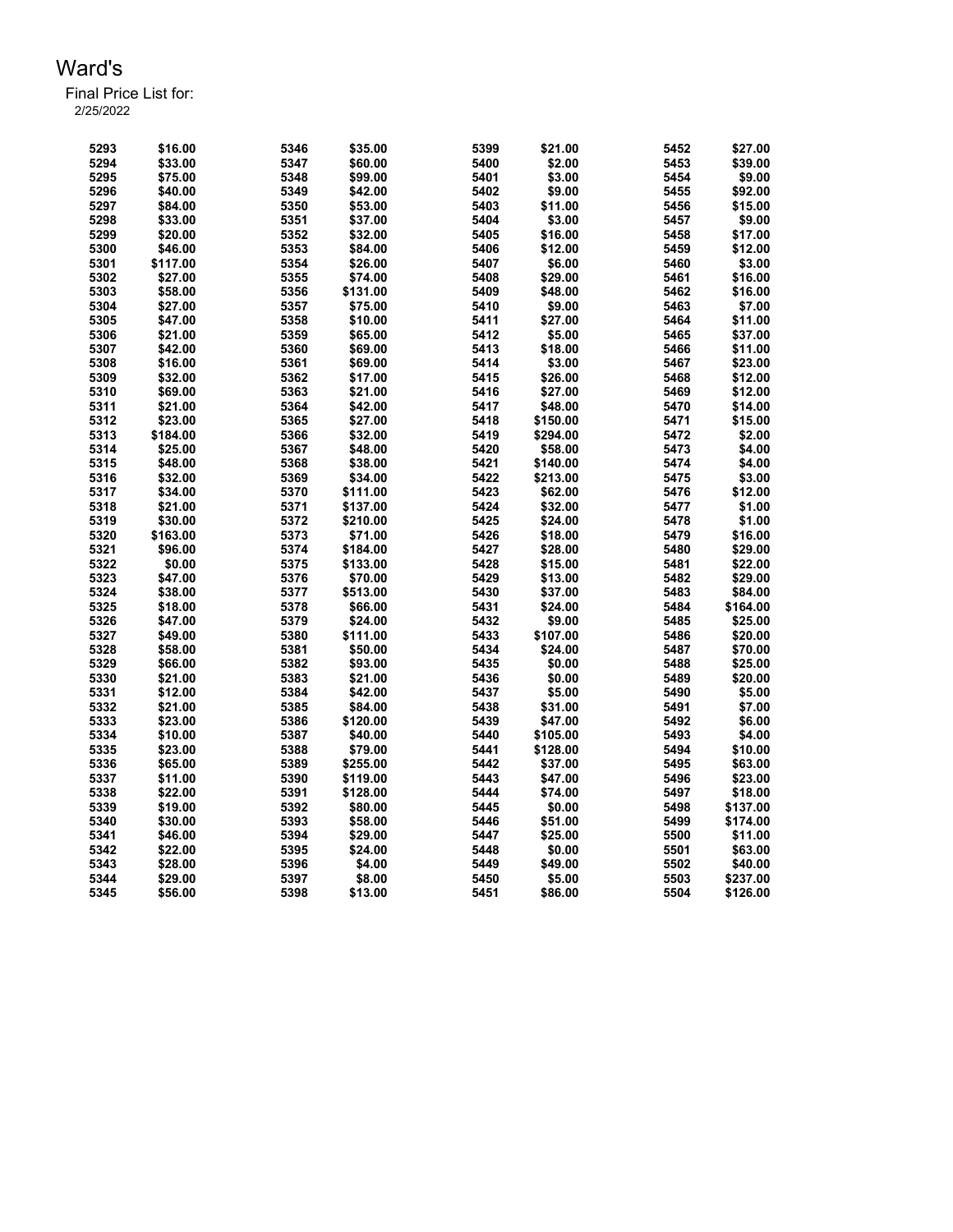| 5505 | \$42.00 | 5558 | \$3.00   | 5611 | \$11.00 | 5664 | \$13.00  |
|------|---------|------|----------|------|---------|------|----------|
| 5506 | \$35.00 | 5559 | \$3.00   | 5612 | \$30.00 | 5665 | \$21.00  |
| 5507 | \$4.00  | 5560 | \$6.00   | 5613 | \$37.00 | 5666 | \$111.00 |
| 5508 | \$11.00 | 5561 | \$0.00   | 5614 | \$13.00 | 5667 | \$3.00   |
| 5509 | \$6.00  | 5562 | \$5.00   | 5615 | \$5.00  | 5668 | \$17.00  |
| 5510 | \$10.00 | 5563 | \$13.00  | 5616 | \$63.00 | 5669 | \$7.00   |
| 5511 | \$3.00  | 5564 | \$0.00   | 5617 | \$44.00 | 5670 | \$79.00  |
| 5512 | \$5.00  | 5565 | \$28.00  | 5618 | \$41.00 | 5671 | \$70.00  |
| 5513 | \$36.00 | 5566 | \$3.00   | 5619 | \$3.00  | 5672 | \$107.00 |
| 5514 | \$7.00  | 5567 | \$15.00  | 5620 | \$3.00  | 5673 | \$7.00   |
| 5515 | \$16.00 | 5568 | \$9.00   | 5621 | \$3.00  | 5674 | \$3.00   |
| 5516 | \$6.00  | 5569 | \$10.00  | 5622 | \$21.00 | 5675 | \$6.00   |
| 5517 | \$2.00  | 5570 | \$3.00   | 5623 | \$26.00 | 5676 | \$6.00   |
| 5518 | \$10.00 | 5571 | \$6.00   | 5624 | \$16.00 | 5677 | \$4.00   |
| 5519 | \$8.00  | 5572 | \$19.00  | 5625 | \$7.00  | 5678 | \$4.00   |
| 5520 | \$3.00  | 5573 | \$4.00   | 5626 | \$47.00 | 5679 | \$11.00  |
| 5521 | \$9.00  | 5574 | \$5.00   | 5627 | \$24.00 | 5680 | \$7.00   |
| 5522 | \$19.00 | 5575 | \$15.00  | 5628 | \$5.00  | 5681 | \$45.00  |
| 5523 | \$18.00 | 5576 | \$12.00  | 5629 | \$3.00  | 5682 | \$7.00   |
| 5524 | \$58.00 | 5577 | \$12.00  | 5630 | \$19.00 | 5683 | \$9.00   |
| 5525 | \$2.00  | 5578 | \$23.00  | 5631 | \$13.00 | 5684 | \$42.00  |
| 5526 | \$2.00  | 5579 | \$3.00   | 5632 | \$37.00 | 5685 | \$46.00  |
|      |         |      |          | 5633 |         |      |          |
| 5527 | \$19.00 | 5580 | \$6.00   |      | \$5.00  | 5686 | \$30.00  |
| 5528 | \$1.00  | 5581 | \$221.00 | 5634 | \$3.00  | 5687 | \$41.00  |
| 5529 | \$4.00  | 5582 | \$233.00 | 5635 | \$23.00 | 5688 | \$47.00  |
| 5530 | \$12.00 | 5583 | \$10.00  | 5636 | \$13.00 | 5689 | \$23.00  |
| 5531 | \$8.00  | 5584 | \$24.00  | 5637 | \$8.00  | 5690 | \$15.00  |
| 5532 | \$2.00  | 5585 | \$7.00   | 5638 | \$29.00 | 5691 | \$5.00   |
| 5533 | \$19.00 | 5586 | \$420.00 | 5639 | \$23.00 | 5692 | \$6.00   |
| 5534 | \$1.00  | 5587 | \$195.00 | 5640 | \$3.00  | 5693 | \$19.00  |
| 5535 | \$17.00 | 5588 | \$79.00  | 5641 | \$6.00  | 5694 | \$29.00  |
| 5536 | \$1.00  | 5589 | \$128.00 | 5642 | \$16.00 | 5695 | \$21.00  |
| 5537 | \$27.00 | 5590 | \$93.00  | 5643 | \$6.00  | 5696 | \$7.00   |
| 5538 | \$23.00 | 5591 | \$100.00 | 5644 | \$5.00  | 5697 | \$15.00  |
| 5539 | \$4.00  | 5592 | \$71.00  | 5645 | \$3.00  | 5698 | \$19.00  |
| 5540 | \$10.00 | 5593 | \$159.00 | 5646 | \$42.00 | 5699 | \$55.00  |
| 5541 | \$6.00  | 5594 | \$37.00  | 5647 | \$6.00  | 5700 | \$29.00  |
| 5542 | \$2.00  | 5595 | \$24.00  | 5648 | \$90.00 | 5701 | \$79.00  |
| 5543 | \$11.00 | 5596 | \$23.00  | 5649 | \$7.00  | 5702 | \$546.00 |
| 5544 | \$7.00  | 5597 | \$37.00  | 5650 | \$13.00 | 5703 | \$6.00   |
| 5545 | \$7.00  | 5598 | \$21.00  | 5651 | \$42.00 | 5704 | \$14.00  |
| 5546 | \$1.00  | 5599 | \$231.00 | 5652 | \$3.00  | 5705 | \$3.00   |
| 5547 | \$4.00  | 5600 | \$5.00   | 5653 | \$48.00 | 5706 | \$23.00  |
| 5548 | \$0.00  | 5601 | \$3.00   | 5654 | \$9.00  | 5707 | \$1.00   |
| 5549 | \$4.00  | 5602 | \$3.00   | 5655 | \$3.00  | 5708 | \$5.00   |
| 5550 | \$0.00  | 5603 | \$74.00  | 5656 | \$3.00  | 5709 | \$1.00   |
| 5551 | \$2.00  | 5604 | \$33.00  | 5657 | \$6.00  | 5710 | \$7.00   |
| 5552 | \$21.00 | 5605 | \$53.00  | 5658 | \$35.00 | 5711 | \$2.00   |
| 5553 | \$33.00 | 5606 | \$40.00  | 5659 | \$16.00 | 5712 | \$0.00   |
| 5554 | \$3.00  | 5607 | \$12.00  | 5660 | \$39.00 | 5713 | \$1.00   |
| 5555 | \$7.00  | 5608 | \$12.00  | 5661 | \$4.00  | 5714 | \$2.00   |
| 5556 | \$3.00  | 5609 | \$27.00  | 5662 | \$3.00  | 5715 | \$1.00   |
|      |         |      |          |      |         |      |          |
| 5557 | \$9.00  | 5610 | \$10.00  | 5663 | \$3.00  | 5716 | \$18.00  |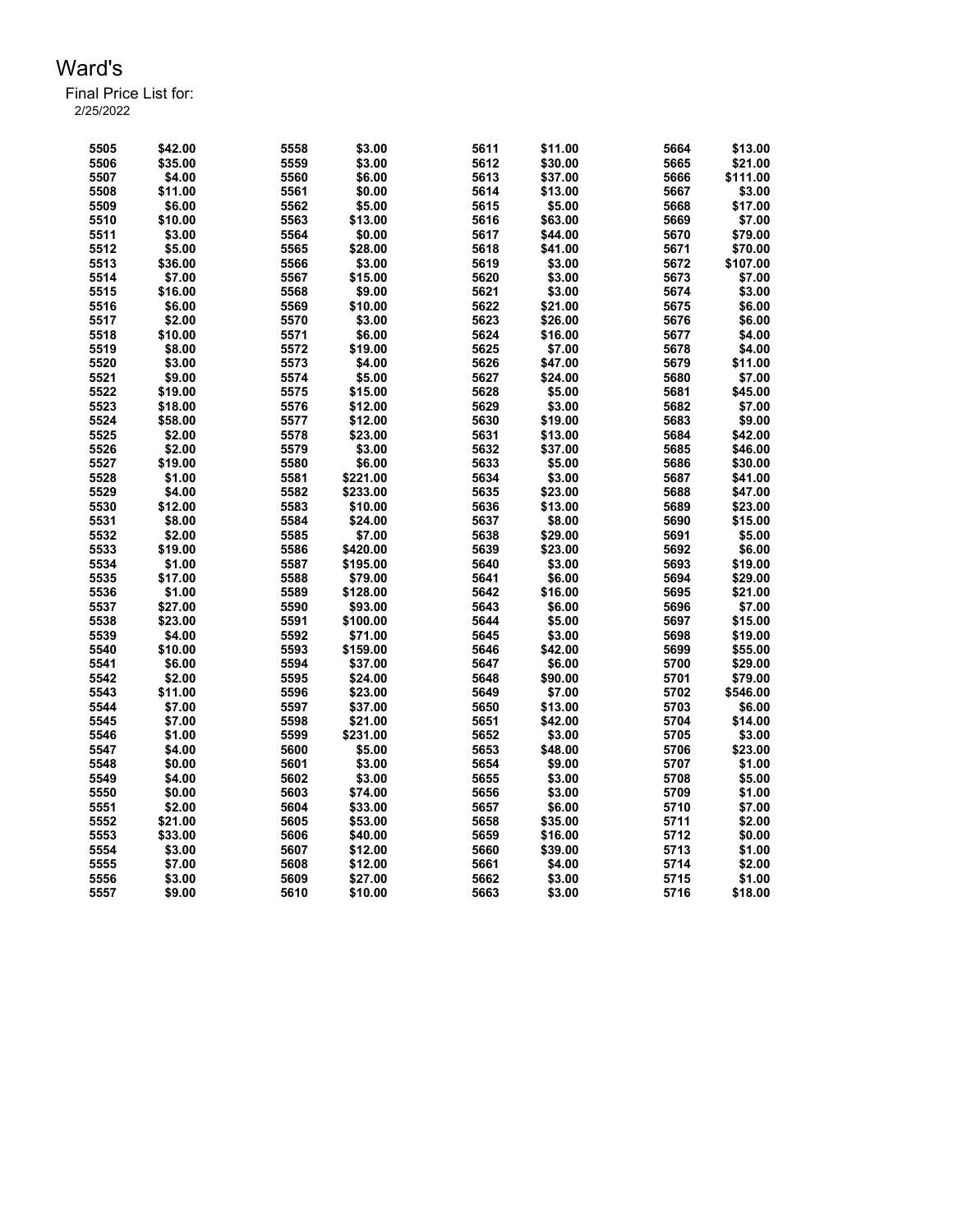| 5717 | \$2.00  | 5770 | \$39.00 | 5823 | \$10.00  | 5876         | \$15.00          |
|------|---------|------|---------|------|----------|--------------|------------------|
| 5718 | \$5.00  | 5771 | \$39.00 | 5824 | \$16.00  | 5877         | \$35.00          |
| 5719 | \$1.00  | 5772 | \$29.00 | 5825 | \$11.00  | 5878         | \$16.00          |
| 5720 | \$0.00  | 5773 | \$9.00  | 5826 | \$10.00  | 5879         | \$21.00          |
| 5721 | \$1.00  | 5774 | \$25.00 | 5827 | \$1.00   | 5880         | \$39.00          |
| 5722 | \$0.00  | 5775 | \$4.00  | 5828 | \$48.00  | 5881         | \$18.00          |
| 5723 | \$4.00  | 5776 | \$29.00 | 5829 | \$15.00  | 5882         | \$58.00          |
| 5724 | \$0.00  | 5777 | \$4.00  | 5830 | \$29.00  | 5883         | \$51.00          |
| 5725 | \$1.00  | 5778 | \$5.00  | 5831 | \$12.00  | 5884         | \$132.00         |
| 5726 | \$6.00  | 5779 | \$5.00  | 5832 | \$326.00 | 5885         | \$17.00          |
| 5727 | \$2.00  | 5780 | \$4.00  | 5833 | \$16.00  | 5886         | \$53.00          |
| 5728 | \$7.00  | 5781 | \$5.00  | 5834 | \$23.00  | 5887         | \$25.00          |
| 5729 | \$21.00 | 5782 | \$13.00 | 5835 | \$168.00 | 5888         | \$28.00          |
| 5730 | \$5.00  | 5783 | \$9.00  | 5836 | \$23.00  | 5889         | \$31.00          |
| 5731 | \$1.00  | 5784 | \$10.00 | 5837 | \$45.00  | 5890         | \$21.00          |
| 5732 | \$4.00  | 5785 | \$27.00 | 5838 | \$15.00  | 5891         | \$20.00          |
| 5733 | \$4.00  | 5786 | \$4.00  | 5839 | \$13.00  | 5892         | \$28.00          |
| 5734 | \$3.00  | 5787 | \$4.00  | 5840 | \$15.00  | 5893         | \$27.00          |
| 5735 | \$2.00  | 5788 | \$3.00  | 5841 | \$279.00 | 5894         | \$49.00          |
| 5736 | \$1.00  | 5789 | \$3.00  | 5842 | \$7.00   | 5895         | \$37.00          |
| 5737 | \$23.00 | 5790 | \$3.00  | 5843 | \$15.00  | 5896         | \$35.00          |
| 5738 | \$3.00  | 5791 | \$2.00  | 5844 | \$19.00  | 5897         | \$16.00          |
| 5739 | \$4.00  | 5792 | \$8.00  | 5845 | \$48.00  | 5898         | \$79.00          |
| 5740 | \$2.00  | 5793 | \$6.00  | 5846 | \$19.00  | 5899         | \$79.00          |
| 5741 | \$7.00  | 5794 | \$39.00 | 5847 | \$10.00  | 5900         | \$29.00          |
| 5742 | \$48.00 | 5795 | \$8.00  | 5848 | \$19.00  | 5901         | \$15.00          |
| 5743 | \$13.00 | 5796 | \$3.00  | 5849 | \$9.00   | 5902         | \$16.00          |
| 5744 | \$3.00  | 5797 | \$7.00  | 5850 | \$29.00  | 5903         | \$17.00          |
| 5745 | \$4.00  | 5798 | \$3.00  | 5851 | \$24.00  | 5904         | \$18.00          |
| 5746 | \$1.00  | 5799 | \$16.00 | 5852 | \$20.00  | 5905         | \$27.00          |
| 5747 | \$2.00  | 5800 | \$9.00  | 5853 | \$29.00  | 5906         | \$16.00          |
| 5748 | \$13.00 | 5801 | \$11.00 | 5854 | \$13.00  | 5907         | \$24.00          |
| 5749 | \$5.00  | 5802 | \$2.00  | 5855 | \$12.00  | 5908         | \$23.00          |
| 5750 | \$2.00  | 5803 | \$5.00  | 5856 | \$51.00  | 5909         | \$17.00          |
| 5751 | \$3.00  | 5804 | \$7.00  | 5857 | \$12.00  | 5910         | \$3.00           |
| 5752 | \$6.00  | 5805 | \$27.00 | 5858 | \$51.00  | 5911         | \$1.00           |
| 5753 | \$4.00  | 5806 | \$5.00  | 5859 | \$11.00  | 5912         | \$0.00           |
| 5754 | \$11.00 | 5807 | \$1.00  | 5860 | \$58.00  | 5913         | \$2.00           |
| 5755 | \$2.00  | 5808 | \$20.00 | 5861 | \$10.00  | 5914         | \$14.00          |
| 5756 | \$2.00  | 5809 | \$17.00 | 5862 | \$52.00  | 5915         | \$2.00           |
| 5757 | \$2.00  | 5810 | \$2.00  | 5863 | \$18.00  | 5916         | \$9.00           |
| 5758 | \$15.00 | 5811 | \$9.00  | 5864 | \$35.00  | 5917         | \$1.00           |
| 5759 | \$1.00  | 5812 | \$28.00 | 5865 | \$45.00  | 5918         | \$12.00          |
| 5760 | \$17.00 | 5813 | \$8.00  | 5866 | \$51.00  | 5919         | \$15.00          |
| 5761 | \$13.00 | 5814 | \$12.00 | 5867 | \$27.00  | 5920         | \$4.00           |
|      |         |      |         |      |          |              |                  |
| 5762 | \$6.00  | 5815 | \$9.00  | 5868 | \$35.00  | 5921<br>5922 | \$1.00<br>\$4.00 |
| 5763 | \$26.00 | 5816 | \$13.00 | 5869 | \$48.00  |              |                  |
| 5764 | \$7.00  | 5817 | \$7.00  | 5870 | \$38.00  | 5923         | \$4.00           |
| 5765 | \$15.00 | 5818 | \$5.00  | 5871 | \$79.00  | 5924         | \$9.00           |
| 5766 | \$5.00  | 5819 | \$4.00  | 5872 | \$35.00  | 5925         | \$12.00          |
| 5767 | \$12.00 | 5820 | \$18.00 | 5873 | \$39.00  | 5926         | \$4.00           |
| 5768 | \$42.00 | 5821 | \$11.00 | 5874 | \$71.00  | 5927         | \$3.00           |
| 5769 | \$29.00 | 5822 | \$4.00  | 5875 | \$42.00  | 5928         | \$18.00          |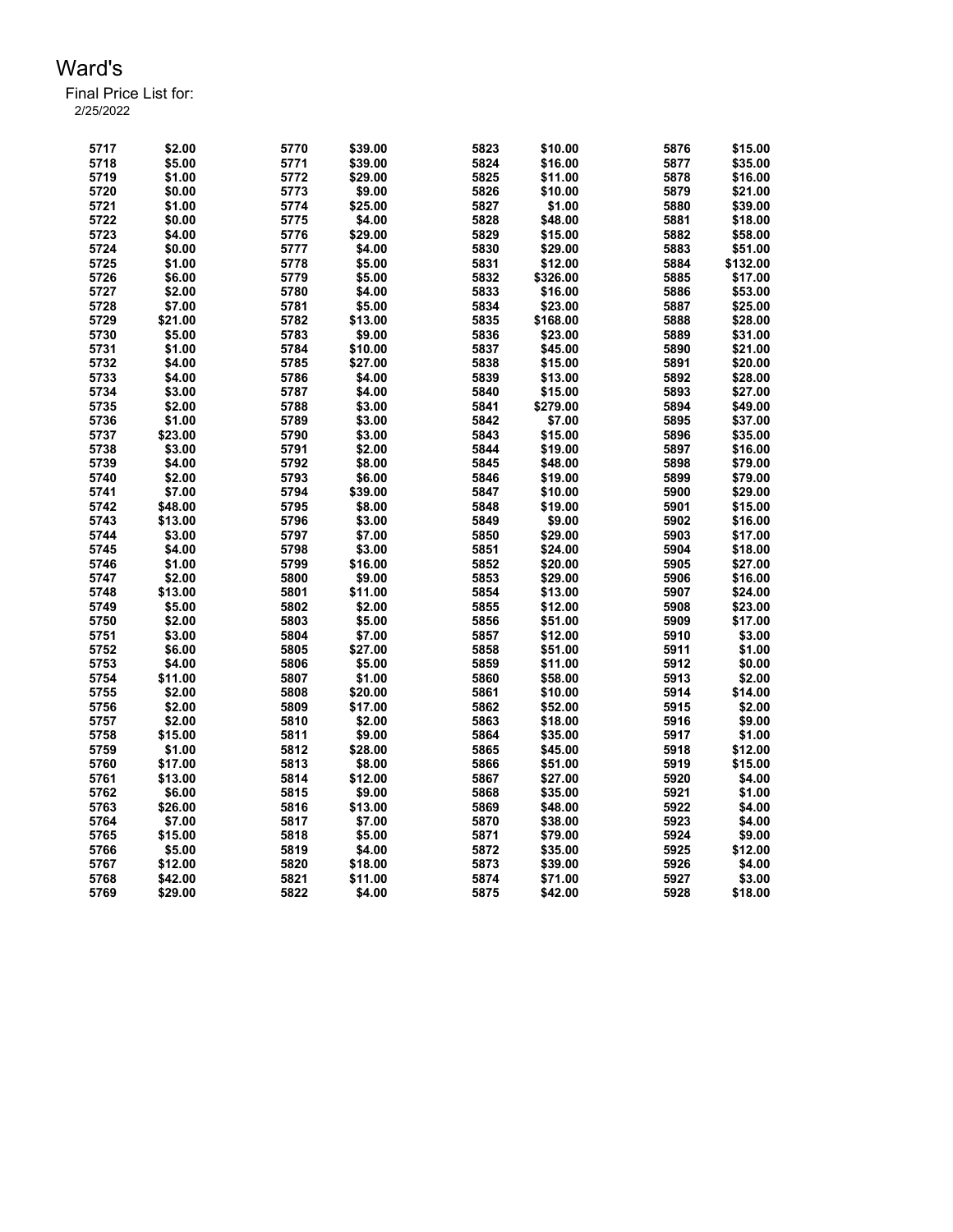| 5929 | \$14.00    | 6051 | \$137.00   | 6104 | \$163.00   | 6157 | \$10.00    |
|------|------------|------|------------|------|------------|------|------------|
| 5930 | \$5.00     | 6052 | \$132.00   | 6105 | \$142.00   | 6158 | \$0.00     |
| 5931 | \$12.00    | 6053 | \$158.00   | 6106 | \$189.00   | 6159 | \$111.00   |
| 5932 | \$10.00    | 6054 | \$405.00   | 6107 | \$125.00   | 6160 | \$132.00   |
| 5933 | \$25.00    | 6055 | \$250.00   | 6108 | \$101.00   | 6161 | \$90.00    |
| 5934 | \$4.00     | 6056 | \$344.00   | 6109 | \$220.00   | 6162 | \$27.00    |
| 5935 | \$42.00    | 6057 | \$240.00   | 6110 | \$74.00    | 6163 | \$21.00    |
| 5936 | \$27.00    | 6058 | \$444.00   | 6111 | \$236.00   | 6164 | \$630.00   |
| 5937 | \$21.00    | 6059 | \$210.00   | 6112 | \$407.00   | 6165 | \$23.00    |
| 5938 | \$17.00    | 6060 | \$266.00   | 6113 | \$525.00   | 6166 | \$68.00    |
| 6008 | \$105.00   | 6061 | \$426.00   | 6114 | \$426.00   | 6167 | \$210.00   |
| 6009 | \$209.00   | 6062 | \$80.00    | 6115 | \$221.00   | 6168 | \$473.00   |
| 6010 | \$1,050.00 | 6063 | \$405.00   | 6116 | \$95.00    | 6169 | \$70.00    |
| 6011 | \$1,035.00 | 6064 | \$122.00   | 6117 | \$155.00   | 6170 | \$762.00   |
| 6012 | \$1,155.00 | 6065 | \$10.00    | 6118 | \$126.00   | 6171 | \$84.00    |
| 6013 | \$2,072.00 | 6066 | \$142.00   | 6119 | \$79.00    | 6172 | \$69.00    |
| 6014 | \$819.00   | 6067 | \$725.00   | 6120 | \$263.00   | 6173 | \$62.00    |
| 6015 | \$945.00   | 6068 | \$398.00   | 6121 | \$289.00   | 6174 | \$840.00   |
| 6016 | \$786.00   | 6069 | \$147.00   | 6122 | \$75.00    | 6175 | \$70.00    |
|      |            |      |            | 6123 |            |      |            |
| 6017 | \$657.00   | 6070 | \$1,470.00 |      | \$640.00   | 6176 | \$42.00    |
| 6018 | \$315.00   | 6071 | \$70.00    | 6124 | \$160.00   | 6177 | \$2,190.00 |
| 6019 | \$269.00   | 6072 | \$189.00   | 6125 | \$50.00    | 6178 | \$53.00    |
| 6020 | \$254.00   | 6073 | \$872.00   | 6126 | \$315.00   | 6179 | \$425.00   |
| 6021 | \$394.00   | 6074 | \$32.00    | 6127 | \$174.00   | 6180 | \$153.00   |
| 6022 | \$525.00   | 6075 | \$56.00    | 6128 | \$144.00   | 6181 | \$153.00   |
| 6023 | \$279.00   | 6076 | \$263.00   | 6129 | \$83.00    | 6182 | \$37.00    |
| 6024 | \$239.00   | 6077 | \$420.00   | 6130 | \$1,392.00 | 6183 | \$153.00   |
| 6025 | \$237.00   | 6078 | \$300.00   | 6131 | \$317.00   | 6184 | \$420.00   |
| 6026 | \$168.00   | 6079 | \$201.00   | 6132 | \$137.00   | 6185 | \$237.00   |
| 6027 | \$1,365.00 | 6080 | \$58.00    | 6133 | \$200.00   | 6186 | \$147.00   |
| 6028 | \$105.00   | 6081 | \$130.00   | 6134 | \$32.00    | 6187 | \$15.00    |
| 6029 | \$111.00   | 6082 | \$62.00    | 6135 | \$15.00    | 6188 | \$32.00    |
| 6030 | \$256.00   | 6083 | \$117.00   | 6136 | \$105.00   | 6189 | \$30.00    |
| 6031 | \$420.00   | 6084 | \$195.00   | 6137 | \$117.00   | 6190 | \$23.00    |
| 6032 | \$473.00   | 6085 | \$200.00   | 6138 | \$218.00   | 6191 | \$94.00    |
| 6033 | \$342.00   | 6086 | \$184.00   | 6139 | \$45.00    | 6192 | \$17.00    |
| 6034 | \$531.00   | 6087 | \$56.00    | 6140 | \$132.00   | 6193 | \$49.00    |
| 6035 | \$400.00   | 6088 | \$117.00   | 6141 | \$167.00   | 6194 | \$54.00    |
| 6036 | \$239.00   | 6089 | \$120.00   | 6142 | \$32.00    | 6195 | \$578.00   |
| 6037 | \$598.00   | 6090 | \$336.00   | 6143 | \$21.00    | 6196 | \$21.00    |
| 6038 | \$315.00   | 6091 | \$105.00   | 6144 | \$0.00     | 6197 | \$90.00    |
| 6039 | \$374.00   | 6092 | \$378.00   | 6145 | \$25.00    | 6198 | \$105.00   |
| 6040 | \$464.00   | 6093 | \$50.00    | 6146 | \$6.00     | 6199 | \$143.00   |
| 6041 | \$145.00   | 6094 | \$155.00   | 6147 | \$63.00    | 6200 | \$289.00   |
| 6042 | \$234.00   | 6095 | \$234.00   | 6148 | \$33.00    | 6201 | \$251.00   |
| 6043 | \$234.00   | 6096 | \$100.00   | 6149 | \$50.00    | 6202 | \$69.00    |
| 6044 | \$105.00   | 6097 | \$184.00   | 6150 | \$56.00    | 6203 | \$30.00    |
| 6045 | \$195.00   | 6098 | \$268.00   | 6151 | \$56.00    | 6204 | \$234.00   |
| 6046 | \$158.00   | 6099 | \$142.00   | 6152 | \$101.00   | 6205 | \$36.00    |
| 6047 | \$210.00   | 6100 | \$153.00   | 6153 | \$50.00    | 6206 | \$142.00   |
| 6048 | \$221.00   | 6101 | \$27.00    | 6154 | \$58.00    | 6207 | \$142.00   |
| 6049 | \$234.00   | 6102 | \$111.00   | 6155 | \$0.00     | 6208 | \$45.00    |
| 6050 | \$174.00   | 6103 | \$285.00   | 6156 | \$23.00    | 6209 | \$45.00    |
|      |            |      |            |      |            |      |            |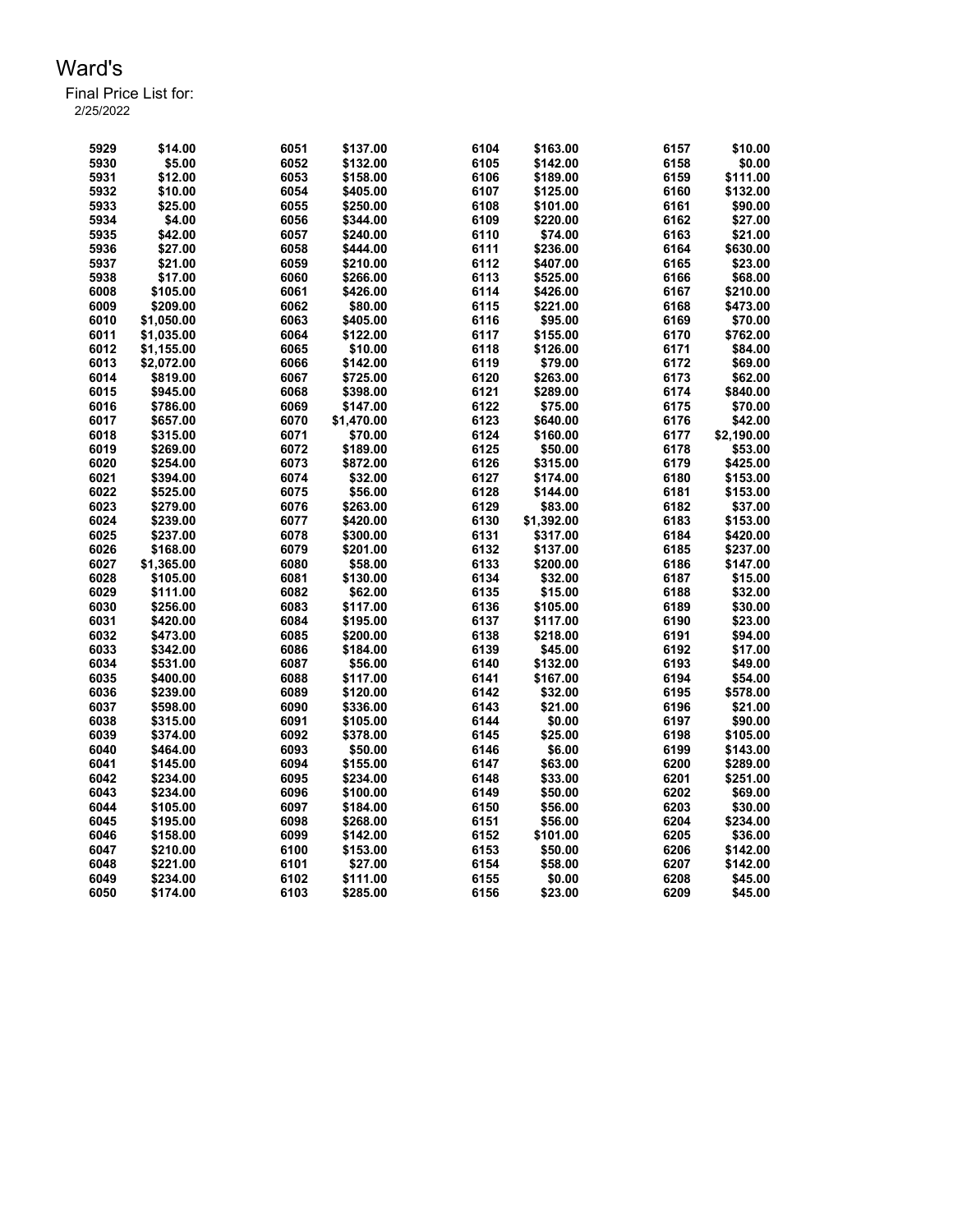| 6210 | \$129.00 | 6263 | \$25.00    | 6316 | \$42.00  | 6369 | \$27.00  |
|------|----------|------|------------|------|----------|------|----------|
| 6211 | \$44.00  | 6264 | \$11.00    | 6317 | \$10.00  | 6370 | \$239.00 |
| 6212 | \$126.00 | 6265 | \$8.00     | 6318 | \$8.00   | 6371 | \$74.00  |
| 6213 | \$194.00 | 6266 | \$23.00    | 6319 | \$14.00  | 6372 | \$65.00  |
| 6214 | \$258.00 | 6267 | \$12.00    | 6320 | \$24.00  | 6373 | \$69.00  |
| 6215 | \$21.00  | 6268 | \$12.00    | 6321 | \$10.00  | 6374 | \$61.00  |
| 6216 | \$195.00 | 6269 | \$27.00    | 6322 | \$6.00   | 6375 | \$50.00  |
| 6217 | \$24.00  | 6270 | \$5.00     | 6323 | \$6.00   | 6376 | \$61.00  |
| 6218 | \$23.00  | 6271 | \$69.00    | 6324 | \$31.00  | 6377 | \$65.00  |
| 6219 | \$53.00  | 6272 | \$35.00    | 6325 | \$8.00   | 6378 | \$38.00  |
| 6220 | \$70.00  | 6273 | \$32.00    | 6326 | \$16.00  | 6379 | \$65.00  |
| 6221 | \$20.00  | 6274 | \$8.00     | 6327 | \$220.00 | 6380 | \$75.00  |
| 6222 | \$13.00  | 6275 | \$153.00   | 6328 | \$33.00  | 6381 | \$69.00  |
| 6223 | \$5.00   | 6276 | \$10.00    | 6329 | \$44.00  | 6382 | \$69.00  |
| 6224 | \$4.00   | 6277 | \$7.00     | 6330 | \$41.00  | 6383 | \$59.00  |
| 6225 | \$8.00   | 6278 | \$21.00    | 6331 | \$28.00  | 6384 | \$32.00  |
| 6226 | \$35.00  | 6279 | \$24.00    | 6332 | \$10.00  | 6385 | \$61.00  |
| 6227 |          | 6280 |            | 6333 |          | 6386 |          |
|      | \$32.00  |      | \$35.00    |      | \$32.00  |      | \$69.00  |
| 6228 | \$86.00  | 6281 | \$12.00    | 6334 | \$17.00  | 6387 | \$142.00 |
| 6229 | \$25.00  | 6282 | \$16.00    | 6335 | \$11.00  | 6388 | \$35.00  |
| 6230 | \$5.00   | 6283 | \$32.00    | 6336 | \$8.00   | 6389 | \$95.00  |
| 6231 | \$9.00   | 6284 | \$30.00    | 6337 | \$10.00  | 6390 | \$90.00  |
| 6232 | \$21.00  | 6285 | \$16.00    | 6338 | \$6.00   | 6391 | \$91.00  |
| 6233 | \$63.00  | 6286 | \$7.00     | 6339 | \$5.00   | 6392 | \$69.00  |
| 6234 | \$53.00  | 6287 | \$8.00     | 6340 | \$7.00   | 6393 | \$32.00  |
| 6235 | \$12.00  | 6288 | \$26.00    | 6341 | \$57.00  | 6394 | \$24.00  |
| 6236 | \$5.00   | 6289 | \$26.00    | 6342 | \$28.00  | 6395 | \$58.00  |
| 6237 | \$27.00  | 6290 | \$9.00     | 6343 | \$16.00  | 6396 | \$38.00  |
| 6238 | \$15.00  | 6291 | \$12.00    | 6344 | \$14.00  | 6397 | \$21.00  |
| 6239 | \$20.00  | 6292 | \$19.00    | 6345 | \$9.00   | 6398 | \$11.00  |
| 6240 | \$20.00  | 6293 | \$7.00     | 6346 | \$17.00  | 6399 | \$50.00  |
| 6241 | \$20.00  | 6294 | \$6.00     | 6347 | \$16.00  | 6400 | \$13.00  |
| 6242 | \$5.00   | 6295 | \$1,575.00 | 6348 | \$10.00  | 6401 | \$17.00  |
| 6243 | \$39.00  | 6296 | \$263.00   | 6349 | \$6.00   | 6402 | \$25.00  |
| 6244 | \$15.00  | 6297 | \$117.00   | 6350 | \$10.00  | 6403 | \$11.00  |
| 6245 | \$15.00  | 6298 | \$238.00   | 6351 | \$61.00  | 6404 | \$24.00  |
| 6246 | \$53.00  | 6299 | \$25.00    | 6352 | \$8.00   | 6405 | \$33.00  |
| 6247 | \$21.00  | 6300 | \$41.00    | 6353 | \$53.00  | 6406 | \$5.00   |
| 6248 | \$17.00  | 6301 | \$40.00    | 6354 | \$13.00  | 6407 | \$5.00   |
| 6249 | \$21.00  | 6302 | \$399.00   | 6355 | \$11.00  | 6408 | \$13.00  |
| 6250 | \$66.00  | 6303 | \$62.00    | 6356 | \$18.00  | 6409 | \$5.00   |
| 6251 | \$5.00   | 6304 | \$72.00    | 6357 | \$13.00  | 6410 | \$15.00  |
| 6252 | \$41.00  | 6305 | \$71.00    | 6358 | \$29.00  | 6411 | \$42.00  |
| 6253 | \$8.00   | 6306 | \$73.00    | 6359 | \$54.00  | 6412 | \$3.00   |
| 6254 | \$5.00   | 6307 | \$72.00    | 6360 | \$31.00  | 6413 | \$30.00  |
| 6255 | \$14.00  | 6308 | \$81.00    | 6361 | \$35.00  | 6414 | \$3.00   |
| 6256 | \$10.00  | 6309 | \$27.00    | 6362 | \$32.00  | 6415 | \$21.00  |
| 6257 | \$0.00   | 6310 | \$33.00    | 6363 | \$30.00  | 6416 | \$15.00  |
| 6258 | \$53.00  | 6311 | \$21.00    | 6364 | \$32.00  | 6417 | \$9.00   |
| 6259 | \$18.00  | 6312 | \$15.00    | 6365 | \$32.00  | 6418 | \$18.00  |
| 6260 | \$63.00  | 6313 | \$15.00    | 6366 | \$35.00  | 6419 | \$25.00  |
|      |          |      | \$10.00    |      |          |      |          |
| 6261 | \$12.00  | 6314 |            | 6367 | \$28.00  | 6420 | \$25.00  |
| 6262 | \$23.00  | 6315 | \$44.00    | 6368 | \$32.00  | 6421 | \$15.00  |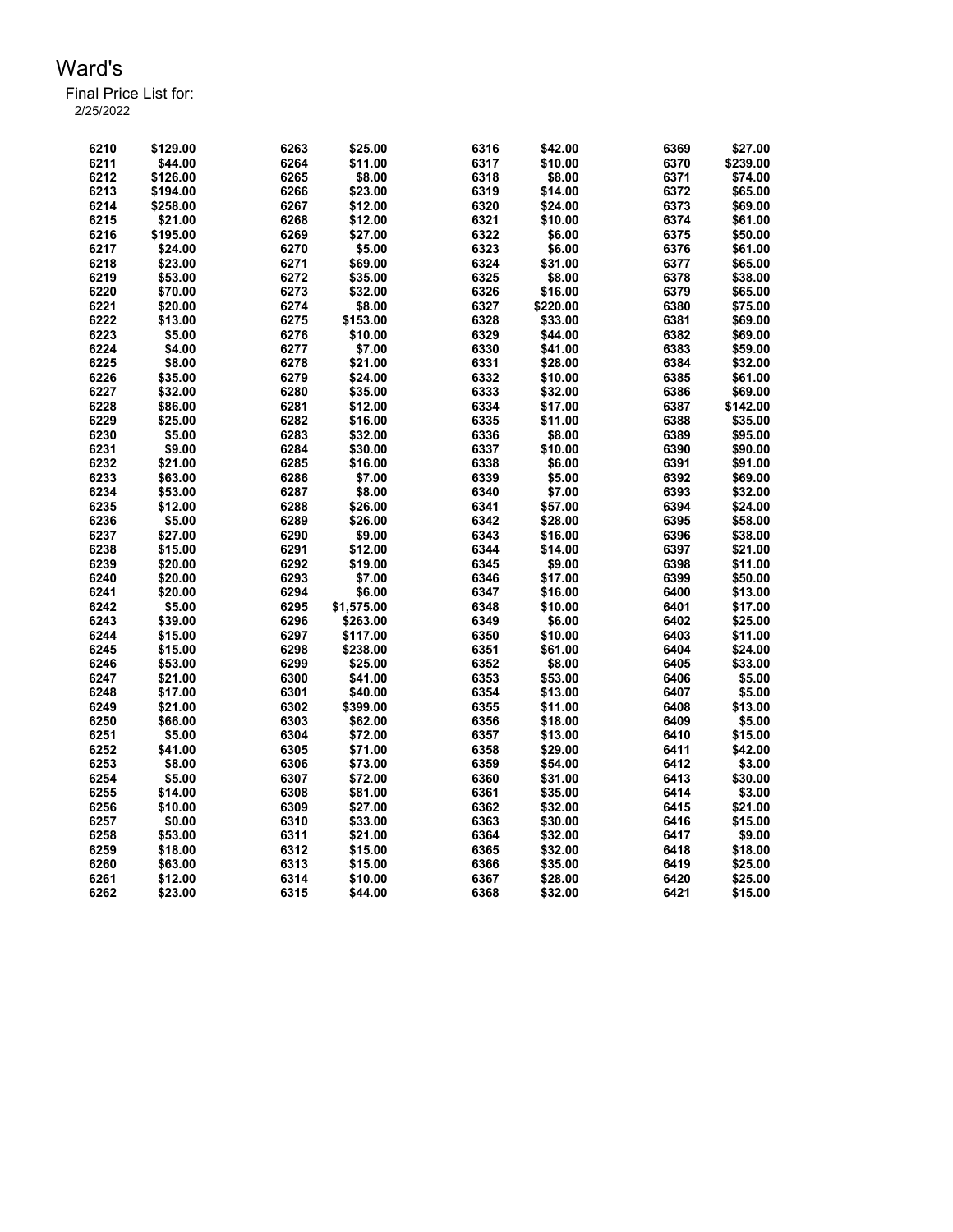| 6422 | \$49.00  | 6475 | \$22.00  | 6528 | \$27.00  | 6581 | \$17.00  |
|------|----------|------|----------|------|----------|------|----------|
| 6423 | \$30.00  | 6476 | \$25.00  | 6529 | \$50.00  | 6582 | \$16.00  |
| 6424 | \$10.00  | 6477 | \$44.00  | 6530 | \$163.00 | 6583 | \$105.00 |
| 6425 | \$7.00   | 6478 | \$32.00  | 6531 | \$59.00  | 6584 | \$13.00  |
| 6426 | \$9.00   | 6479 | \$21.00  | 6532 | \$16.00  | 6585 | \$6.00   |
| 6427 | \$314.00 | 6480 | \$28.00  | 6533 | \$13.00  | 6586 | \$12.00  |
| 6428 | \$241.00 | 6481 | \$14.00  | 6534 | \$28.00  | 6587 | \$4.00   |
| 6429 | \$56.00  | 6482 | \$22.00  | 6535 | \$17.00  | 6588 | \$5.00   |
| 6430 | \$8.00   | 6483 | \$16.00  | 6536 | \$48.00  | 6589 | \$24.00  |
| 6431 | \$8.00   | 6484 | \$45.00  | 6537 | \$32.00  | 6590 | \$11.00  |
| 6432 | \$7.00   | 6485 | \$47.00  | 6538 | \$16.00  | 6591 | \$6.00   |
| 6433 | \$7.00   | 6486 | \$17.00  | 6539 | \$2.00   | 6592 | \$6.00   |
| 6434 | \$8.00   | 6487 | \$25.00  | 6540 | \$5.00   | 6593 | \$12.00  |
| 6435 | \$7.00   | 6488 | \$6.00   | 6541 | \$58.00  | 6594 | \$12.00  |
| 6436 | \$9.00   | 6489 | \$22.00  | 6542 | \$83.00  | 6595 | \$5.00   |
| 6437 | \$7.00   | 6490 | \$17.00  | 6543 | \$134.00 | 6596 | \$58.00  |
| 6438 | \$9.00   | 6491 | \$23.00  | 6544 | \$170.00 | 6597 | \$55.00  |
| 6439 | \$7.00   | 6492 |          | 6545 | \$195.00 | 6598 | \$75.00  |
|      |          |      | \$58.00  |      |          |      |          |
| 6440 | \$7.00   | 6493 | \$25.00  | 6546 | \$3.00   | 6599 | \$19.00  |
| 6441 | \$9.00   | 6494 | \$24.00  | 6547 | \$16.00  | 6600 | \$11.00  |
| 6442 | \$8.00   | 6495 | \$11.00  | 6548 | \$7.00   | 6601 | \$10.00  |
| 6443 | \$9.00   | 6496 | \$34.00  | 6549 | \$329.00 | 6602 | \$18.00  |
| 6444 | \$7.00   | 6497 | \$21.00  | 6550 | \$313.00 | 6603 | \$4.00   |
| 6445 | \$9.00   | 6498 | \$16.00  | 6551 | \$233.00 | 6604 | \$11.00  |
| 6446 | \$5.00   | 6499 | \$38.00  | 6552 | \$54.00  | 6605 | \$53.00  |
| 6447 | \$9.00   | 6500 | \$24.00  | 6553 | \$29.00  | 6606 | \$7.00   |
| 6448 | \$6.00   | 6501 | \$24.00  | 6554 | \$91.00  | 6607 | \$4.00   |
| 6449 | \$6.00   | 6502 | \$26.00  | 6555 | \$3.00   | 6608 | \$3.00   |
| 6450 | \$7.00   | 6503 | \$31.00  | 6556 | \$5.00   | 6609 | \$24.00  |
| 6451 | \$8.00   | 6504 | \$24.00  | 6557 | \$142.00 | 6610 | \$4.00   |
| 6452 | \$6.00   | 6505 | \$29.00  | 6558 | \$13.00  | 6611 | \$14.00  |
| 6453 | \$9.00   | 6506 | \$24.00  | 6559 | \$117.00 | 6612 | \$60.00  |
| 6454 | \$7.00   | 6507 | \$24.00  | 6560 | \$2.00   | 6613 | \$1.00   |
| 6455 | \$84.00  | 6508 | \$23.00  | 6561 | \$4.00   | 6614 | \$16.00  |
| 6456 | \$16.00  | 6509 | \$38.00  | 6562 | \$0.00   | 6615 | \$36.00  |
| 6457 | \$26.00  | 6510 | \$47.00  | 6563 | \$12.00  | 6616 | \$27.00  |
| 6458 | \$19.00  | 6511 | \$79.00  | 6564 | \$18.00  | 6617 | \$4.00   |
| 6459 | \$22.00  | 6512 | \$21.00  | 6565 | \$24.00  | 6618 | \$10.00  |
| 6460 | \$24.00  | 6513 | \$37.00  | 6566 | \$79.00  | 6619 | \$195.00 |
| 6461 | \$22.00  | 6514 | \$63.00  | 6567 | \$163.00 | 6620 | \$132.00 |
| 6462 | \$5.00   | 6515 | \$45.00  | 6568 | \$35.00  | 6621 | \$9.00   |
| 6463 | \$24.00  | 6516 | \$268.00 | 6569 | \$6.00   | 6622 | \$24.00  |
| 6464 | \$35.00  | 6517 | \$58.00  | 6570 | \$17.00  | 6623 | \$20.00  |
| 6465 | \$9.00   | 6518 | \$121.00 | 6571 | \$9.00   | 6624 | \$34.00  |
| 6466 | \$5.00   | 6519 | \$100.00 | 6572 | \$65.00  | 6625 | \$21.00  |
| 6467 | \$7.00   | 6520 | \$69.00  | 6573 | \$11.00  | 6626 | \$17.00  |
| 6468 | \$23.00  | 6521 | \$25.00  | 6574 | \$2.00   | 6627 | \$32.00  |
| 6469 | \$27.00  | 6522 | \$29.00  | 6575 | \$1.00   | 6628 | \$69.00  |
| 6470 | \$45.00  | 6523 | \$135.00 | 6576 | \$51.00  | 6629 | \$5.00   |
| 6471 | \$58.00  | 6524 | \$40.00  | 6577 | \$6.00   | 6630 | \$53.00  |
| 6472 | \$12.00  | 6525 | \$21.00  | 6578 | \$5.00   | 6631 | \$27.00  |
| 6473 | \$66.00  | 6526 | \$27.00  | 6579 | \$58.00  | 6632 | \$6.00   |
| 6474 | \$32.00  | 6527 | \$126.00 | 6580 | \$13.00  | 6633 | \$4.00   |
|      |          |      |          |      |          |      |          |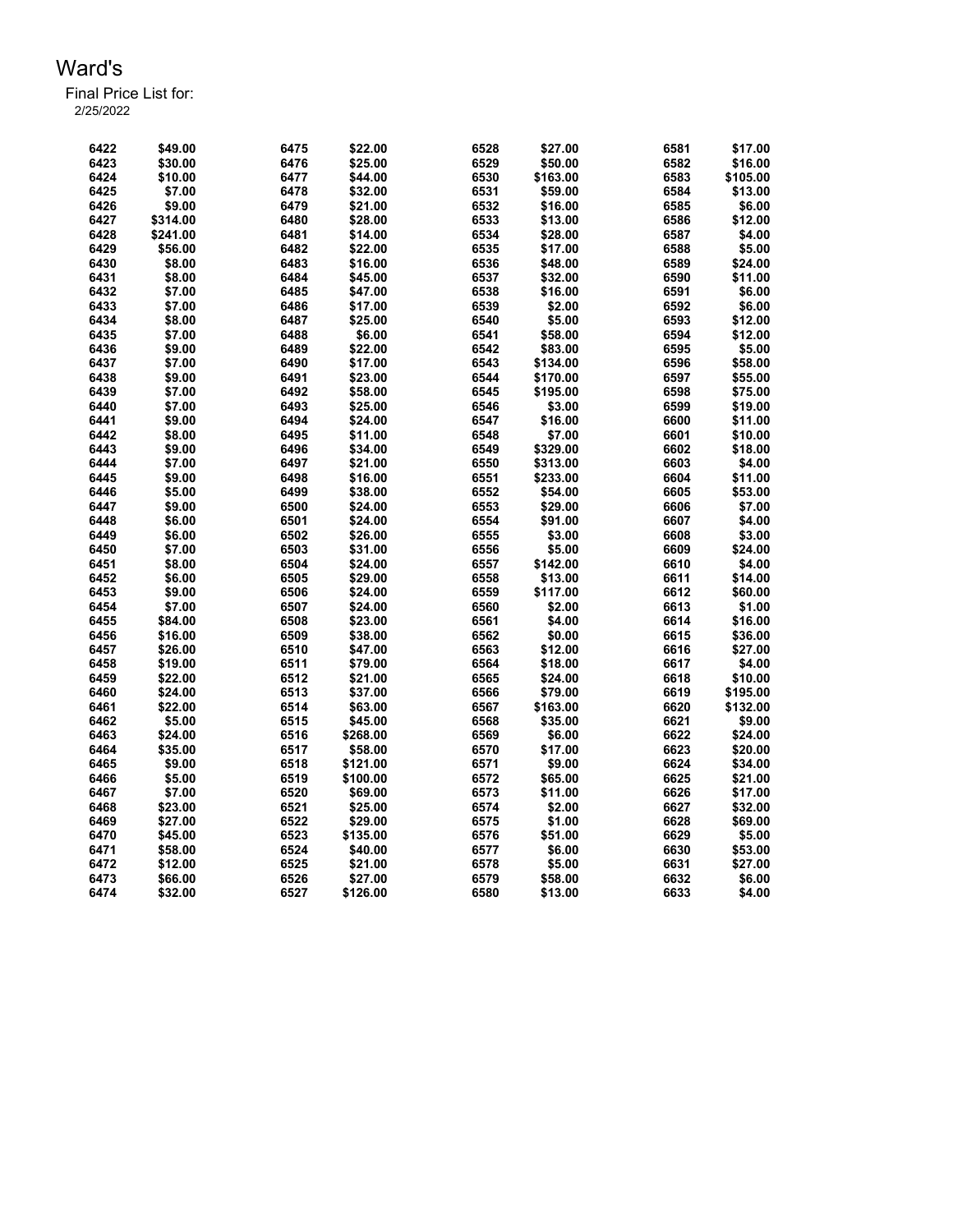| 6634         | \$32.00  | 7050         | \$6.00   | 7103 | \$149.00 | 7156 | \$3.00     |
|--------------|----------|--------------|----------|------|----------|------|------------|
| 6635         | \$26.00  | 7051         | \$12.00  | 7104 | \$241.00 | 7157 | \$3.00     |
| 6636         | \$11.00  | 7052         | \$21.00  | 7105 | \$52.00  | 7158 | \$1.00     |
| 6637         | \$256.00 | 7053         | \$37.00  | 7106 | \$28.00  | 7159 | \$1.00     |
| 6638         | \$101.00 | 7054         | \$17.00  | 7107 | \$23.00  | 7160 | \$11.00    |
| 6639         | \$74.00  | 7055         | \$9.00   | 7108 | \$41.00  | 7161 | \$6.00     |
| 6640         | \$77.00  | 7056         | \$4.00   | 7109 | \$11.00  | 7162 | \$7.00     |
| 6641         | \$105.00 | 7057         | \$110.00 | 7110 | \$32.00  | 7163 | \$23.00    |
| 6642         | \$396.00 | 7058         | \$11.00  | 7111 | \$17.00  | 7164 | \$29.00    |
| 6643         | \$205.00 | 7059         | \$29.00  | 7112 | \$42.00  | 7165 | \$30.00    |
| 6644         | \$39.00  | 7060         | \$29.00  | 7113 | \$37.00  | 8010 | \$1,838.00 |
| 6645         | \$24.00  | 7061         | \$157.00 | 7114 | \$37.00  | 8011 | \$1,785.00 |
| 7009         | \$210.00 | 7062         | \$17.00  | 7115 | \$158.00 | 8012 | \$4,202.00 |
| 7010         | \$100.00 | 7063         | \$6.00   | 7116 | \$29.00  | 8013 | \$1,549.00 |
| 7011         | \$100.00 | 7064         | \$11.00  | 7117 | \$29.00  | 8014 | \$1,775.00 |
| 7012         | \$157.00 | 7065         | \$16.00  | 7118 | \$45.00  | 8015 | \$2,205.00 |
| 7013         | \$107.00 | 7066         | \$13.00  | 7119 | \$32.00  | 8016 | \$1,208.00 |
| 7014         | \$101.00 | 7067         | \$2.00   | 7120 | \$40.00  | 8017 | \$754.00   |
| 7015         | \$98.00  | 7068         | \$32.00  | 7121 | \$80.00  | 8018 | \$972.00   |
| 7016         | \$0.00   | 7069         | \$16.00  | 7122 | \$24.00  | 8019 | \$1,155.00 |
| 7017         | \$23.00  | 7070         | \$65.00  | 7123 | \$44.00  | 8020 | \$3,192.00 |
| 7018         | \$17.00  | 7071         | \$54.00  | 7124 | \$0.00   | 8021 | \$804.00   |
| 7019         | \$12.00  | 7072         | \$31.00  | 7125 | \$17.00  | 8022 | \$1,208.00 |
| 7020         | \$16.00  | 7073         | \$27.00  | 7126 | \$10.00  | 8023 | \$1,155.00 |
| 7021         | \$0.00   | 7074         | \$118.00 | 7127 | \$16.00  | 8024 |            |
|              |          |              |          | 7128 |          | 8025 | \$1,024.00 |
| 7022<br>7023 | \$11.00  | 7075         | \$51.00  | 7129 | \$100.00 |      | \$1,024.00 |
|              | \$15.00  | 7076         | \$24.00  | 7130 | \$77.00  | 8026 | \$972.00   |
| 7024<br>7025 | \$28.00  | 7077<br>7078 | \$15.00  | 7131 | \$84.00  | 8027 | \$353.00   |
|              | \$32.00  |              | \$228.00 |      | \$25.00  | 8028 | \$142.00   |
| 7026         | \$71.00  | 7079         | \$15.00  | 7132 | \$11.00  | 8029 | \$52.00    |
| 7027         | \$116.00 | 7080         | \$17.00  | 7133 | \$26.00  | 8030 | \$210.00   |
| 7028         | \$69.00  | 7081         | \$15.00  | 7134 | \$50.00  | 8031 | \$343.00   |
| 7029         | \$79.00  | 7082         | \$20.00  | 7135 | \$6.00   | 8032 | \$42.00    |
| 7030         | \$24.00  | 7083         | \$27.00  | 7136 | \$9.00   | 8033 | \$18.00    |
| 7031         | \$48.00  | 7084         | \$1.00   | 7137 | \$129.00 | 8034 | \$17.00    |
| 7032         | \$123.00 | 7085         | \$10.00  | 7138 | \$29.00  | 8035 | \$2,205.00 |
| 7033         | \$27.00  | 7086         | \$25.00  | 7139 | \$165.00 | 8036 | \$1,250.00 |
| 7034         | \$60.00  | 7087         | \$27.00  | 7140 | \$49.00  | 8037 | \$1,213.00 |
| 7035         | \$60.00  | 7088         | \$40.00  | 7141 | \$33.00  | 8038 | \$4,410.00 |
| 7036         | \$46.00  | 7089         | \$132.00 | 7142 | \$21.00  | 8039 | \$116.00   |
| 7037         | \$10.00  | 7090         | \$35.00  | 7143 | \$9.00   | 8040 | \$1,838.00 |
| 7038         | \$0.00   | 7091         | \$58.00  | 7144 | \$29.00  | 8041 | \$1,470.00 |
| 7039         | \$0.00   | 7092         | \$4.00   | 7145 | \$28.00  | 8042 | \$1,037.00 |
| 7040         | \$0.00   | 7093         | \$32.00  | 7146 | \$12.00  | 8043 | \$356.00   |
| 7041         | \$31.00  | 7094         | \$48.00  | 7147 | \$5.00   | 8044 | \$289.00   |
| 7042         | \$58.00  | 7095         | \$31.00  | 7148 | \$14.00  | 8045 | \$101.00   |
| 7043         | \$41.00  | 7096         | \$33.00  | 7149 | \$19.00  | 8046 | \$105.00   |
| 7044         | \$90.00  | 7097         | \$11.00  | 7150 | \$40.00  | 8047 | \$52.00    |
| 7045         | \$24.00  | 7098         | \$25.00  | 7151 | \$47.00  | 8048 | \$191.00   |
| 7046         | \$7.00   | 7099         | \$15.00  | 7152 | \$18.00  | 8049 | \$48.00    |
| 7047         | \$12.00  | 7100         | \$27.00  | 7153 | \$19.00  | 8050 | \$90.00    |
| 7048         | \$19.00  | 7101         | \$48.00  | 7154 | \$12.00  | 8051 | \$3,379.00 |
| 7049         | \$13.00  | 7102         | \$18.00  | 7155 | \$15.00  | 8052 | \$945.00   |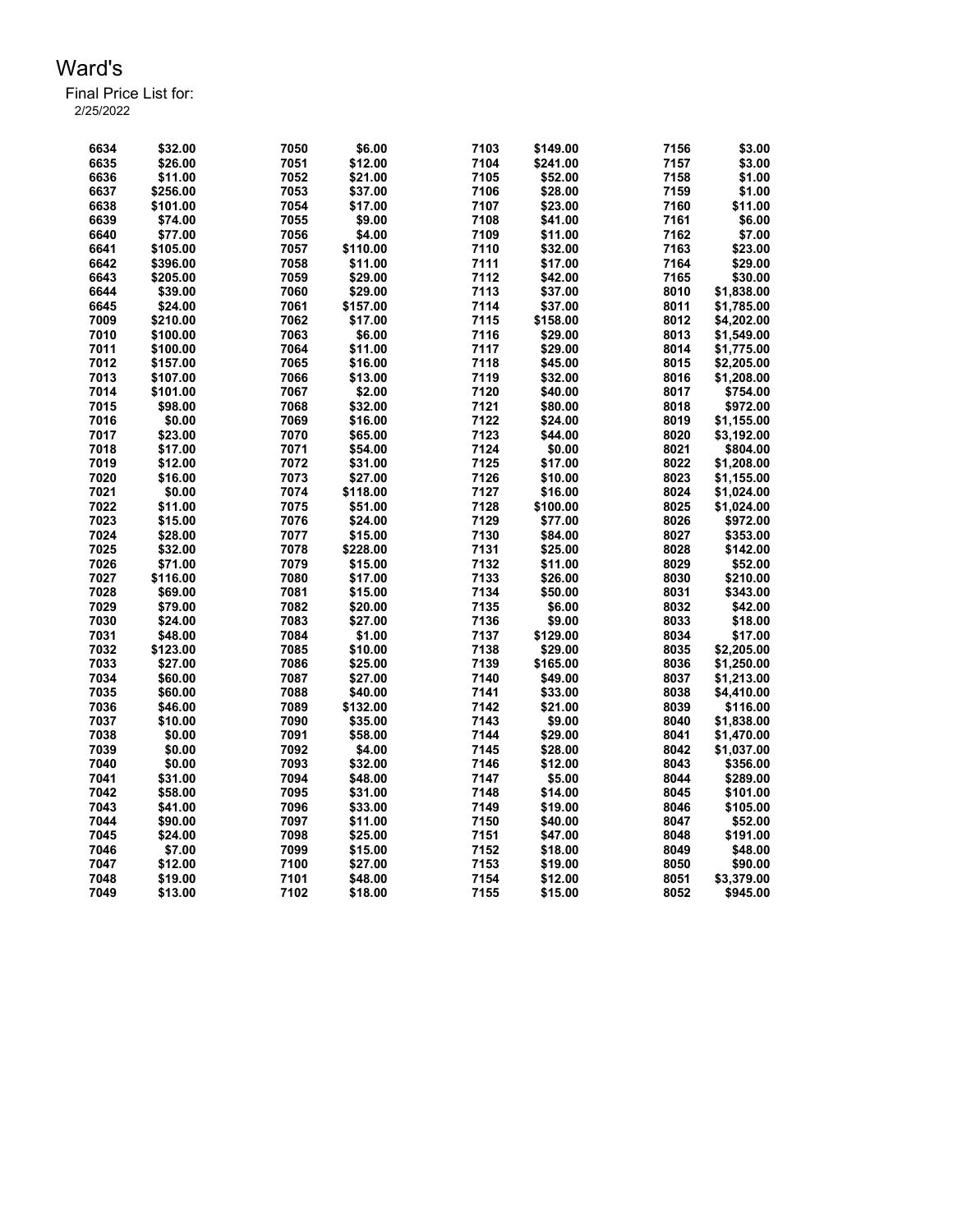| 8053 | \$387.00   | 8106 | \$23.00  | 8159 | \$16.00  | 8212 | \$31.00  |
|------|------------|------|----------|------|----------|------|----------|
| 8054 | \$2,520.00 | 8107 | \$158.00 | 8160 | \$13.00  | 8213 | \$5.00   |
| 8055 | \$788.00   | 8108 | \$6.00   | 8161 | \$20.00  | 8214 | \$53.00  |
| 8056 | \$735.00   | 8109 | \$16.00  | 8162 | \$21.00  | 9010 | \$220.00 |
| 8057 | \$368.00   | 8110 | \$1.00   | 8163 | \$273.00 | 9011 | \$210.00 |
| 8058 | \$247.00   | 8111 | \$12.00  | 8164 | \$3.00   | 9012 | \$233.00 |
| 8059 | \$306.00   | 8112 | \$53.00  | 8165 | \$5.00   | 9013 | \$101.00 |
| 8060 | \$788.00   | 8113 | \$77.00  | 8166 | \$0.00   | 9014 | \$302.00 |
| 8061 | \$145.00   | 8114 | \$21.00  | 8167 | \$32.00  | 9015 | \$30.00  |
| 8062 | \$263.00   | 8115 | \$12.00  | 8168 | \$31.00  | 9016 | \$28.00  |
| 8063 | \$187.00   | 8116 | \$42.00  | 8169 | \$70.00  | 9017 | \$18.00  |
| 8064 | \$294.00   | 8117 | \$158.00 | 8170 | \$48.00  | 9018 | \$63.00  |
| 8065 | \$263.00   | 8118 | \$210.00 | 8171 | \$24.00  | 9019 | \$47.00  |
| 8066 | \$405.00   | 8119 | \$117.00 | 8172 | \$14.00  | 9020 | \$26.00  |
| 8067 | \$126.00   | 8120 | \$86.00  | 8173 | \$13.00  | 9021 | \$29.00  |
| 8068 | \$3,308.00 | 8121 | \$49.00  | 8174 | \$7.00   | 9022 | \$69.00  |
| 8069 | \$4,748.00 | 8122 | \$42.00  | 8175 | \$53.00  | 9023 | \$110.00 |
| 8070 | \$140.00   | 8123 | \$42.00  | 8176 | \$47.00  | 9024 | \$58.00  |
| 8071 | \$363.00   | 8124 | \$62.00  | 8177 | \$58.00  | 9025 | \$13.00  |
| 8072 | \$58.00    | 8125 | \$158.00 | 8178 | \$5.00   | 9026 | \$49.00  |
| 8073 | \$168.00   | 8126 | \$58.00  | 8179 | \$23.00  | 9027 | \$65.00  |
| 8074 | \$216.00   | 8127 | \$70.00  | 8180 | \$8.00   | 9028 | \$75.00  |
| 8075 | \$158.00   | 8128 | \$53.00  | 8181 | \$4.00   | 9029 | \$32.00  |
| 8076 | \$516.00   | 8129 | \$70.00  | 8182 | \$5.00   | 9030 | \$39.00  |
| 8077 | \$23.00    | 8130 | \$0.00   | 8183 | \$3.00   | 9031 | \$27.00  |
| 8078 | \$30.00    | 8131 | \$0.00   | 8184 | \$1.00   | 9032 | \$71.00  |
| 8079 | \$177.00   | 8132 | \$5.00   | 8185 | \$1.00   | 9033 | \$48.00  |
| 8080 | \$170.00   | 8133 | \$151.00 | 8186 | \$5.00   | 9034 | \$23.00  |
| 8081 | \$146.00   | 8134 | \$25.00  | 8187 | \$0.00   | 9035 | \$21.00  |
| 8082 | \$166.00   | 8135 | \$37.00  | 8188 | \$81.00  | 9036 | \$23.00  |
| 8083 | \$44.00    | 8136 | \$37.00  | 8189 | \$95.00  | 9037 | \$11.00  |
| 8084 | \$105.00   | 8137 | \$53.00  | 8190 | \$158.00 | 9038 | \$52.00  |
| 8085 | \$275.00   | 8138 | \$95.00  | 8191 | \$126.00 | 9039 | \$37.00  |
| 8086 | \$48.00    | 8139 | \$17.00  | 8192 | \$1.00   | 9040 | \$57.00  |
| 8087 | \$37.00    | 8140 | \$32.00  | 8193 | \$2.00   | 9041 | \$24.00  |
| 8088 | \$51.00    | 8141 | \$6.00   | 8194 | \$1.00   | 9042 | \$25.00  |
| 8089 | \$51.00    | 8142 | \$30.00  | 8195 | \$23.00  | 9043 | \$95.00  |
| 8090 | \$105.00   | 8143 | \$11.00  | 8196 | \$2.00   | 9044 | \$40.00  |
| 8091 | \$166.00   | 8144 | \$10.00  | 8197 | \$32.00  | 9045 | \$184.00 |
| 8092 | \$168.00   | 8145 | \$16.00  | 8198 | \$7.00   | 9046 | \$16.00  |
| 8093 | \$420.00   | 8146 | \$11.00  | 8199 | \$32.00  | 9047 | \$32.00  |
| 8094 | \$21.00    | 8147 | \$40.00  | 8200 | \$1.00   | 9048 | \$111.00 |
| 8095 | \$105.00   | 8148 | \$5.00   | 8201 | \$1.00   | 9049 | \$63.00  |
| 8096 | \$37.00    | 8149 | \$23.00  | 8202 | \$5.00   | 9050 | \$16.00  |
| 8097 | \$168.00   | 8150 | \$9.00   | 8203 | \$42.00  | 9051 | \$27.00  |
| 8098 | \$58.00    | 8151 | \$5.00   | 8204 | \$6.00   | 9052 | \$16.00  |
| 8099 | \$63.00    | 8152 | \$26.00  | 8205 | \$5.00   | 9053 | \$40.00  |
| 8100 | \$84.00    | 8153 | \$16.00  | 8206 | \$28.00  | 9054 | \$62.00  |
| 8101 | \$132.00   | 8154 | \$9.00   | 8207 | \$5.00   | 9055 | \$32.00  |
| 8102 | \$210.00   | 8155 | \$37.00  | 8208 | \$5.00   | 9056 | \$23.00  |
| 8103 | \$53.00    | 8156 | \$67.00  | 8209 | \$5.00   | 9057 | \$10.00  |
| 8104 | \$21.00    | 8157 | \$11.00  | 8210 | \$2.00   | 9058 | \$16.00  |
| 8105 | \$53.00    | 8158 | \$16.00  | 8211 | \$29.00  | 9059 | \$23.00  |
|      |            |      |          |      |          |      |          |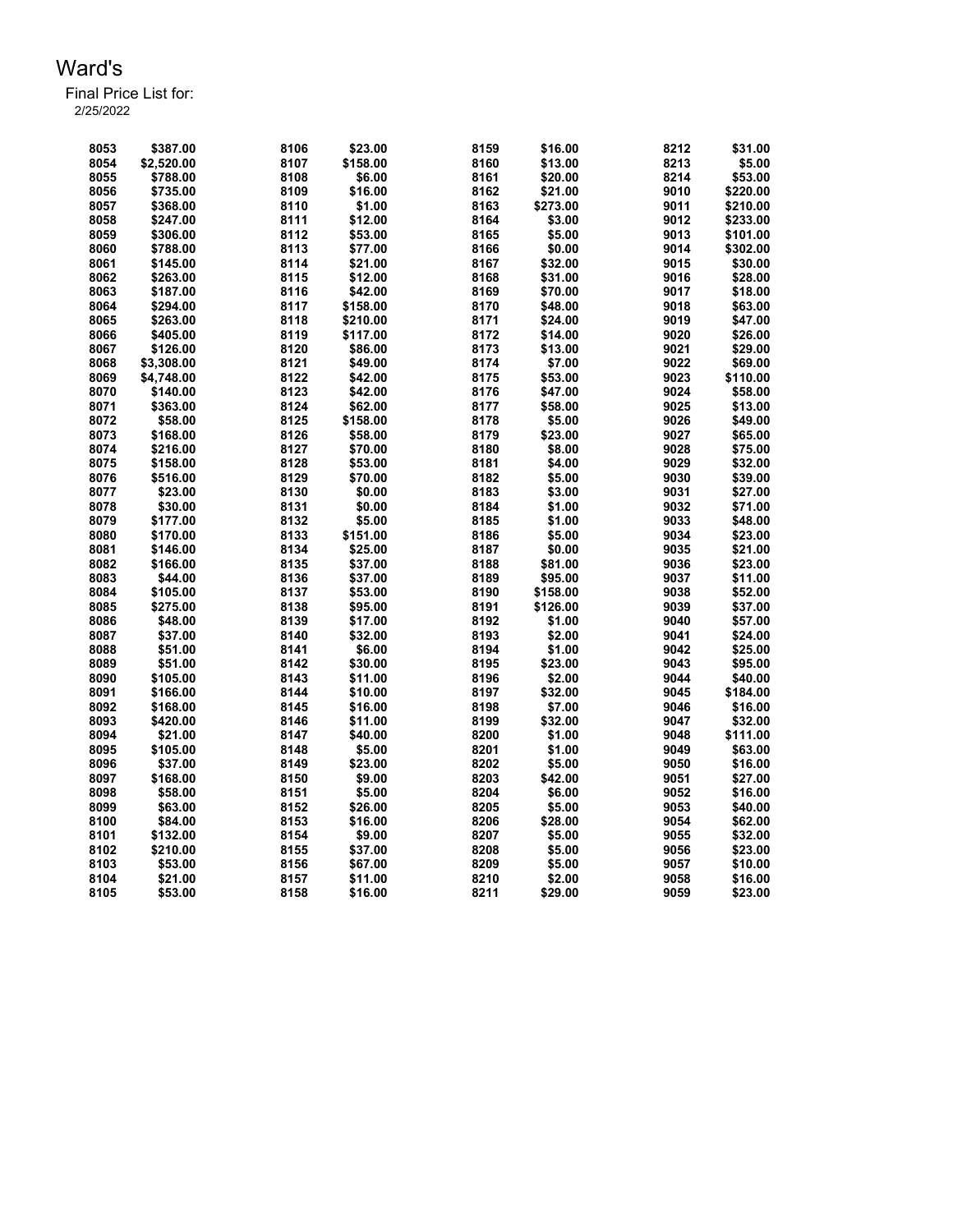| 9060 | \$16.00  | 9113 | \$53.00  | 9166 | \$89.00  | 9219 | \$60.00  |
|------|----------|------|----------|------|----------|------|----------|
| 9061 | \$10.00  | 9114 | \$81.00  | 9167 | \$61.00  | 9220 | \$75.00  |
| 9062 | \$29.00  | 9115 | \$50.00  | 9168 | \$84.00  | 9221 | \$142.00 |
| 9063 | \$13.00  | 9116 | \$105.00 | 9169 | \$33.00  | 9222 | \$327.00 |
| 9064 | \$42.00  | 9117 | \$5.00   | 9170 | \$48.00  | 9223 | \$194.00 |
| 9065 | \$44.00  | 9118 | \$45.00  | 9171 | \$48.00  | 9224 | \$21.00  |
| 9066 | \$25.00  | 9119 | \$48.00  | 9172 | \$450.00 | 9225 | \$20.00  |
| 9067 | \$42.00  | 9120 | \$69.00  | 9173 | \$420.00 | 9226 | \$16.00  |
| 9068 | \$58.00  | 9121 | \$25.00  | 9174 | \$84.00  | 9227 | \$46.00  |
| 9069 | \$23.00  | 9122 | \$53.00  | 9175 | \$123.00 | 9228 | \$21.00  |
| 9070 | \$16.00  | 9123 | \$21.00  | 9176 | \$164.00 | 9229 | \$48.00  |
| 9071 | \$35.00  | 9124 | \$63.00  | 9177 | \$407.00 | 9230 | \$35.00  |
| 9072 | \$107.00 | 9125 | \$40.00  | 9178 | \$63.00  | 9231 | \$168.00 |
| 9073 | \$163.00 | 9126 | \$45.00  | 9179 | \$79.00  | 9232 | \$24.00  |
| 9074 | \$70.00  | 9127 | \$105.00 | 9180 | \$84.00  | 9233 | \$24.00  |
| 9075 | \$23.00  | 9128 | \$20.00  | 9181 | \$34.00  | 9234 | \$12.00  |
| 9076 | \$84.00  | 9129 | \$10.00  | 9182 | \$63.00  | 9235 | \$48.00  |
| 9077 | \$22.00  | 9130 | \$30.00  | 9183 | \$19.00  | 9236 | \$102.00 |
| 9078 | \$44.00  | 9131 | \$27.00  | 9184 | \$14.00  | 9237 | \$13.00  |
| 9079 | \$99.00  | 9132 | \$53.00  | 9185 | \$79.00  | 9238 | \$30.00  |
| 9080 | \$37.00  | 9133 | \$37.00  | 9186 | \$65.00  | 9239 | \$37.00  |
| 9081 | \$25.00  | 9134 | \$42.00  | 9187 | \$105.00 | 9240 | \$12.00  |
| 9082 |          | 9135 |          | 9188 |          | 9241 | \$37.00  |
|      | \$27.00  |      | \$27.00  |      | \$48.00  |      |          |
| 9083 | \$0.00   | 9136 | \$37.00  | 9189 | \$32.00  | 9242 | \$59.00  |
| 9084 | \$33.00  | 9137 | \$37.00  | 9190 | \$25.00  | 9243 | \$36.00  |
| 9085 | \$42.00  | 9138 | \$37.00  | 9191 | \$27.00  | 9244 | \$40.00  |
| 9086 | \$11.00  | 9139 | \$25.00  | 9192 | \$40.00  | 9245 | \$137.00 |
| 9087 | \$11.00  | 9140 | \$53.00  | 9193 | \$45.00  | 9246 | \$140.00 |
| 9088 | \$34.00  | 9141 | \$25.00  | 9194 | \$28.00  | 9247 | \$115.00 |
| 9089 | \$14.00  | 9142 | \$25.00  | 9195 | \$48.00  | 9248 | \$35.00  |
| 9090 | \$12.00  | 9143 | \$20.00  | 9196 | \$163.00 | 9249 | \$20.00  |
| 9091 | \$145.00 | 9144 | \$20.00  | 9197 | \$30.00  | 9250 | \$40.00  |
| 9092 | \$42.00  | 9145 | \$32.00  | 9198 | \$27.00  | 9251 | \$21.00  |
| 9093 | \$63.00  | 9146 | \$3.00   | 9199 | \$158.00 | 9252 | \$35.00  |
| 9094 | \$117.00 | 9147 | \$41.00  | 9200 | \$41.00  | 9253 | \$37.00  |
| 9095 | \$32.00  | 9148 | \$39.00  | 9201 | \$17.00  | 9254 | \$19.00  |
| 9096 | \$48.00  | 9149 | \$26.00  | 9202 | \$17.00  | 9255 | \$32.00  |
| 9097 | \$32.00  | 9150 | \$31.00  | 9203 | \$51.00  | 9256 | \$9.00   |
| 9098 | \$53.00  | 9151 | \$105.00 | 9204 | \$69.00  | 9257 | \$20.00  |
| 9099 | \$26.00  | 9152 | \$37.00  | 9205 | \$48.00  | 9258 | \$142.00 |
| 9100 | \$98.00  | 9153 | \$14.00  | 9206 | \$15.00  | 9259 | \$326.00 |
| 9101 | \$81.00  | 9154 | \$69.00  | 9207 | \$10.00  | 9260 | \$0.00   |
| 9102 | \$35.00  | 9155 | \$62.00  | 9208 | \$19.00  | 9261 | \$0.00   |
| 9103 | \$59.00  | 9156 | \$50.00  | 9209 | \$23.00  | 9262 | \$150.00 |
| 9104 | \$63.00  | 9157 | \$33.00  | 9210 | \$10.00  | 9263 | \$0.00   |
| 9105 | \$27.00  | 9158 | \$41.00  | 9211 | \$39.00  | 9264 | \$250.00 |
| 9106 | \$32.00  | 9159 | \$41.00  | 9212 | \$70.00  | 9265 | \$158.00 |
| 9107 | \$11.00  | 9160 | \$59.00  | 9213 | \$0.00   | 9266 | \$28.00  |
| 9108 | \$69.00  | 9161 | \$42.00  | 9214 | \$132.00 | 9267 | \$44.00  |
| 9109 | \$11.00  | 9162 | \$16.00  | 9215 | \$132.00 | 9268 | \$38.00  |
| 9110 | \$45.00  | 9163 | \$29.00  | 9216 | \$27.00  | 9269 | \$37.00  |
| 9111 | \$117.00 | 9164 | \$23.00  | 9217 | \$90.00  | 9270 | \$58.00  |
| 9112 | \$11.00  | 9165 | \$125.00 | 9218 | \$75.00  | 9271 | \$48.00  |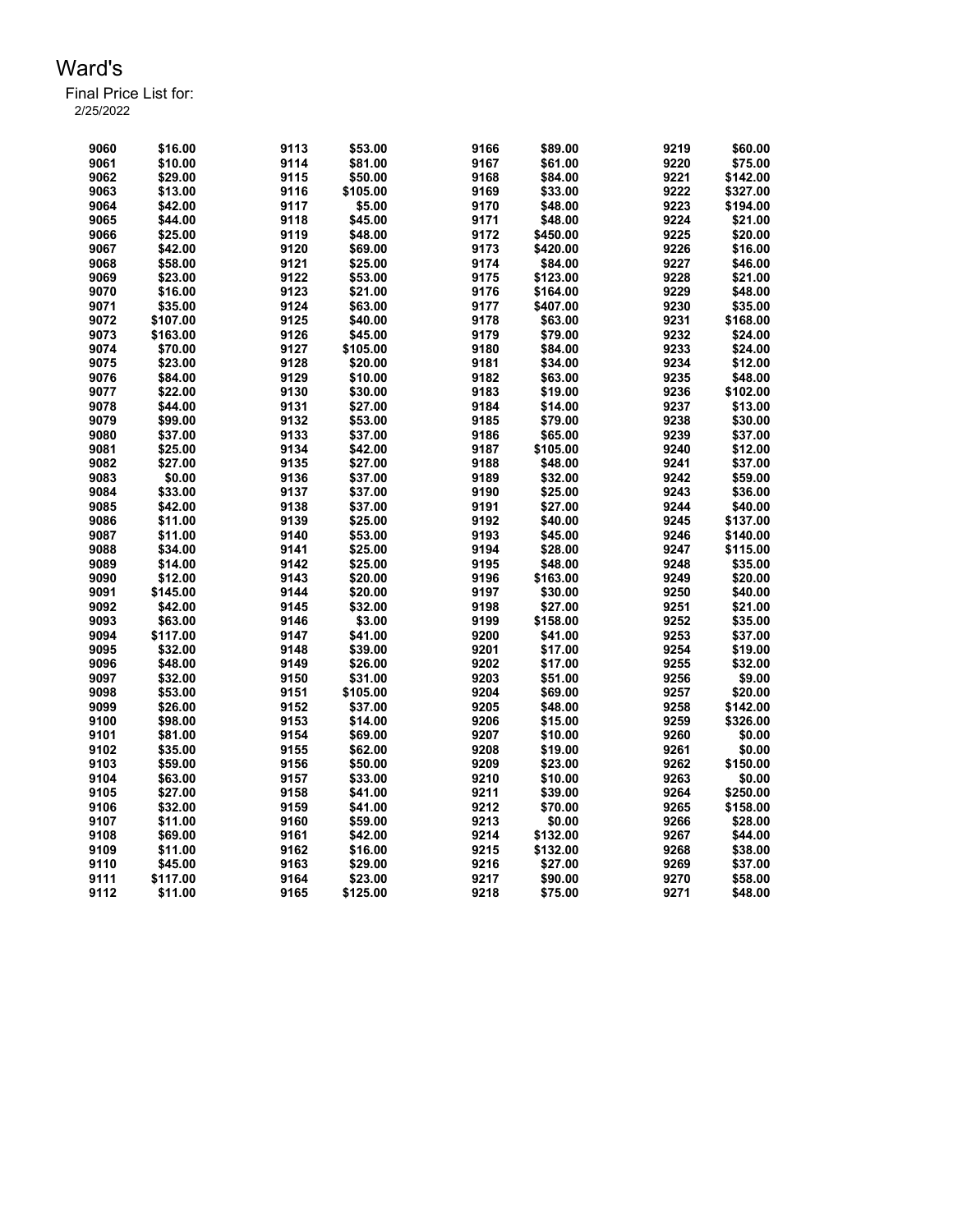| 9272 | \$35.00  | 9325 | \$107.00   | 9378 | \$5.00   | 9431 | \$17.00  |
|------|----------|------|------------|------|----------|------|----------|
| 9273 | \$25.00  | 9326 | \$25.00    | 9379 | \$97.00  | 9432 | \$23.00  |
| 9274 | \$32.00  | 9327 | \$53.00    | 9380 | \$30.00  | 9433 | \$342.00 |
| 9275 | \$30.00  | 9328 | \$494.00   | 9381 | \$5.00   | 9434 | \$66.00  |
| 9276 | \$37.00  | 9329 | \$95.00    | 9382 | \$8.00   | 9435 | \$16.00  |
| 9277 | \$44.00  | 9330 | \$13.00    | 9383 | \$136.00 | 9436 | \$37.00  |
| 9278 | \$27.00  | 9331 | \$15.00    | 9384 | \$184.00 | 9437 | \$77.00  |
| 9279 | \$32.00  | 9332 | \$16.00    | 9385 | \$58.00  | 9438 | \$16.00  |
| 9280 | \$44.00  | 9333 | \$56.00    | 9386 | \$22.00  | 9439 | \$63.00  |
| 9281 | \$27.00  | 9334 | \$51.00    | 9387 | \$11.00  | 9440 | \$48.00  |
| 9282 | \$37.00  | 9335 | \$0.00     | 9388 | \$84.00  | 9441 | \$54.00  |
| 9283 | \$9.00   | 9336 | \$11.00    | 9389 | \$10.00  | 9442 | \$9.00   |
| 9284 | \$27.00  | 9337 | \$19.00    | 9390 | \$75.00  | 9443 | \$29.00  |
| 9285 | \$80.00  | 9338 | \$69.00    | 9391 | \$10.00  | 9444 | \$24.00  |
| 9286 | \$84.00  | 9339 | \$35.00    | 9392 | \$69.00  | 9445 | \$69.00  |
| 9287 | \$84.00  | 9340 | \$82.00    | 9393 | \$5.00   | 9446 | \$13.00  |
| 9288 | \$95.00  | 9341 | \$67.00    | 9394 | \$86.00  | 9447 | \$259.00 |
| 9289 | \$84.00  | 9342 | \$5.00     | 9395 | \$10.00  | 9448 | \$231.00 |
| 9290 | \$42.00  | 9343 | \$6.00     | 9396 | \$5.00   | 9449 | \$157.00 |
| 9291 | \$42.00  | 9344 | \$76.00    | 9397 | \$5.00   | 9450 | \$23.00  |
| 9292 | \$63.00  | 9345 | \$9.00     | 9398 | \$27.00  | 9451 | \$29.00  |
| 9293 | \$42.00  | 9346 | \$79.00    | 9399 | \$37.00  | 9452 | \$25.00  |
| 9294 |          |      |            | 9400 |          |      |          |
|      | \$24.00  | 9347 | \$9.00     |      | \$35.00  | 9453 | \$13.00  |
| 9295 | \$12.00  | 9348 | \$40.00    | 9401 | \$42.00  | 9454 | \$46.00  |
| 9296 | \$44.00  | 9349 | \$117.00   | 9402 | \$10.00  | 9455 | \$44.00  |
| 9297 | \$52.00  | 9350 | \$501.00   | 9403 | \$25.00  | 9456 | \$144.00 |
| 9298 | \$15.00  | 9351 | \$51.00    | 9404 | \$59.00  | 9457 | \$105.00 |
| 9299 | \$41.00  | 9352 | \$21.00    | 9405 | \$31.00  | 9458 | \$53.00  |
| 9300 | \$20.00  | 9353 | \$27.00    | 9406 | \$126.00 | 9459 | \$58.00  |
| 9301 | \$61.00  | 9354 | \$25.00    | 9407 | \$132.00 | 9460 | \$15.00  |
| 9302 | \$45.00  | 9355 | \$48.00    | 9408 | \$53.00  | 9461 | \$16.00  |
| 9303 | \$48.00  | 9356 | \$279.00   | 9409 | \$24.00  | 9462 | \$6.00   |
| 9304 | \$84.00  | 9357 | \$48.00    | 9410 | \$112.00 | 9463 | \$16.00  |
| 9305 | \$45.00  | 9358 | \$84.00    | 9411 | \$9.00   | 9464 | \$16.00  |
| 9306 | \$24.00  | 9359 | \$40.00    | 9412 | \$27.00  | 9465 | \$8.00   |
| 9307 | \$37.00  | 9360 | \$48.00    | 9413 | \$11.00  | 9466 | \$8.00   |
| 9308 | \$28.00  | 9361 | \$185.00   | 9414 | \$24.00  | 9467 | \$9.00   |
| 9309 | \$53.00  | 9362 | \$147.00   | 9415 | \$870.00 | 9468 | \$18.00  |
| 9310 | \$5.00   | 9363 | \$28.00    | 9416 | \$35.00  | 9469 | \$289.00 |
| 9311 | \$11.00  | 9364 | \$20.00    | 9417 | \$36.00  | 9470 | \$21.00  |
| 9312 | \$95.00  | 9365 | \$21.00    | 9418 | \$16.00  | 9471 | \$340.00 |
| 9313 | \$58.00  | 9366 | \$25.00    | 9419 | \$4.00   | 9472 | \$63.00  |
| 9314 | \$30.00  | 9367 | \$1,575.00 | 9420 | \$32.00  | 9473 | \$42.00  |
| 9315 | \$160.00 | 9368 | \$290.00   | 9421 | \$5.00   | 9474 | \$9.00   |
| 9316 | \$25.00  | 9369 | \$15.00    | 9422 | \$37.00  | 9475 | \$11.00  |
| 9317 | \$83.00  | 9370 | \$39.00    | 9423 | \$10.00  | 9476 | \$28.00  |
| 9318 | \$19.00  | 9371 | \$32.00    | 9424 | \$32.00  | 9477 | \$116.00 |
| 9319 | \$9.00   | 9372 | \$33.00    | 9425 | \$32.00  | 9478 | \$72.00  |
| 9320 | \$34.00  | 9373 | \$31.00    | 9426 | \$18.00  | 9479 | \$45.00  |
| 9321 | \$42.00  | 9374 | \$133.00   | 9427 | \$19.00  | 9480 | \$16.00  |
| 9322 | \$21.00  | 9375 | \$21.00    | 9428 | \$15.00  | 9481 | \$16.00  |
| 9323 | \$12.00  | 9376 | \$12.00    | 9429 | \$17.00  | 9482 | \$16.00  |
| 9324 | \$9.00   | 9377 | \$70.00    | 9430 | \$12.00  | 9483 | \$38.00  |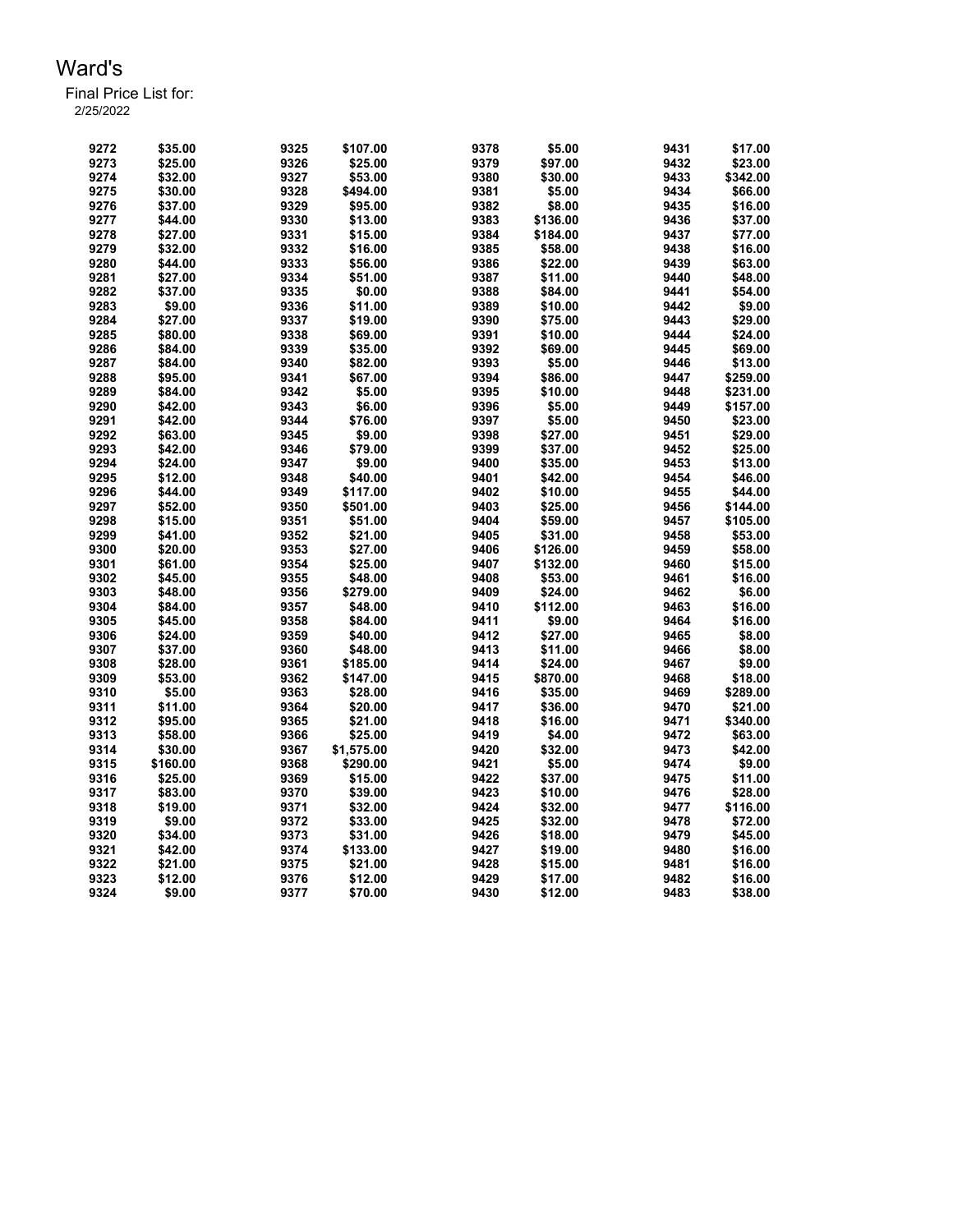| 9484 | \$41.00  | 9537 | \$7.00   | 9590 | \$37.00  | 9643 | \$42.00  |
|------|----------|------|----------|------|----------|------|----------|
| 9485 | \$63.00  | 9538 | \$11.00  | 9591 | \$55.00  | 9644 | \$22.00  |
| 9486 | \$120.00 | 9539 | \$5.00   | 9592 | \$42.00  | 9645 | \$46.00  |
| 9487 | \$12.00  | 9540 | \$5.00   | 9593 | \$24.00  | 9646 | \$24.00  |
| 9488 | \$383.00 | 9541 | \$7.00   | 9594 | \$16.00  | 9647 | \$5.00   |
| 9489 | \$20.00  | 9542 | \$6.00   | 9595 | \$9.00   | 9648 | \$11.00  |
| 9490 | \$27.00  | 9543 | \$219.00 | 9596 | \$32.00  | 9649 | \$32.00  |
| 9491 | \$105.00 | 9544 | \$6.00   | 9597 | \$32.00  | 9650 | \$18.00  |
| 9492 | \$45.00  | 9545 | \$5.00   | 9598 | \$32.00  | 9651 | \$11.00  |
| 9493 | \$42.00  | 9546 | \$6.00   | 9599 | \$51.00  | 9652 | \$8.00   |
| 9494 | \$58.00  | 9547 | \$7.00   | 9600 | \$32.00  | 9653 | \$16.00  |
| 9495 | \$11.00  | 9548 | \$9.00   | 9601 | \$65.00  | 9654 | \$18.00  |
| 9496 | \$71.00  | 9549 | \$5.00   | 9602 | \$51.00  | 9655 | \$45.00  |
| 9497 | \$153.00 | 9550 | \$5.00   | 9603 | \$44.00  | 9656 | \$42.00  |
| 9498 | \$60.00  | 9551 | \$5.00   | 9604 | \$58.00  | 9657 | \$42.00  |
| 9499 | \$11.00  | 9552 | \$11.00  | 9605 | \$45.00  | 9658 | \$44.00  |
| 9500 | \$6.00   | 9553 | \$9.00   | 9606 | \$150.00 | 9659 | \$105.00 |
| 9501 | \$12.00  | 9554 | \$27.00  | 9607 | \$35.00  | 9660 | \$156.00 |
| 9502 | \$16.00  | 9555 | \$497.00 | 9608 | \$39.00  | 9661 | \$27.00  |
| 9503 | \$18.00  | 9556 | \$77.00  | 9609 | \$15.00  | 9662 | \$180.00 |
| 9504 | \$14.00  | 9557 | \$31.00  | 9610 | \$23.00  | 9663 | \$21.00  |
| 9505 | \$6.00   | 9558 | \$54.00  | 9611 | \$42.00  | 9664 | \$24.00  |
| 9506 | \$11.00  | 9559 | \$63.00  | 9612 | \$35.00  | 9665 | \$228.00 |
| 9507 | \$42.00  | 9560 | \$53.00  | 9613 | \$19.00  | 9666 | \$26.00  |
| 9508 | \$11.00  | 9561 | \$50.00  | 9614 | \$53.00  | 9667 | \$24.00  |
| 9509 | \$5.00   | 9562 | \$167.00 | 9615 | \$79.00  | 9668 | \$26.00  |
| 9510 | \$11.00  | 9563 | \$58.00  | 9616 | \$110.00 | 9669 | \$25.00  |
| 9511 | \$32.00  | 9564 | \$61.00  | 9617 | \$42.00  | 9670 | \$18.00  |
| 9512 | \$21.00  | 9565 | \$12.00  | 9618 | \$38.00  | 9671 | \$25.00  |
| 9513 | \$21.00  | 9566 | \$32.00  | 9619 | \$5.00   | 9672 | \$25.00  |
| 9514 | \$69.00  | 9567 | \$42.00  | 9620 | \$73.00  | 9673 | \$19.00  |
| 9515 | \$7.00   | 9568 | \$79.00  | 9621 | \$350.00 | 9674 | \$11.00  |
| 9516 | \$0.00   | 9569 | \$167.00 | 9622 | \$42.00  | 9675 | \$25.00  |
| 9517 | \$32.00  | 9570 | \$32.00  | 9623 | \$27.00  | 9676 | \$27.00  |
| 9518 | \$27.00  | 9571 | \$107.00 | 9624 | \$17.00  | 9677 | \$24.00  |
| 9519 | \$21.00  | 9572 | \$111.00 | 9625 | \$27.00  | 9678 | \$17.00  |
| 9520 | \$8.00   | 9573 | \$87.00  | 9626 | \$38.00  | 9679 | \$38.00  |
| 9521 | \$10.00  | 9574 | \$58.00  | 9627 | \$23.00  | 9680 | \$16.00  |
| 9522 | \$45.00  | 9575 | \$188.00 | 9628 | \$19.00  | 9681 | \$21.00  |
| 9523 | \$16.00  | 9576 | \$142.00 | 9629 | \$6.00   | 9682 | \$350.00 |
| 9524 | \$48.00  | 9577 | \$42.00  | 9630 | \$30.00  | 9683 | \$192.00 |
| 9525 | \$5.00   | 9578 | \$61.00  | 9631 | \$27.00  | 9684 | \$42.00  |
| 9526 | \$48.00  | 9579 | \$75.00  | 9632 | \$47.00  | 9685 | \$28.00  |
| 9527 | \$9.00   | 9580 | \$150.00 | 9633 | \$12.00  | 9686 | \$16.00  |
| 9528 | \$13.00  | 9581 | \$32.00  | 9634 | \$9.00   | 9687 | \$168.00 |
| 9529 | \$48.00  | 9582 | \$130.00 | 9635 | \$27.00  | 9688 | \$73.00  |
| 9530 | \$21.00  | 9583 | \$66.00  | 9636 | \$48.00  | 9689 | \$48.00  |
| 9531 | \$32.00  | 9584 | \$53.00  | 9637 | \$8.00   | 9690 | \$368.00 |
| 9532 | \$15.00  | 9585 | \$13.00  | 9638 | \$42.00  | 9691 | \$12.00  |
| 9533 | \$23.00  | 9586 | \$54.00  | 9639 | \$54.00  | 9692 | \$39.00  |
| 9534 | \$8.00   | 9587 | \$126.00 | 9640 | \$111.00 | 9693 | \$48.00  |
| 9535 | \$6.00   | 9588 | \$93.00  | 9641 | \$16.00  | 9694 | \$67.00  |
| 9536 | \$8.00   | 9589 | \$158.00 | 9642 | \$21.00  | 9695 | \$23.00  |
|      |          |      |          |      |          |      |          |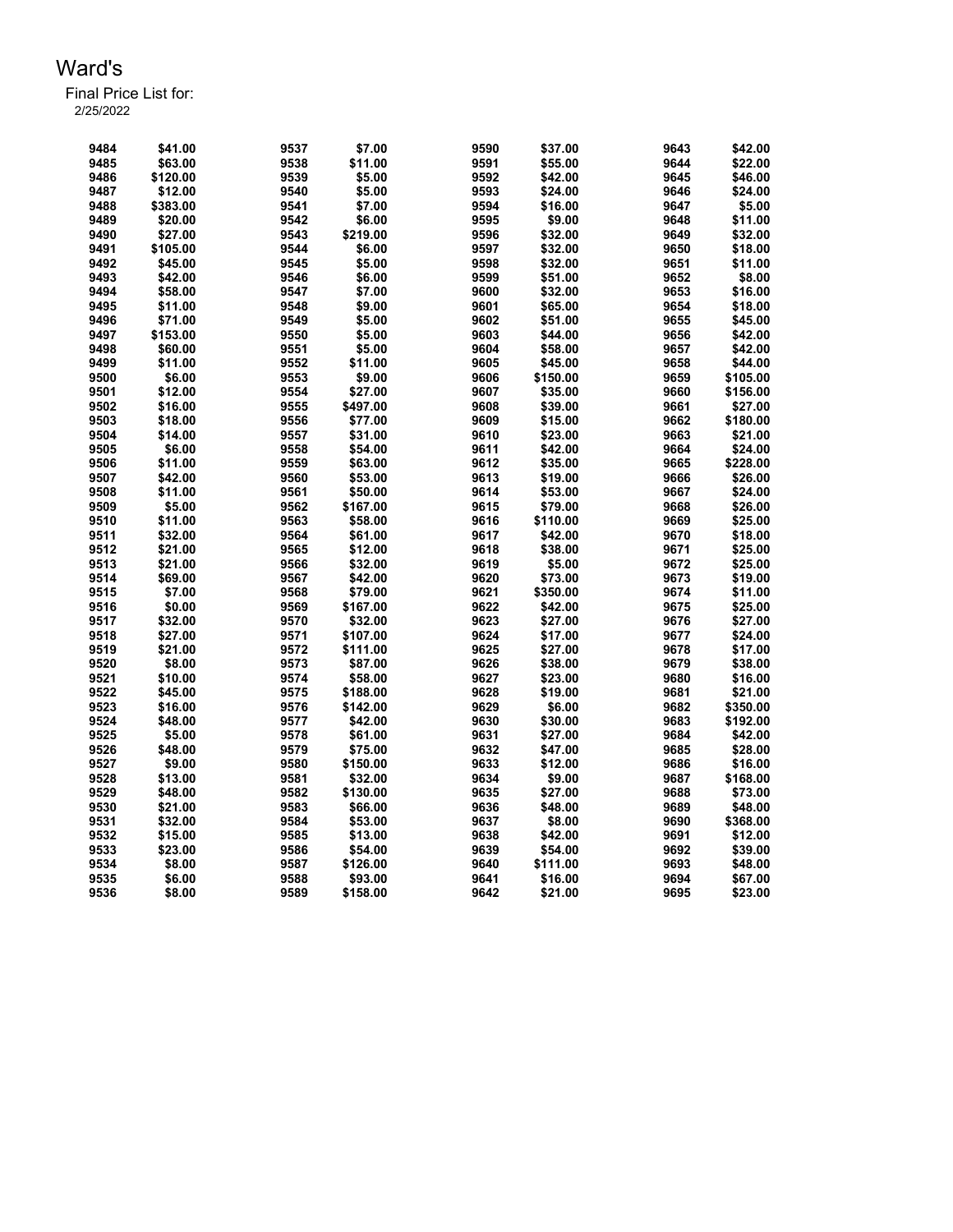| 9696 | \$77.00  | 9749  | \$12.00    | 10061 | \$90.00            | 10114 | \$53.00            |
|------|----------|-------|------------|-------|--------------------|-------|--------------------|
| 9697 | \$65.00  | 9750  | \$34.00    | 10062 | \$178.00           | 10115 | \$343.00           |
| 9698 | \$122.00 | 10010 | \$578.00   | 10063 | \$73.00            | 10116 | \$578.00           |
| 9699 | \$81.00  | 10011 | \$124.00   | 10064 | \$75.00            | 10117 | \$450.00           |
| 9700 | \$58.00  | 10012 | \$279.00   | 10065 | \$115.00           | 10118 | \$513.00           |
| 9701 | \$53.00  | 10013 | \$32.00    | 10066 | \$375.00           | 10119 | \$60.00            |
| 9702 | \$42.00  | 10014 | \$314.00   | 10067 | \$67.00            | 10120 | \$28.00            |
| 9703 | \$74.00  | 10015 | \$42.00    | 10068 | \$67.00            | 10121 | \$205.00           |
| 9704 | \$35.00  | 10016 | \$52.00    | 10069 | \$111.00           | 10122 | \$168.00           |
| 9705 | \$21.00  | 10017 | \$32.00    | 10070 | \$128.00           | 10123 | \$42.00            |
| 9706 | \$21.00  | 10018 | \$18.00    | 10071 | \$58.00            | 10124 | \$129.00           |
| 9707 | \$21.00  | 10019 | \$23.00    | 10072 | \$44.00            | 10125 | \$95.00            |
| 9708 | \$90.00  | 10020 | \$336.00   | 10073 | \$61.00            | 10126 | \$166.00           |
| 9709 | \$41.00  | 10021 | \$5,880.00 | 10074 | \$63.00            | 10127 | \$107.00           |
| 9710 | \$18.00  | 10022 | \$2,520.00 | 10075 | \$63.00            | 10128 | \$2,415.00         |
| 9711 | \$4.00   | 10023 | \$2,520.00 | 10076 | \$84.00            | 10129 | \$670.00           |
| 9712 | \$63.00  | 10024 | \$1,850.00 | 10077 | \$75.00            | 10130 | \$237.00           |
| 9713 | \$31.00  | 10025 | \$1,577.00 | 10078 | \$61.00            | 10131 | \$49.00            |
| 9714 | \$30.00  | 10026 | \$1,741.00 | 10079 | \$137.00           | 10132 | \$71.00            |
| 9715 | \$67.00  | 10027 | \$6,300.00 | 10080 |                    | 10133 | \$38.00            |
| 9716 |          | 10028 |            | 10081 | \$28.00<br>\$26.00 | 10134 |                    |
|      | \$3.00   | 10029 | \$933.00   |       |                    |       | \$54.00<br>\$21.00 |
| 9717 | \$20.00  |       | \$1,444.00 | 10082 | \$32.00            | 10135 |                    |
| 9718 | \$17.00  | 10030 | \$1,050.00 | 10083 | \$34.00            | 10136 | \$21.00            |
| 9719 | \$25.00  | 10031 | \$315.00   | 10084 | \$30.00            | 10137 | \$34.00            |
| 9720 | \$23.00  | 10032 | \$277.00   | 10085 | \$48.00            | 10138 | \$34.00            |
| 9721 | \$38.00  | 10033 | \$55.00    | 10086 | \$84.00            | 10139 | \$20.00            |
| 9722 | \$66.00  | 10034 | \$330.00   | 10087 | \$25.00            | 10140 | \$18.00            |
| 9723 | \$42.00  | 10035 | \$302.00   | 10088 | \$31.00            | 10141 | \$30.00            |
| 9724 | \$18.00  | 10036 | \$275.00   | 10089 | \$53.00            | 10142 | \$30.00            |
| 9725 | \$24.00  | 10037 | \$234.00   | 10090 | \$16.00            | 10143 | \$21.00            |
| 9726 | \$18.00  | 10038 | \$105.00   | 10091 | \$15.00            | 10144 | \$12.00            |
| 9727 | \$30.00  | 10039 | \$315.00   | 10092 | \$32.00            | 10145 | \$19.00            |
| 9728 | \$23.00  | 10040 | \$70.00    | 10093 | \$29.00            | 10146 | \$26.00            |
| 9729 | \$25.00  | 10041 | \$300.00   | 10094 | \$31.00            | 10147 | \$48.00            |
| 9730 | \$35.00  | 10042 | \$294.00   | 10095 | \$230.00           | 10148 | \$20.00            |
| 9731 | \$21.00  | 10043 | \$233.00   | 10096 | \$124.00           | 10149 | \$12.00            |
| 9732 | \$44.00  | 10044 | \$107.00   | 10097 | \$531.00           | 10150 | \$23.00            |
| 9733 | \$22.00  | 10045 | \$6,000.00 | 10098 | \$135.00           | 10151 | \$21.00            |
| 9734 | \$24.00  | 10046 | \$245.00   | 10099 | \$300.00           | 10152 | \$105.00           |
| 9735 | \$33.00  | 10047 | \$154.00   | 10100 | \$225.00           | 10153 | \$92.00            |
| 9736 | \$35.00  | 10048 | \$583.00   | 10101 | \$107.00           | 10154 | \$128.00           |
| 9737 | \$46.00  | 10049 | \$536.00   | 10102 | \$42.00            | 10155 | \$405.00           |
| 9738 | \$28.00  | 10050 | \$331.00   | 10103 | \$48.00            | 10156 | \$74.00            |
| 9739 | \$29.00  | 10051 | \$690.00   | 10104 | \$41.00            | 10157 | \$149.00           |
| 9740 | \$15.00  | 10052 | \$175.00   | 10105 | \$27.00            | 10158 | \$104.00           |
| 9741 | \$37.00  | 10053 | \$290.00   | 10106 | \$44.00            | 10159 | \$333.00           |
| 9742 | \$34.00  | 10054 | \$82.00    | 10107 | \$185.00           | 10160 | \$69.00            |
| 9743 | \$24.00  | 10055 | \$174.00   | 10108 | \$163.00           | 10161 | \$115.00           |
| 9744 | \$62.00  | 10056 | \$326.00   | 10109 | \$142.00           | 10162 | \$87.00            |
| 9745 | \$29.00  | 10057 | \$205.00   | 10110 | \$100.00           | 10163 | \$48.00            |
| 9746 | \$29.00  | 10058 | \$90.00    | 10111 | \$46.00            | 10164 | \$61.00            |
| 9747 | \$20.00  | 10059 | \$159.00   | 10112 | \$24.00            | 10165 | \$41.00            |
| 9748 | \$13.00  | 10060 | \$103.00   | 10113 | \$51.00            | 10166 | \$81.00            |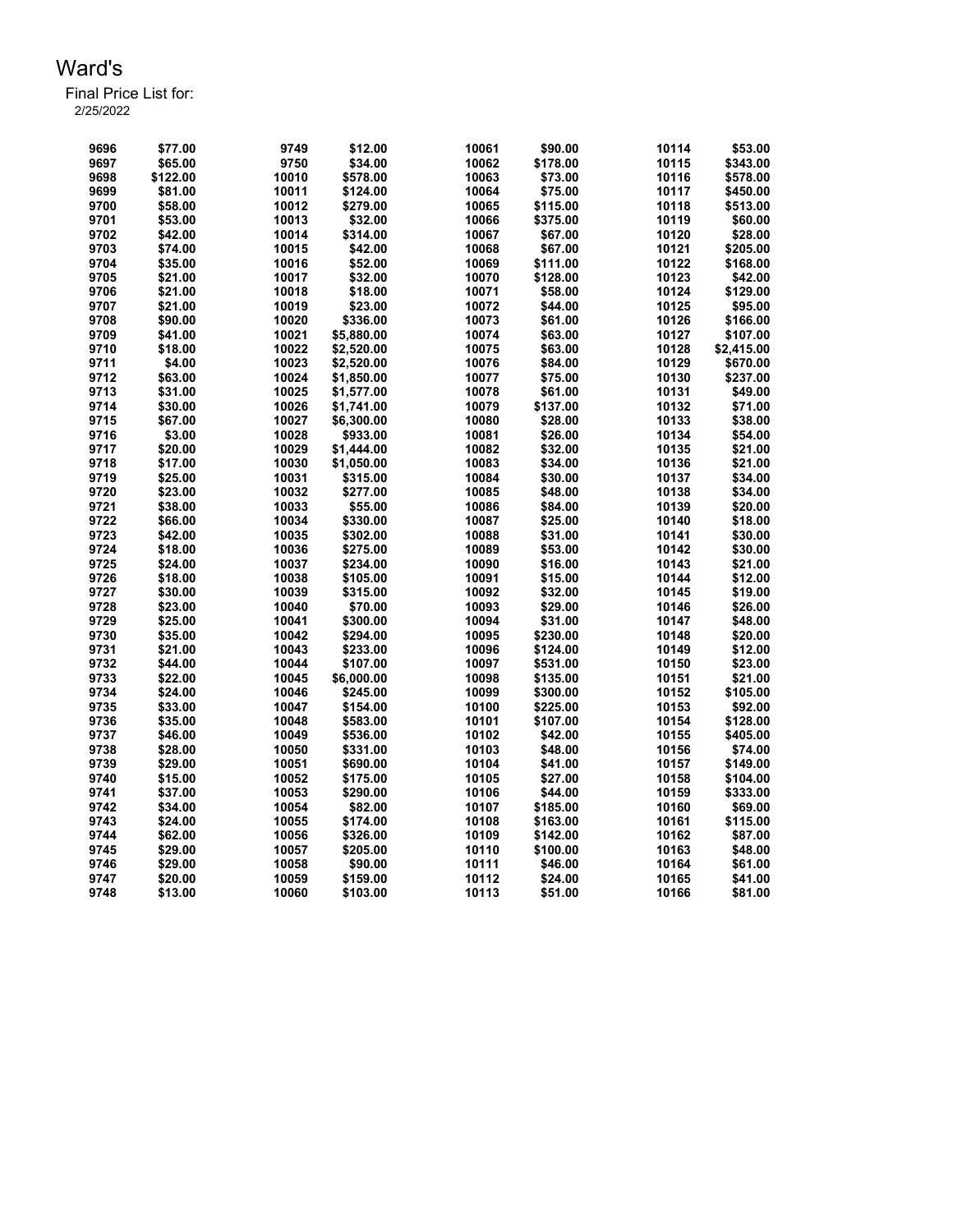| 10167 | \$43.00    | 10220 | \$48.00    | 10273 | \$21.00  | 10326 | \$160.00 |
|-------|------------|-------|------------|-------|----------|-------|----------|
| 10168 | \$45.00    | 10221 | \$30.00    | 10274 | \$25.00  | 10327 | \$12.00  |
| 10169 | \$58.00    | 10222 | \$314.00   | 10275 | \$42.00  | 10328 | \$53.00  |
| 10170 | \$50.00    | 10223 | \$216.00   | 10276 | \$42.00  | 10329 | \$200.00 |
| 10171 | \$211.00   | 10224 | \$179.00   | 10277 | \$42.00  | 10330 | \$199.00 |
| 10172 | \$100.00   | 10225 | \$53.00    | 10278 | \$29.00  | 10331 | \$21.00  |
| 10173 | \$55.00    | 10226 | \$72.00    | 10279 | \$44.00  | 10332 | \$15.00  |
| 10174 | \$41.00    | 10227 | \$42.00    | 10280 | \$32.00  | 10333 | \$70.00  |
| 10175 | \$45.00    | 10228 | \$144.00   | 10281 | \$25.00  | 10334 | \$293.00 |
| 10176 | \$29.00    | 10229 | \$39.00    | 10282 | \$23.00  | 10335 | \$212.00 |
| 10177 | \$24.00    | 10230 | \$420.00   | 10283 | \$42.00  | 10336 | \$476.00 |
| 10178 | \$23.00    | 10231 | \$480.00   | 10284 | \$63.00  | 10337 | \$105.00 |
| 10179 | \$93.00    | 10232 | \$1,500.00 | 10285 | \$459.00 | 10338 | \$185.00 |
| 10180 | \$11.00    | 10233 | \$117.00   | 10286 | \$220.00 | 10339 | \$48.00  |
| 10181 | \$12.00    | 10234 | \$425.00   | 10287 | \$33.00  | 10340 | \$41.00  |
| 10182 | \$32.00    | 10235 | \$144.00   | 10288 | \$147.00 | 10341 | \$32.00  |
| 10183 | \$16.00    | 10236 | \$203.00   | 10289 | \$21.00  | 10342 | \$35.00  |
| 10184 | \$10.00    | 10237 | \$77.00    | 10290 | \$32.00  | 10343 | \$30.00  |
| 10185 | \$32.00    | 10238 | \$97.00    | 10291 | \$29.00  | 10344 | \$48.00  |
| 10186 | \$21.00    | 10239 | \$37.00    | 10292 | \$37.00  | 10345 | \$32.00  |
| 10187 | \$23.00    | 10240 | \$350.00   | 10293 | \$81.00  | 10346 | \$50.00  |
| 10188 | \$51.00    | 10241 | \$210.00   | 10294 | \$5.00   | 10347 | \$80.00  |
| 10189 | \$126.00   | 10242 | \$84.00    | 10295 | \$315.00 | 10348 | \$166.00 |
| 10190 | \$48.00    | 10243 | \$25.00    | 10296 | \$63.00  | 10349 | \$79.00  |
| 10191 | \$34.00    | 10244 |            | 10297 | \$158.00 | 10350 |          |
|       |            |       | \$158.00   |       |          |       | \$28.00  |
| 10192 | \$28.00    | 10245 | \$210.00   | 10298 | \$34.00  | 10351 | \$82.00  |
| 10193 | \$397.00   | 10246 | \$33.00    | 10299 | \$38.00  | 10352 | \$7.00   |
| 10194 | \$111.00   | 10247 | \$66.00    | 10300 | \$69.00  | 10353 | \$107.00 |
| 10195 | \$578.00   | 10248 | \$107.00   | 10301 | \$30.00  | 10354 | \$104.00 |
| 10196 | \$2,565.00 | 10249 | \$26.00    | 10302 | \$27.00  | 10355 | \$100.00 |
| 10197 | \$456.00   | 10250 | \$410.00   | 10303 | \$19.00  | 10356 | \$265.00 |
| 10198 | \$373.00   | 10251 | \$45.00    | 10304 | \$27.00  | 10357 | \$17.00  |
| 10199 | \$75.00    | 10252 | \$34.00    | 10305 | \$17.00  | 10358 | \$41.00  |
| 10200 | \$128.00   | 10253 | \$24.00    | 10306 | \$42.00  | 10359 | \$10.00  |
| 10201 | \$600.00   | 10254 | \$58.00    | 10307 | \$20.00  | 10360 | \$27.00  |
| 10202 | \$35.00    | 10255 | \$17.00    | 10308 | \$32.00  | 10361 | \$28.00  |
| 10203 | \$260.00   | 10256 | \$17.00    | 10309 | \$29.00  | 10362 | \$30.00  |
| 10204 | \$675.00   | 10257 | \$21.00    | 10310 | \$22.00  | 10363 | \$27.00  |
| 10205 | \$56.00    | 10258 | \$27.00    | 10311 | \$63.00  | 10364 | \$27.00  |
| 10206 | \$105.00   | 10259 | \$23.00    | 10312 | \$38.00  | 10365 | \$32.00  |
| 10207 | \$302.00   | 10260 | \$23.00    | 10313 | \$19.00  | 10366 | \$35.00  |
| 10208 | \$50.00    | 10261 | \$16.00    | 10314 | \$20.00  | 10367 | \$18.00  |
| 10209 | \$506.00   | 10262 | \$21.00    | 10315 | \$53.00  | 10368 | \$45.00  |
| 10210 | \$195.00   | 10263 | \$49.00    | 10316 | \$63.00  | 10369 | \$37.00  |
| 10211 | \$919.00   | 10264 | \$30.00    | 10317 | \$23.00  | 10370 | \$16.00  |
| 10212 | \$35.00    | 10265 | \$38.00    | 10318 | \$17.00  | 10371 | \$24.00  |
| 10213 | \$202.00   | 10266 | \$21.00    | 10319 | \$32.00  | 10372 | \$11.00  |
| 10214 | \$290.00   | 10267 | \$27.00    | 10320 | \$24.00  | 10373 | \$25.00  |
| 10215 | \$116.00   | 10268 | \$35.00    | 10321 | \$72.00  | 10374 | \$30.00  |
| 10216 | \$39.00    | 10269 | \$40.00    | 10322 | \$48.00  | 10375 | \$11.00  |
| 10217 | \$225.00   | 10270 | \$23.00    | 10323 | \$79.00  | 10376 | \$42.00  |
| 10218 | \$155.00   | 10271 | \$20.00    | 10324 | \$31.00  | 10377 | \$49.00  |
| 10219 | \$79.00    | 10272 | \$20.00    | 10325 | \$42.00  | 10378 | \$31.00  |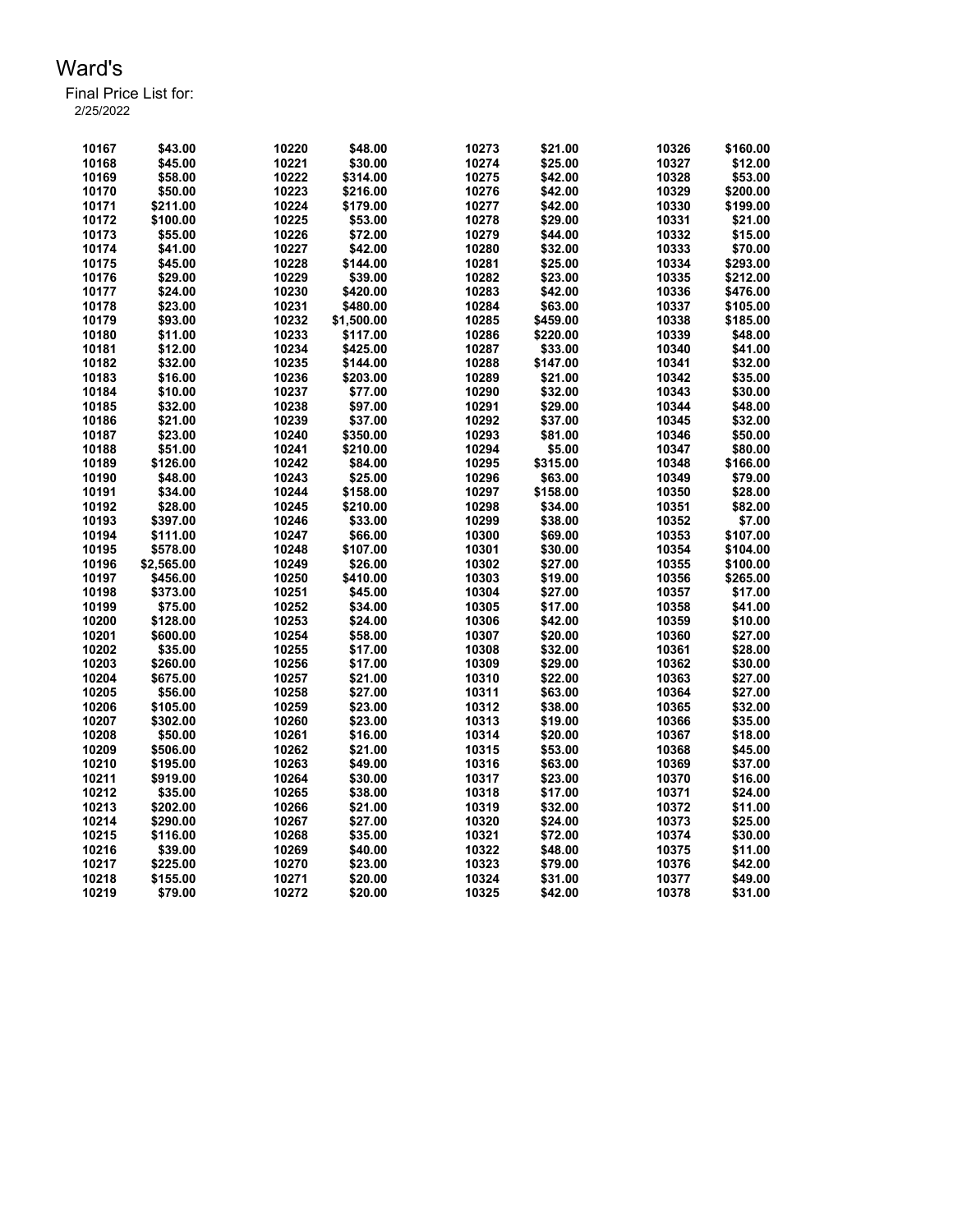| 10379 | \$28.00  | 10432 | \$28.00  | 10485          | \$31.00  | 10538 | \$30.00    |
|-------|----------|-------|----------|----------------|----------|-------|------------|
| 10380 | \$30.00  | 10433 | \$37.00  | 10486          | \$1.00   | 10539 | \$1.00     |
| 10381 | \$26.00  | 10434 | \$19.00  | 10487          | \$39.00  | 10540 | \$28.00    |
| 10382 | \$45.00  | 10435 | \$26.00  | 10488          | \$16.00  | 10541 | \$58.00    |
| 10383 | \$21.00  | 10436 | \$19.00  | 10489          | \$50.00  | 10542 | \$6.00     |
| 10384 | \$30.00  | 10437 | \$19.00  | 10490          | \$10.00  | 20008 | \$2,888.00 |
| 10385 | \$433.00 | 10438 | \$24.00  | 10491          | \$8.00   | 20009 | \$2,033.00 |
| 10386 | \$37.00  | 10439 | \$16.00  | 10492          | \$4.00   | 20010 | \$2,940.00 |
| 10387 | \$24.00  | 10440 | \$29.00  | 10493          | \$75.00  | 20011 | \$259.00   |
| 10388 | \$35.00  | 10441 | \$24.00  | 10494          | \$73.00  | 20012 | \$137.00   |
| 10389 | \$26.00  | 10442 | \$24.00  | 10495          | \$70.00  | 20013 | \$54.00    |
| 10390 | \$27.00  | 10443 | \$70.00  | 10496          | \$96.00  | 20014 | \$38.00    |
| 10391 | \$40.00  | 10444 | \$37.00  | 10497          | \$2.00   | 20015 | \$61.00    |
| 10392 | \$37.00  | 10445 | \$35.00  | 10498          | \$105.00 | 20016 | \$53.00    |
| 10393 | \$18.00  | 10446 | \$21.00  | 10499          | \$55.00  | 20017 | \$508.00   |
| 10394 | \$41.00  | 10447 | \$111.00 | 10500          | \$53.00  | 20018 | \$893.00   |
| 10395 | \$30.00  | 10448 | \$55.00  | 10501          | \$59.00  | 20019 | \$70.00    |
| 10396 | \$61.00  | 10449 | \$37.00  | 10502          | \$29.00  | 20020 | \$70.00    |
| 10397 | \$24.00  | 10450 | \$23.00  | 10503          | \$77.00  | 20021 | \$34.00    |
| 10398 | \$21.00  | 10451 | \$24.00  | 10504          | \$86.00  | 20022 | \$18.00    |
| 10399 |          |       |          |                |          | 20023 | \$208.00   |
| 10400 | \$30.00  | 10452 | \$23.00  | 10505<br>10506 | \$38.00  | 20024 | \$55.00    |
|       | \$32.00  | 10453 | \$30.00  |                | \$1.00   |       |            |
| 10401 | \$52.00  | 10454 | \$40.00  | 10507          | \$158.00 | 20025 | \$108.00   |
| 10402 | \$65.00  | 10455 | \$37.00  | 10508          | \$79.00  | 20026 | \$247.00   |
| 10403 | \$51.00  | 10456 | \$63.00  | 10509          | \$63.00  | 20027 | \$142.00   |
| 10404 | \$42.00  | 10457 | \$35.00  | 10510          | \$79.00  | 20028 | \$37.00    |
| 10405 | \$65.00  | 10458 | \$37.00  | 10511          | \$55.00  | 20029 | \$200.00   |
| 10406 | \$37.00  | 10459 | \$37.00  | 10512          | \$95.00  | 20030 | \$131.00   |
| 10407 | \$53.00  | 10460 | \$27.00  | 10513          | \$105.00 | 20031 | \$30.00    |
| 10408 | \$41.00  | 10461 | \$41.00  | 10514          | \$184.00 | 20032 | \$40.00    |
| 10409 | \$33.00  | 10462 | \$34.00  | 10515          | \$69.00  | 20033 | \$420.00   |
| 10410 | \$26.00  | 10463 | \$37.00  | 10516          | \$46.00  | 20034 | \$56.00    |
| 10411 | \$29.00  | 10464 | \$33.00  | 10517          | \$58.00  | 20035 | \$314.00   |
| 10412 | \$39.00  | 10465 | \$74.00  | 10518          | \$63.00  | 20036 | \$47.00    |
| 10413 | \$35.00  | 10466 | \$70.00  | 10519          | \$90.00  | 20037 | \$71.00    |
| 10414 | \$37.00  | 10467 | \$33.00  | 10520          | \$125.00 | 20038 | \$50.00    |
| 10415 | \$17.00  | 10468 | \$33.00  | 10521          | \$111.00 | 20039 | \$30.00    |
| 10416 | \$57.00  | 10469 | \$28.00  | 10522          | \$21.00  | 20040 | \$53.00    |
| 10417 | \$32.00  | 10470 | \$34.00  | 10523          | \$3.00   | 20041 | \$38.00    |
| 10418 | \$38.00  | 10471 | \$41.00  | 10524          | \$53.00  | 20042 | \$78.00    |
| 10419 | \$38.00  | 10472 | \$42.00  | 10525          | \$2.00   | 20043 | \$39.00    |
| 10420 | \$24.00  | 10473 | \$46.00  | 10526          | \$6.00   | 20044 | \$301.00   |
| 10421 | \$37.00  | 10474 | \$29.00  | 10527          | \$2.00   | 20045 | \$42.00    |
| 10422 | \$40.00  | 10475 | \$11.00  | 10528          | \$4.00   | 20046 | \$47.00    |
| 10423 | \$28.00  | 10476 | \$40.00  | 10529          | \$3.00   | 20047 | \$32.00    |
| 10424 | \$17.00  | 10477 | \$48.00  | 10530          | \$3.00   | 20048 | \$88.00    |
| 10425 | \$26.00  | 10478 | \$27.00  | 10531          | \$3.00   | 20049 | \$48.00    |
| 10426 | \$29.00  | 10479 | \$35.00  | 10532          | \$10.00  | 20050 | \$53.00    |
| 10427 | \$32.00  | 10480 | \$46.00  | 10533          | \$16.00  | 20051 | \$88.00    |
| 10428 | \$37.00  | 10481 | \$48.00  | 10534          | \$23.00  | 20052 | \$121.00   |
| 10429 | \$18.00  | 10482 | \$42.00  | 10535          | \$25.00  | 20053 | \$144.00   |
| 10430 | \$63.00  | 10483 | \$28.00  | 10536          | \$20.00  | 20054 | \$107.00   |
| 10431 | \$21.00  | 10484 | \$31.00  | 10537          | \$2.00   | 20055 | \$92.00    |
|       |          |       |          |                |          |       |            |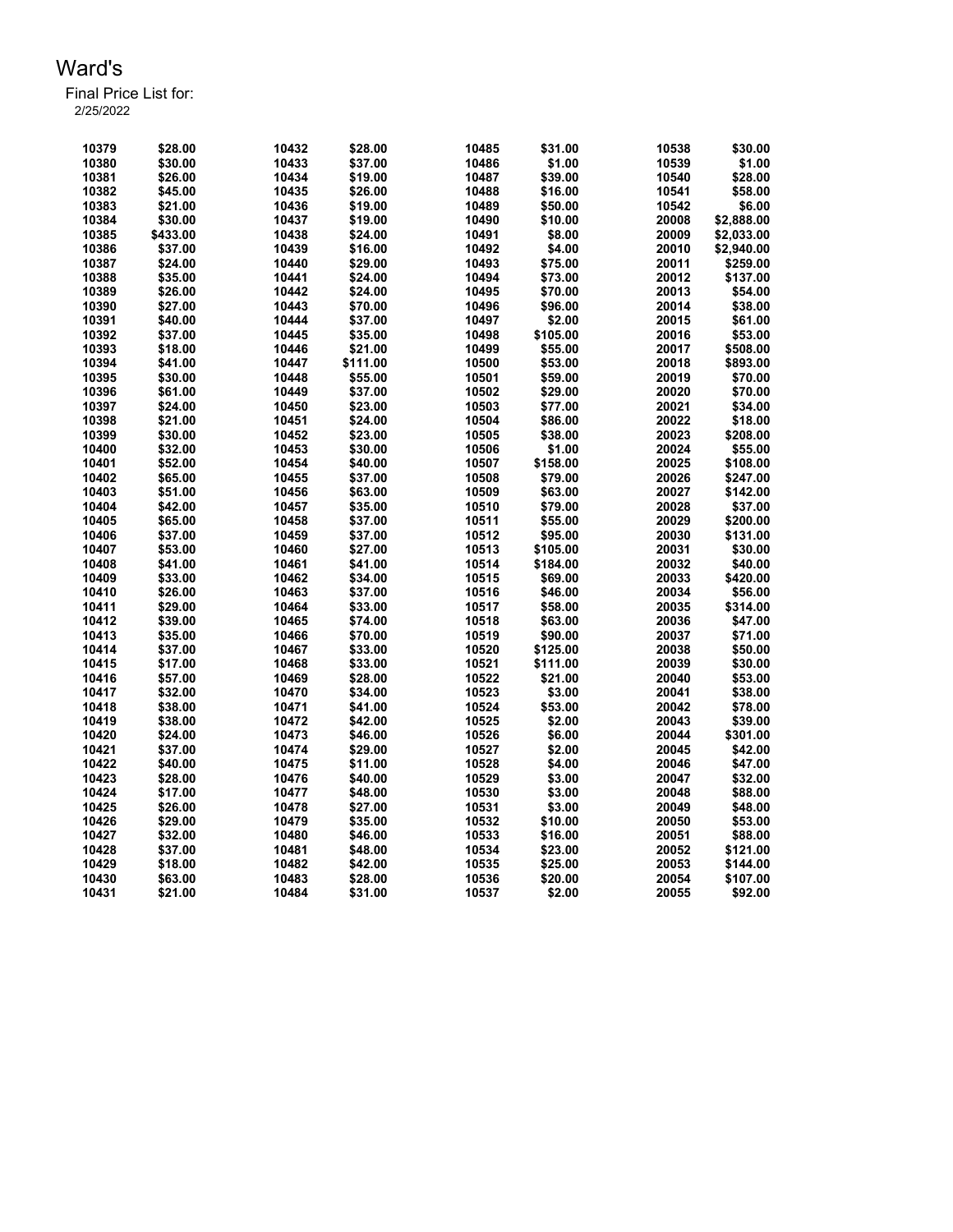| 20056 | \$92.00  | 20109 | \$10.00  | 20162 | \$76.00  | 20215 | \$42.00  |
|-------|----------|-------|----------|-------|----------|-------|----------|
| 20057 | \$91.00  | 20110 | \$32.00  | 20163 | \$39.00  | 20216 | \$39.00  |
| 20058 | \$149.00 | 20111 | \$18.00  | 20164 | \$21.00  | 20217 | \$25.00  |
| 20059 | \$185.00 | 20112 | \$19.00  | 20165 | \$21.00  | 20218 | \$0.00   |
| 20060 | \$23.00  | 20113 | \$17.00  | 20166 | \$40.00  | 20219 | \$21.00  |
| 20061 | \$37.00  | 20114 | \$16.00  | 20167 | \$51.00  | 20220 | \$48.00  |
| 20062 | \$158.00 | 20115 | \$24.00  | 20168 | \$47.00  | 20221 | \$52.00  |
| 20063 | \$62.00  | 20116 | \$8.00   | 20169 | \$52.00  | 20222 | \$79.00  |
| 20064 | \$42.00  | 20117 | \$12.00  | 20170 | \$105.00 | 20223 | \$32.00  |
| 20065 | \$473.00 | 20118 | \$6.00   | 20171 | \$58.00  | 20224 | \$27.00  |
| 20066 | \$142.00 | 20119 | \$10.00  | 20172 | \$61.00  | 20225 | \$431.00 |
| 20067 | \$58.00  | 20120 | \$69.00  | 20173 | \$65.00  | 20226 | \$50.00  |
| 20068 | \$12.00  | 20121 | \$8.00   | 20174 | \$21.00  | 20227 | \$45.00  |
| 20069 | \$63.00  | 20122 | \$21.00  | 20175 | \$42.00  | 20228 | \$79.00  |
| 20070 | \$32.00  | 20123 | \$31.00  | 20176 | \$33.00  | 20229 | \$383.00 |
| 20071 | \$16.00  | 20124 | \$17.00  | 20177 | \$33.00  | 20230 | \$19.00  |
| 20072 |          | 20125 |          | 20178 | \$45.00  | 20231 | \$32.00  |
|       | \$12.00  | 20126 | \$27.00  | 20179 |          | 20232 | \$32.00  |
| 20073 | \$21.00  |       | \$27.00  |       | \$21.00  |       |          |
| 20074 | \$27.00  | 20127 | \$14.00  | 20180 | \$21.00  | 20233 | \$63.00  |
| 20075 | \$21.00  | 20128 | \$35.00  | 20181 | \$19.00  | 20234 | \$10.00  |
| 20076 | \$22.00  | 20129 | \$13.00  | 20182 | \$17.00  | 20235 | \$31.00  |
| 20077 | \$10.00  | 20130 | \$35.00  | 20183 | \$120.00 | 20236 | \$12.00  |
| 20078 | \$13.00  | 20131 | \$20.00  | 20184 | \$48.00  | 20237 | \$13.00  |
| 20079 | \$4.00   | 20132 | \$23.00  | 20185 | \$29.00  | 20238 | \$5.00   |
| 20080 | \$23.00  | 20133 | \$34.00  | 20186 | \$32.00  | 20239 | \$35.00  |
| 20081 | \$37.00  | 20134 | \$26.00  | 20187 | \$18.00  | 20240 | \$42.00  |
| 20082 | \$19.00  | 20135 | \$128.00 | 20188 | \$12.00  | 20241 | \$32.00  |
| 20083 | \$25.00  | 20136 | \$32.00  | 20189 | \$61.00  | 20242 | \$152.00 |
| 20084 | \$25.00  | 20137 | \$27.00  | 20190 | \$69.00  | 20243 | \$32.00  |
| 20085 | \$26.00  | 20138 | \$81.00  | 20191 | \$76.00  | 20244 | \$44.00  |
| 20086 | \$16.00  | 20139 | \$80.00  | 20192 | \$84.00  | 20245 | \$21.00  |
| 20087 | \$9.00   | 20140 | \$32.00  | 20193 | \$54.00  | 20246 | \$28.00  |
| 20088 | \$58.00  | 20141 | \$35.00  | 20194 | \$37.00  | 20247 | \$108.00 |
| 20089 | \$48.00  | 20142 | \$15.00  | 20195 | \$156.00 | 20248 | \$419.00 |
| 20090 | \$73.00  | 20143 | \$410.00 | 20196 | \$44.00  | 20249 | \$32.00  |
| 20091 | \$69.00  | 20144 | \$21.00  | 20197 | \$21.00  | 20250 | \$42.00  |
| 20092 | \$32.00  | 20145 | \$39.00  | 20198 | \$47.00  | 20251 | \$30.00  |
| 20093 | \$21.00  | 20146 | \$31.00  | 20199 | \$100.00 | 20252 | \$130.00 |
| 20094 | \$50.00  | 20147 | \$40.00  | 20200 | \$79.00  | 20253 | \$86.00  |
| 20095 | \$380.00 | 20148 | \$32.00  | 20201 | \$14.00  | 20254 | \$27.00  |
| 20096 | \$150.00 | 20149 | \$158.00 | 20202 | \$10.00  | 20255 | \$30.00  |
| 20097 | \$163.00 | 20150 | \$200.00 | 20203 | \$126.00 | 20256 | \$128.00 |
| 20098 | \$15.00  | 20151 | \$92.00  | 20204 | \$29.00  | 20257 | \$26.00  |
| 20099 | \$13.00  | 20152 | \$107.00 | 20205 | \$58.00  | 20258 | \$155.00 |
| 20100 | \$27.00  | 20153 | \$34.00  | 20206 | \$184.00 | 20259 | \$58.00  |
| 20101 | \$79.00  | 20154 | \$121.00 | 20207 | \$21.00  | 20260 | \$58.00  |
| 20102 | \$100.00 | 20155 | \$21.00  | 20208 | \$41.00  | 20261 | \$25.00  |
| 20103 | \$25.00  | 20156 | \$90.00  | 20209 | \$0.00   | 20262 | \$206.00 |
| 20104 | \$14.00  | 20157 | \$23.00  | 20210 | \$42.00  | 20263 | \$37.00  |
| 20105 | \$12.00  | 20158 | \$51.00  | 20211 | \$155.00 | 20264 | \$32.00  |
| 20106 | \$11.00  | 20159 | \$174.00 | 20212 | \$20.00  | 20265 | \$65.00  |
| 20107 | \$10.00  | 20160 | \$35.00  | 20213 | \$20.00  | 20266 | \$17.00  |
| 20108 | \$19.00  | 20161 | \$25.00  | 20214 | \$24.00  | 20267 | \$32.00  |
|       |          |       |          |       |          |       |          |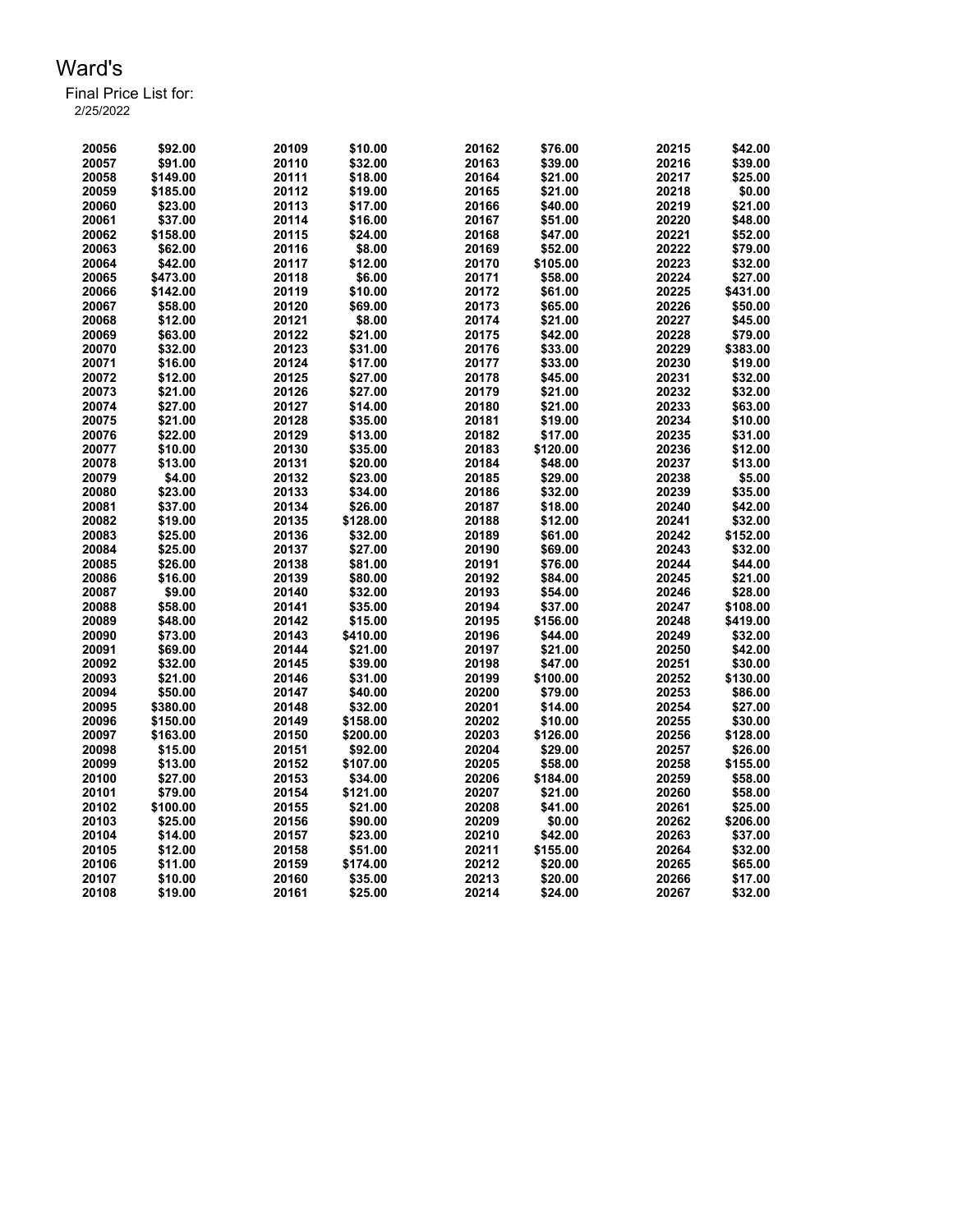| 20268          | \$21.00            | 20321          | \$57.00  | 20374 | \$84.00  | 20427          | \$27.00  |
|----------------|--------------------|----------------|----------|-------|----------|----------------|----------|
| 20269          | \$17.00            | 20322          | \$32.00  | 20375 | \$79.00  | 20428          | \$30.00  |
| 20270          | \$37.00            | 20323          | \$50.00  | 20376 | \$163.00 | 20429          | \$23.00  |
| 20271          | \$42.00            | 20324          | \$79.00  | 20377 | \$165.00 | 20430          | \$10.00  |
| 20272          | \$32.00            | 20325          | \$200.00 | 20378 | \$33.00  | 20431          | \$18.00  |
| 20273          | \$155.00           | 20326          | \$79.00  | 20379 | \$12.00  | 20432          | \$44.00  |
| 20274          | \$16.00            | 20327          | \$201.00 | 20380 | \$16.00  | 20433          | \$21.00  |
| 20275          | \$12.00            | 20328          | \$81.00  | 20381 | \$74.00  | 20434          | \$29.00  |
| 20276          | \$20.00            | 20329          | \$89.00  | 20382 | \$23.00  | 20435          | \$28.00  |
| 20277          | \$32.00            | 20330          | \$81.00  | 20383 | \$7.00   | 20436          | \$27.00  |
| 20278          | \$26.00            | 20331          | \$18.00  | 20384 | \$16.00  | 20437          | \$17.00  |
| 20279          | \$32.00            | 20332          | \$27.00  | 20385 | \$277.00 | 20438          | \$34.00  |
| 20280          | \$0.00             | 20333          | \$42.00  | 20386 | \$105.00 | 20439          | \$13.00  |
| 20281          | \$39.00            | 20334          | \$36.00  | 20387 | \$118.00 | 20440          | \$33.00  |
| 20282          | \$20.00            | 20335          | \$32.00  | 20388 | \$22.00  | 20441          | \$45.00  |
| 20283          | \$20.00            | 20336          | \$30.00  | 20389 | \$27.00  | 20442          | \$32.00  |
| 20284          | \$36.00            | 20337          | \$30.00  | 20390 | \$27.00  | 20443          | \$17.00  |
| 20285          | \$25.00            | 20338          | \$16.00  | 20391 | \$74.00  | 20444          | \$23.00  |
| 20286          | \$36.00            | 20339          | \$79.00  | 20392 | \$66.00  | 20445          | \$72.00  |
| 20287          | \$15.00            | 20340          | \$79.00  | 20393 | \$67.00  | 20446          | \$62.00  |
| 20288          | \$53.00            | 20341          | \$101.00 | 20394 | \$23.00  | 20447          | \$45.00  |
| 20289          | \$74.00            | 20342          | \$88.00  | 20395 | \$33.00  | 20448          | \$27.00  |
| 20290          | \$58.00            | 20343          | \$27.00  | 20396 | \$50.00  | 20449          | \$17.00  |
| 20291          | \$58.00            | 20344          | \$49.00  | 20397 | \$28.00  | 20450          | \$74.00  |
| 20292          | \$27.00            | 20345          | \$10.00  | 20398 | \$21.00  | 20451          | \$58.00  |
| 20293          | \$163.00           | 20346          | \$14.00  | 20399 | \$125.00 | 20452          | \$34.00  |
|                |                    | 20347          | \$11.00  | 20400 | \$15.00  | 20453          | \$18.00  |
| 20294<br>20295 | \$96.00<br>\$50.00 | 20348          | \$21.00  | 20401 | \$105.00 | 20454          | \$27.00  |
|                | \$53.00            | 20349          |          | 20402 | \$79.00  | 20455          | \$10.00  |
| 20296          |                    |                | \$79.00  |       |          |                |          |
| 20297          | \$81.00            | 20350          | \$51.00  | 20403 | \$62.00  | 20456          | \$14.00  |
| 20298          | \$53.00            | 20351<br>20352 | \$44.00  | 20404 | \$16.00  | 20457<br>20458 | \$63.00  |
| 20299          | \$11.00            |                | \$74.00  | 20405 | \$50.00  |                | \$34.00  |
| 20300          | \$23.00            | 20353          | \$139.00 | 20406 | \$39.00  | 20459          | \$16.00  |
| 20301          | \$21.00            | 20354          | \$32.00  | 20407 | \$115.00 | 20460          | \$10.00  |
| 20302          | \$32.00            | 20355          | \$20.00  | 20408 | \$20.00  | 20461          | \$32.00  |
| 20303          | \$13.00            | 20356          | \$29.00  | 20409 | \$12.00  | 20462          | \$30.00  |
| 20304          | \$10.00            | 20357          | \$18.00  | 20410 | \$28.00  | 20463          | \$28.00  |
| 20305          | \$47.00            | 20358          | \$48.00  | 20411 | \$26.00  | 20464          | \$32.00  |
| 20306          | \$5.00             | 20359          | \$84.00  | 20412 | \$105.00 | 20465          | \$53.00  |
| 20307          | \$17.00            | 20360          | \$72.00  | 20413 | \$11.00  | 20466          | \$184.00 |
| 20308          | \$4.00             | 20361          | \$65.00  | 20414 | \$16.00  | 20467          | \$10.00  |
| 20309          | \$268.00           | 20362          | \$48.00  | 20415 | \$20.00  | 20468          | \$8.00   |
| 20310          | \$32.00            | 20363          | \$32.00  | 20416 | \$9.00   | 20469          | \$27.00  |
| 20311          | \$18.00            | 20364          | \$24.00  | 20417 | \$8.00   | 20470          | \$18.00  |
| 20312          | \$44.00            | 20365          | \$39.00  | 20418 | \$11.00  | 20471          | \$9.00   |
| 20313          | \$19.00            | 20366          | \$16.00  | 20419 | \$12.00  | 20472          | \$21.00  |
| 20314          | \$153.00           | 20367          | \$33.00  | 20420 | \$11.00  | 20473          | \$11.00  |
| 20315          | \$63.00            | 20368          | \$12.00  | 20421 | \$10.00  | 20474          | \$47.00  |
| 20316          | \$20.00            | 20369          | \$13.00  | 20422 | \$6.00   | 20475          | \$17.00  |
| 20317          | \$81.00            | 20370          | \$6.00   | 20423 | \$11.00  | 20476          | \$11.00  |
| 20318          | \$17.00            | 20371          | \$100.00 | 20424 | \$59.00  | 20477          | \$40.00  |
| 20319          | \$65.00            | 20372          | \$69.00  | 20425 | \$7.00   | 20478          | \$14.00  |
| 20320          | \$56.00            | 20373          | \$7.00   | 20426 | \$16.00  | 20479          | \$23.00  |
|                |                    |                |          |       |          |                |          |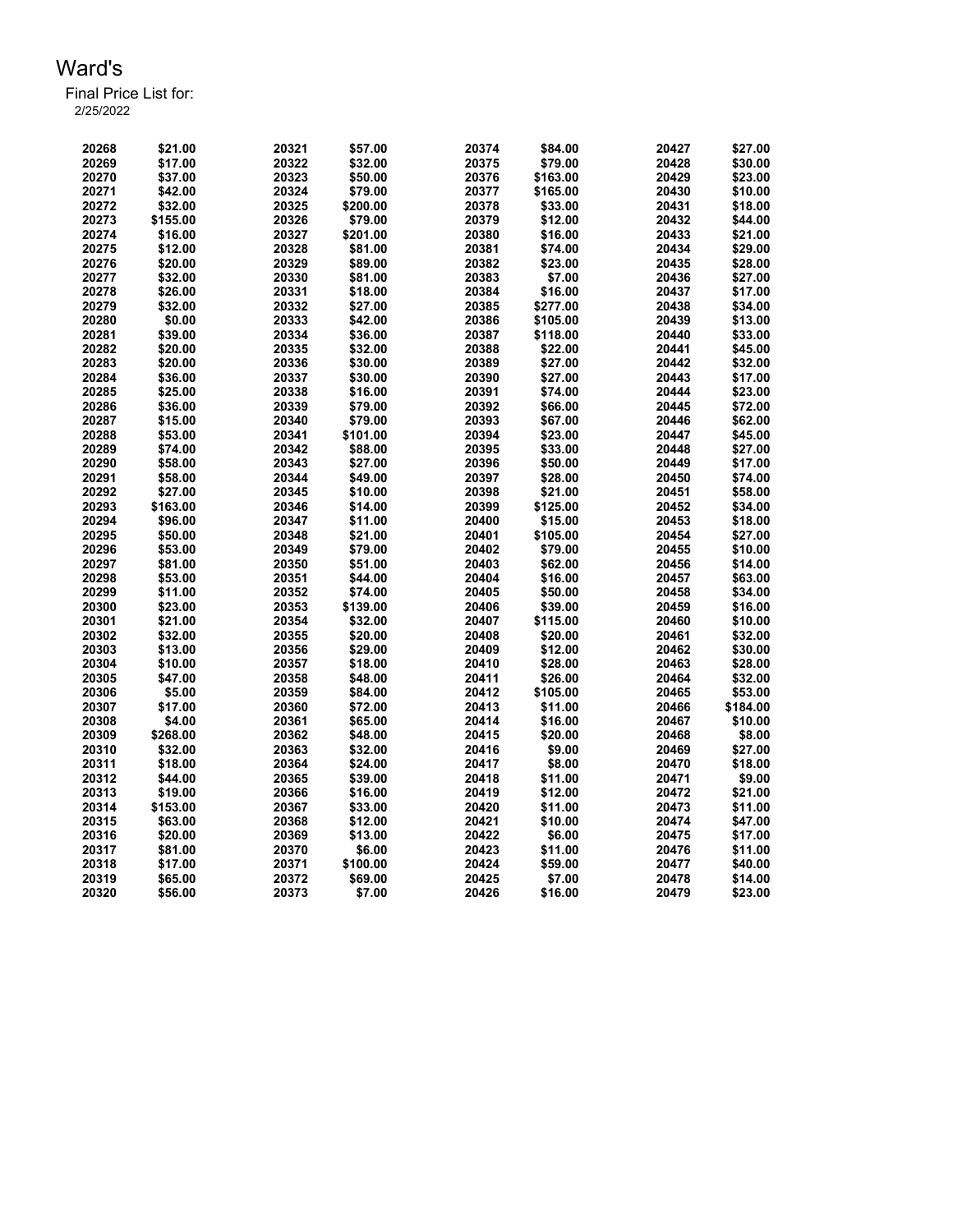| 20480 | \$23.00  | 20533 | \$28.00  | 20586 | \$11.00            | 20639 | \$8.00  |
|-------|----------|-------|----------|-------|--------------------|-------|---------|
| 20481 | \$34.00  | 20534 | \$32.00  | 20587 | \$50.00            | 20640 | \$18.00 |
| 20482 | \$13.00  | 20535 | \$41.00  | 20588 | \$10.00            | 20641 | \$42.00 |
| 20483 | \$21.00  | 20536 | \$51.00  | 20589 | \$213.00           | 20642 | \$45.00 |
| 20484 | \$14.00  | 20537 | \$133.00 | 20590 | \$11.00            | 20643 | \$17.00 |
| 20485 | \$16.00  | 20538 | \$33.00  | 20591 | \$28.00            | 20644 | \$48.00 |
| 20486 | \$16.00  | 20539 | \$21.00  | 20592 | \$38.00            | 20645 | \$16.00 |
| 20487 | \$21.00  | 20540 | \$21.00  | 20593 | \$13.00            | 20646 | \$21.00 |
| 20488 | \$12.00  | 20541 | \$21.00  | 20594 | \$29.00            | 20647 | \$20.00 |
| 20489 | \$14.00  | 20542 | \$185.00 | 20595 |                    | 20648 | \$38.00 |
| 20490 |          | 20543 | \$35.00  | 20596 | \$34.00<br>\$28.00 | 20649 | \$84.00 |
|       | \$16.00  |       | \$45.00  |       |                    |       |         |
| 20491 | \$16.00  | 20544 |          | 20597 | \$28.00            | 20650 | \$25.00 |
| 20492 | \$16.00  | 20545 | \$47.00  | 20598 | \$53.00            | 20651 | \$23.00 |
| 20493 | \$27.00  | 20546 | \$22.00  | 20599 | \$29.00            | 20652 | \$32.00 |
| 20494 | \$17.00  | 20547 | \$23.00  | 20600 | \$34.00            | 20653 | \$45.00 |
| 20495 | \$23.00  | 20548 | \$30.00  | 20601 | \$28.00            | 20654 | \$44.00 |
| 20496 | \$31.00  | 20549 | \$21.00  | 20602 | \$14.00            | 20655 | \$38.00 |
| 20497 | \$16.00  | 20550 | \$63.00  | 20603 | \$35.00            | 20656 | \$74.00 |
| 20498 | \$38.00  | 20551 | \$35.00  | 20604 | \$46.00            | 20657 | \$58.00 |
| 20499 | \$14.00  | 20552 | \$24.00  | 20605 | \$34.00            | 20658 | \$38.00 |
| 20500 | \$15.00  | 20553 | \$27.00  | 20606 | \$32.00            | 20659 | \$17.00 |
| 20501 | \$15.00  | 20554 | \$44.00  | 20607 | \$20.00            | 20660 | \$17.00 |
| 20502 | \$18.00  | 20555 | \$117.00 | 20608 | \$10.00            | 20661 | \$21.00 |
| 20503 | \$14.00  | 20556 | \$159.00 | 20609 | \$12.00            | 20662 | \$20.00 |
| 20504 | \$11.00  | 20557 | \$19.00  | 20610 | \$13.00            | 20663 | \$19.00 |
| 20505 | \$14.00  | 20558 | \$9.00   | 20611 | \$8.00             | 20664 | \$74.00 |
| 20506 | \$12.00  | 20559 | \$19.00  | 20612 | \$21.00            | 20665 | \$48.00 |
| 20507 | \$11.00  | 20560 | \$16.00  | 20613 | \$18.00            | 20666 | \$21.00 |
| 20508 | \$13.00  | 20561 | \$17.00  | 20614 | \$42.00            | 20667 | \$18.00 |
| 20509 | \$25.00  | 20562 | \$14.00  | 20615 | \$71.00            | 20668 | \$45.00 |
| 20510 | \$13.00  | 20563 | \$19.00  | 20616 | \$19.00            | 20669 | \$63.00 |
| 20511 | \$18.00  | 20564 | \$36.00  | 20617 | \$53.00            | 20670 | \$40.00 |
| 20512 | \$42.00  | 20565 | \$29.00  | 20618 | \$15.00            | 20671 | \$12.00 |
| 20513 | \$53.00  | 20566 | \$24.00  | 20619 | \$12.00            | 20672 | \$23.00 |
|       |          |       | \$9.00   |       | \$9.00             |       | \$25.00 |
| 20514 | \$32.00  | 20567 |          | 20620 |                    | 20673 |         |
| 20515 | \$16.00  | 20568 | \$40.00  | 20621 | \$33.00            | 20674 | \$18.00 |
| 20516 | \$28.00  | 20569 | \$8.00   | 20622 | \$50.00            | 20675 | \$16.00 |
| 20517 | \$16.00  | 20570 | \$86.00  | 20623 | \$84.00            | 20676 | \$14.00 |
| 20518 | \$81.00  | 20571 | \$32.00  | 20624 | \$30.00            | 20677 | \$27.00 |
| 20519 | \$20.00  | 20572 | \$32.00  | 20625 | \$32.00            | 20678 | \$58.00 |
| 20520 | \$25.00  | 20573 | \$45.00  | 20626 | \$42.00            | 20679 | \$16.00 |
| 20521 | \$16.00  | 20574 | \$11.00  | 20627 | \$17.00            | 20680 | \$7.00  |
| 20522 | \$23.00  | 20575 | \$38.00  | 20628 | \$19.00            | 20681 | \$42.00 |
| 20523 | \$18.00  | 20576 | \$21.00  | 20629 | \$32.00            | 20682 | \$19.00 |
| 20524 | \$46.00  | 20577 | \$21.00  | 20630 | \$16.00            | 20683 | \$18.00 |
| 20525 | \$18.00  | 20578 | \$42.00  | 20631 | \$205.00           | 20684 | \$21.00 |
| 20526 | \$26.00  | 20579 | \$21.00  | 20632 | \$20.00            | 20685 | \$21.00 |
| 20527 | \$53.00  | 20580 | \$12.00  | 20633 | \$33.00            | 20686 | \$20.00 |
| 20528 | \$49.00  | 20581 | \$45.00  | 20634 | \$27.00            | 20687 | \$21.00 |
| 20529 | \$16.00  | 20582 | \$18.00  | 20635 | \$22.00            | 20688 | \$20.00 |
| 20530 | \$62.00  | 20583 | \$20.00  | 20636 | \$12.00            | 20689 | \$17.00 |
| 20531 | \$116.00 | 20584 | \$12.00  | 20637 | \$33.00            | 20690 | \$21.00 |
| 20532 | \$12.00  | 20585 | \$26.00  | 20638 | \$9.00             | 20691 | \$48.00 |
|       |          |       |          |       |                    |       |         |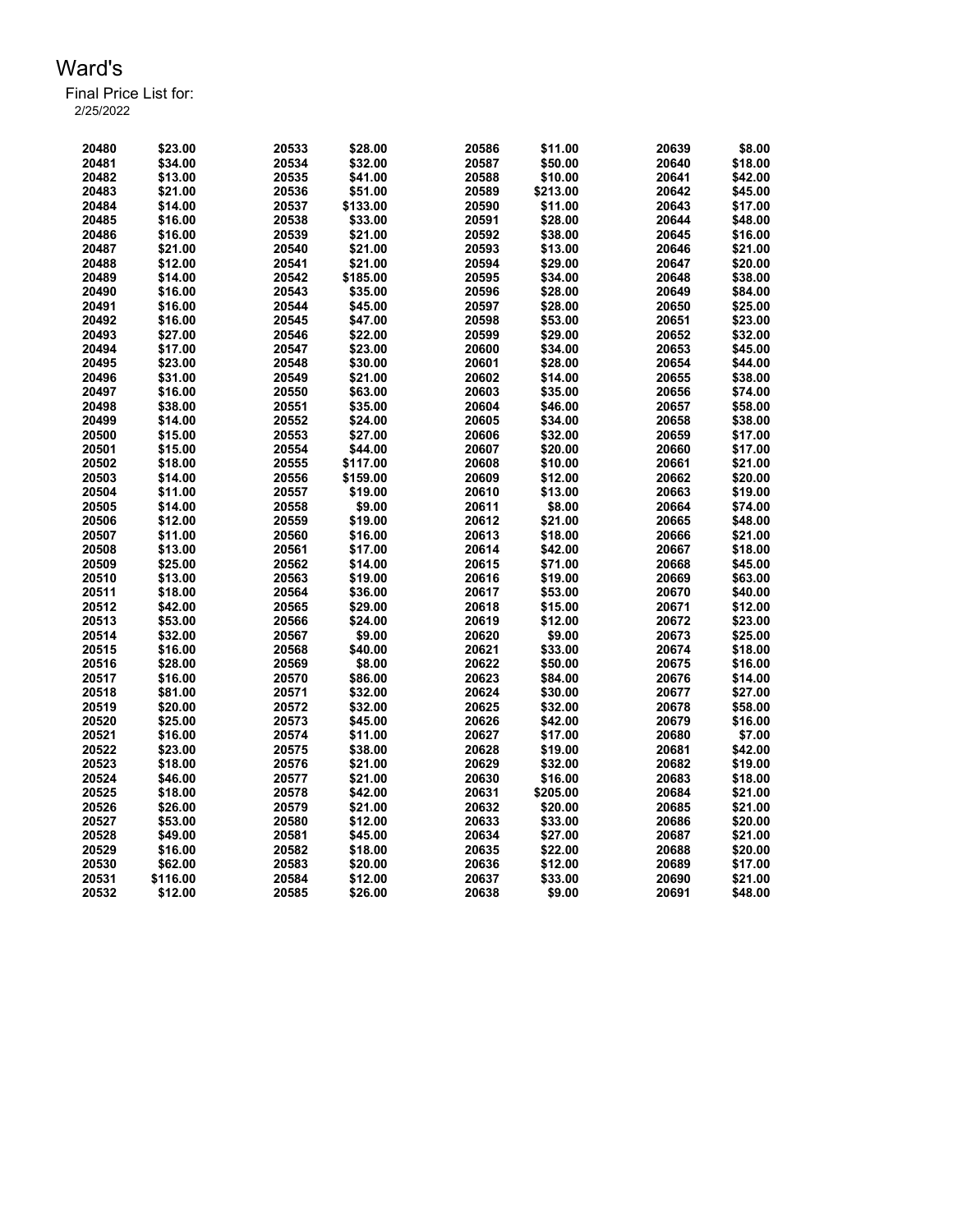| 20692 | \$12.00 | 20745 | \$16.00 | 20798 | \$12.00 | 20851 | \$8.00   |
|-------|---------|-------|---------|-------|---------|-------|----------|
| 20693 | \$34.00 | 20746 | \$16.00 | 20799 | \$48.00 | 20852 | \$35.00  |
| 20694 | \$12.00 | 20747 | \$70.00 | 20800 | \$24.00 | 20853 | \$7.00   |
| 20695 | \$25.00 | 20748 | \$11.00 | 20801 | \$21.00 | 20854 | \$13.00  |
| 20696 | \$29.00 | 20749 | \$11.00 | 20802 | \$21.00 | 20855 | \$12.00  |
| 20697 | \$48.00 | 20750 | \$12.00 | 20803 | \$35.00 | 20856 | \$35.00  |
| 20698 | \$27.00 | 20751 | \$13.00 | 20804 | \$27.00 | 20857 | \$17.00  |
| 20699 | \$30.00 | 20752 | \$12.00 | 20805 | \$6.00  | 20858 | \$16.00  |
| 20700 | \$30.00 | 20753 | \$32.00 | 20806 | \$13.00 | 20859 | \$13.00  |
| 20701 | \$25.00 | 20754 | \$13.00 | 20807 | \$24.00 | 20860 | \$42.00  |
| 20702 | \$30.00 | 20755 | \$14.00 | 20808 | \$21.00 | 20861 | \$5.00   |
| 20703 | \$24.00 | 20756 | \$15.00 | 20809 | \$19.00 | 20862 | \$12.00  |
| 20704 | \$48.00 | 20757 | \$17.00 | 20810 | \$16.00 | 20863 | \$17.00  |
|       |         |       |         |       |         |       |          |
| 20705 | \$28.00 | 20758 | \$35.00 | 20811 | \$11.00 | 20864 | \$12.00  |
| 20706 | \$23.00 | 20759 | \$35.00 | 20812 | \$11.00 | 20865 | \$16.00  |
| 20707 | \$20.00 | 20760 | \$27.00 | 20813 | \$15.00 | 20866 | \$45.00  |
| 20708 | \$53.00 | 20761 | \$31.00 | 20814 | \$35.00 | 20867 | \$9.00   |
| 20709 | \$58.00 | 20762 | \$20.00 | 20815 | \$34.00 | 20868 | \$10.00  |
| 20710 | \$21.00 | 20763 | \$21.00 | 20816 | \$17.00 | 20869 | \$16.00  |
| 20711 | \$10.00 | 20764 | \$13.00 | 20817 | \$42.00 | 20870 | \$11.00  |
| 20712 | \$8.00  | 20765 | \$9.00  | 20818 | \$31.00 | 20871 | \$12.00  |
| 20713 | \$8.00  | 20766 | \$27.00 | 20819 | \$30.00 | 20872 | \$37.00  |
| 20714 | \$35.00 | 20767 | \$21.00 | 20820 | \$40.00 | 20873 | \$11.00  |
| 20715 | \$9.00  | 20768 | \$25.00 | 20821 | \$19.00 | 20874 | \$12.00  |
| 20716 | \$31.00 | 20769 | \$21.00 | 20822 | \$30.00 | 20875 | \$133.00 |
| 20717 | \$17.00 | 20770 | \$23.00 | 20823 | \$30.00 | 20876 | \$13.00  |
| 20718 | \$5.00  | 20771 | \$6.00  | 20824 | \$23.00 | 20877 | \$12.00  |
| 20719 | \$11.00 | 20772 | \$27.00 | 20825 | \$48.00 | 20878 | \$12.00  |
| 20720 | \$18.00 | 20773 | \$45.00 | 20826 | \$12.00 | 20879 | \$12.00  |
| 20721 | \$19.00 | 20774 | \$19.00 | 20827 | \$24.00 | 20880 | \$21.00  |
| 20722 | \$42.00 | 20775 | \$21.00 | 20828 | \$39.00 | 20881 | \$23.00  |
| 20723 | \$13.00 | 20776 | \$25.00 | 20829 | \$14.00 | 20882 | \$42.00  |
| 20724 | \$9.00  | 20777 | \$25.00 | 20830 | \$10.00 | 20883 | \$13.00  |
| 20725 | \$9.00  | 20778 | \$27.00 | 20831 | \$45.00 | 20884 | \$59.00  |
| 20726 | \$10.00 | 20779 | \$11.00 | 20832 | \$30.00 | 20885 | \$34.00  |
| 20727 | \$11.00 | 20780 | \$18.00 | 20833 | \$24.00 | 20886 | \$27.00  |
| 20728 | \$11.00 | 20781 | \$23.00 | 20834 | \$29.00 | 20887 | \$24.00  |
| 20729 | \$8.00  | 20782 | \$6.00  | 20835 | \$18.00 | 20888 | \$14.00  |
| 20730 | \$18.00 | 20783 | \$40.00 | 20836 | \$14.00 | 20889 | \$16.00  |
| 20731 | \$17.00 | 20784 | \$39.00 | 20837 | \$21.00 | 20890 | \$19.00  |
| 20732 | \$42.00 | 20785 | \$23.00 | 20838 | \$21.00 | 20891 | \$28.00  |
| 20733 | \$16.00 | 20786 | \$19.00 | 20839 | \$20.00 | 20892 | \$27.00  |
| 20734 | \$11.00 | 20787 | \$14.00 | 20840 | \$27.00 | 20893 | \$38.00  |
| 20735 | \$16.00 | 20788 | \$9.00  | 20841 | \$24.00 | 20894 | \$16.00  |
| 20736 | \$12.00 | 20789 | \$11.00 | 20842 | \$38.00 | 20895 | \$61.00  |
|       |         |       |         |       |         |       |          |
| 20737 | \$10.00 | 20790 | \$38.00 | 20843 | \$35.00 | 20896 | \$19.00  |
| 20738 | \$10.00 | 20791 | \$35.00 | 20844 | \$32.00 | 20897 | \$48.00  |
| 20739 | \$17.00 | 20792 | \$13.00 | 20845 | \$24.00 | 20898 | \$37.00  |
| 20740 | \$12.00 | 20793 | \$38.00 | 20846 | \$11.00 | 20899 | \$60.00  |
| 20741 | \$13.00 | 20794 | \$11.00 | 20847 | \$37.00 | 20900 | \$25.00  |
| 20742 | \$10.00 | 20795 | \$17.00 | 20848 | \$16.00 | 20901 | \$21.00  |
| 20743 | \$42.00 | 20796 | \$17.00 | 20849 | \$11.00 | 20902 | \$28.00  |
| 20744 | \$11.00 | 20797 | \$31.00 | 20850 | \$24.00 | 20903 | \$105.00 |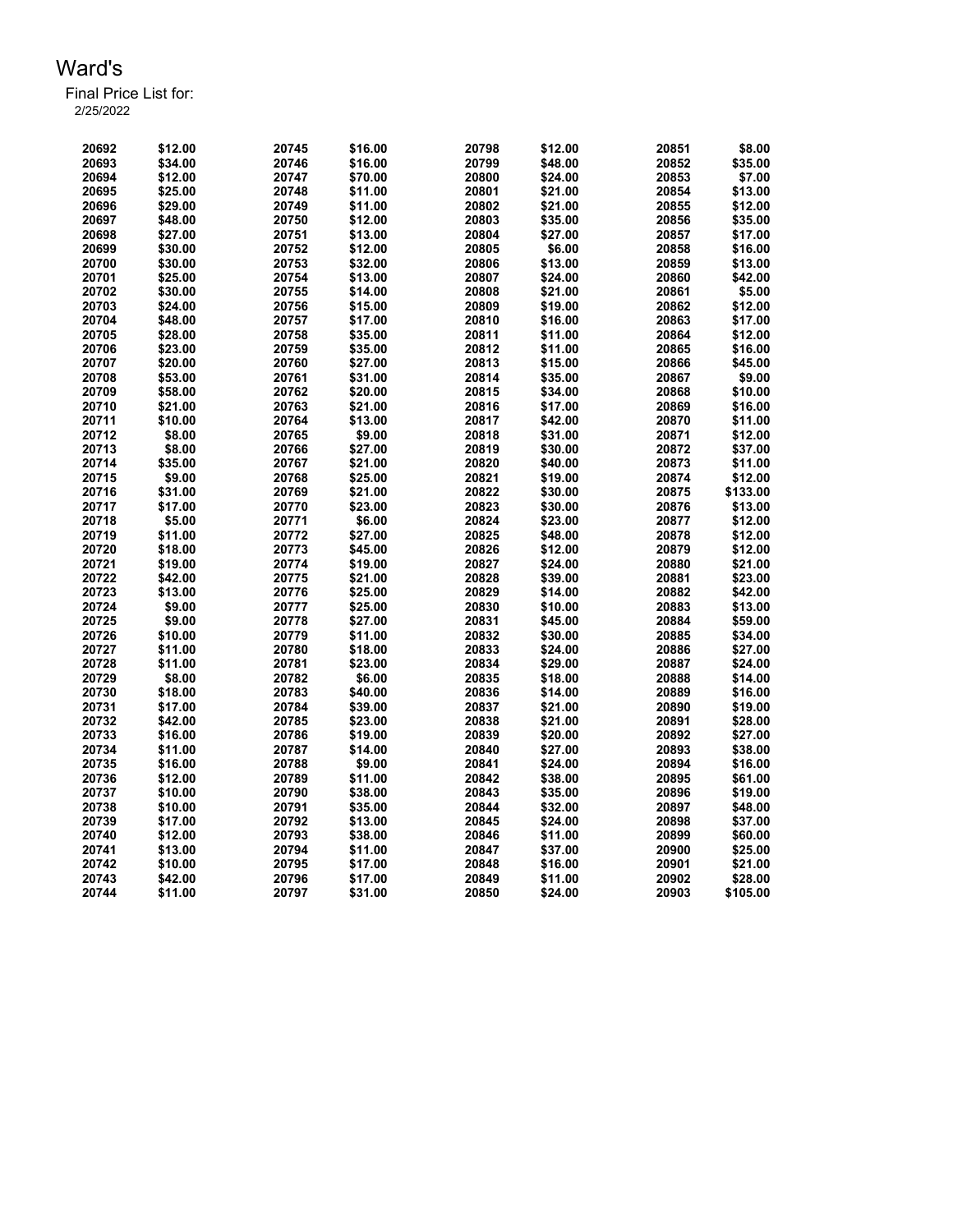| 20904 | \$27.00 | 20957 | \$16.00  | 21010 | \$19.00    | 21063 | \$61.00  |
|-------|---------|-------|----------|-------|------------|-------|----------|
| 20905 | \$57.00 | 20958 | \$15.00  | 21011 | \$12.00    | 21064 | \$24.00  |
| 20906 | \$11.00 | 20959 | \$11.00  | 21012 | \$11.00    | 21065 | \$41.00  |
| 20907 | \$94.00 | 20960 | \$16.00  | 21013 | \$45.00    | 21066 | \$75.00  |
| 20908 | \$10.00 | 20961 | \$19.00  | 21014 | \$80.00    | 21067 | \$45.00  |
| 20909 | \$17.00 | 20962 | \$11.00  | 21015 | \$37.00    | 21068 | \$69.00  |
| 20910 | \$16.00 | 20963 | \$9.00   | 21016 | \$27.00    | 21069 | \$63.00  |
| 20911 | \$12.00 | 20964 | \$15.00  | 21017 | \$10.00    | 21070 | \$42.00  |
| 20912 | \$12.00 | 20965 | \$12.00  | 21018 | \$18.00    | 21071 | \$147.00 |
| 20913 | \$13.00 | 20966 | \$23.00  | 21019 | \$17.00    | 21072 | \$174.00 |
| 20914 | \$53.00 | 20967 | \$13.00  | 21020 | \$14.00    | 21073 | \$237.00 |
| 20915 | \$42.00 | 20968 | \$16.00  | 21021 | \$27.00    | 21074 | \$111.00 |
| 20916 | \$6.00  | 20969 | \$12.00  | 21022 | \$18.00    | 21075 | \$79.00  |
| 20917 | \$10.00 | 20970 | \$23.00  | 21023 | \$21.00    | 21076 | \$86.00  |
| 20918 | \$9.00  | 20971 | \$13.00  | 21024 | \$16.00    | 21077 | \$107.00 |
| 20919 | \$11.00 | 20972 | \$74.00  | 21025 | \$27.00    | 21078 | \$63.00  |
| 20920 | \$23.00 | 20973 | \$29.00  | 21026 | \$21.00    | 21079 | \$67.00  |
| 20921 | \$14.00 | 20974 | \$23.00  | 21027 | \$32.00    | 21080 | \$48.00  |
|       |         |       |          |       |            |       | \$53.00  |
| 20922 | \$7.00  | 20975 | \$44.00  | 21028 | \$27.00    | 21081 |          |
| 20923 | \$25.00 | 20976 | \$18.00  | 21029 | \$1,398.00 | 21082 | \$50.00  |
| 20924 | \$23.00 | 20977 | \$12.00  | 21030 | \$128.00   | 21083 | \$144.00 |
| 20925 | \$13.00 | 20978 | \$9.00   | 21031 | \$144.00   | 21084 | \$201.00 |
| 20926 | \$11.00 | 20979 | \$32.00  | 21032 | \$174.00   | 21085 | \$110.00 |
| 20927 | \$6.00  | 20980 | \$21.00  | 21033 | \$178.00   | 21086 | \$107.00 |
| 20928 | \$12.00 | 20981 | \$21.00  | 21034 | \$178.00   | 21087 | \$98.00  |
| 20929 | \$15.00 | 20982 | \$37.00  | 21035 | \$93.00    | 21088 | \$123.00 |
| 20930 | \$19.00 | 20983 | \$11.00  | 21036 | \$96.00    | 21089 | \$53.00  |
| 20931 | \$12.00 | 20984 | \$11.00  | 21037 | \$63.00    | 21090 | \$103.00 |
| 20932 | \$15.00 | 20985 | \$12.00  | 21038 | \$58.00    | 21091 | \$51.00  |
| 20933 | \$12.00 | 20986 | \$25.00  | 21039 | \$69.00    | 21092 | \$53.00  |
| 20934 | \$13.00 | 20987 | \$107.00 | 21040 | \$36.00    | 21093 | \$69.00  |
| 20935 | \$42.00 | 20988 | \$15.00  | 21041 | \$59.00    | 21094 | \$120.00 |
| 20936 | \$21.00 | 20989 | \$13.00  | 21042 | \$100.00   | 21095 | \$31.00  |
| 20937 | \$27.00 | 20990 | \$13.00  | 21043 | \$158.00   | 21096 | \$32.00  |
| 20938 | \$10.00 | 20991 | \$21.00  | 21044 | \$63.00    | 21097 | \$80.00  |
| 20939 | \$18.00 | 20992 | \$32.00  | 21045 | \$87.00    | 21098 | \$56.00  |
| 20940 | \$11.00 | 20993 | \$69.00  | 21046 | \$63.00    | 21099 | \$11.00  |
| 20941 | \$9.00  | 20994 | \$16.00  | 21047 | \$69.00    | 21100 | \$233.00 |
| 20942 | \$7.00  | 20995 | \$21.00  | 21048 | \$83.00    | 21101 | \$20.00  |
| 20943 | \$24.00 | 20996 | \$10.00  | 21049 | \$80.00    | 21102 | \$61.00  |
| 20944 | \$16.00 | 20997 | \$18.00  | 21050 | \$81.00    | 21103 | \$38.00  |
| 20945 | \$19.00 | 20998 | \$16.00  | 21051 | \$81.00    | 21104 | \$58.00  |
| 20946 | \$26.00 | 20999 | \$22.00  | 21052 | \$80.00    | 21105 | \$67.00  |
| 20947 | \$13.00 | 21000 | \$11.00  | 21053 | \$80.00    | 21106 | \$53.00  |
| 20948 | \$86.00 | 21001 | \$16.00  | 21054 | \$81.00    | 21107 | \$196.00 |
| 20949 | \$12.00 | 21002 | \$54.00  | 21055 | \$84.00    | 21108 | \$72.00  |
| 20950 | \$16.00 | 21003 | \$19.00  | 21056 | \$65.00    | 21109 | \$23.00  |
| 20951 | \$12.00 | 21004 | \$21.00  | 21057 | \$59.00    | 21110 | \$50.00  |
| 20952 | \$13.00 | 21005 | \$12.00  | 21058 | \$37.00    | 21111 | \$81.00  |
| 20953 | \$9.00  | 21006 | \$21.00  | 21059 | \$30.00    | 21112 | \$37.00  |
| 20954 | \$42.00 | 21007 | \$12.00  | 21060 | \$42.00    | 21113 | \$24.00  |
| 20955 | \$27.00 | 21008 | \$10.00  | 21061 | \$58.00    | 21114 | \$30.00  |
| 20956 | \$11.00 | 21009 | \$11.00  | 21062 | \$48.00    | 21115 | \$42.00  |
|       |         |       |          |       |            |       |          |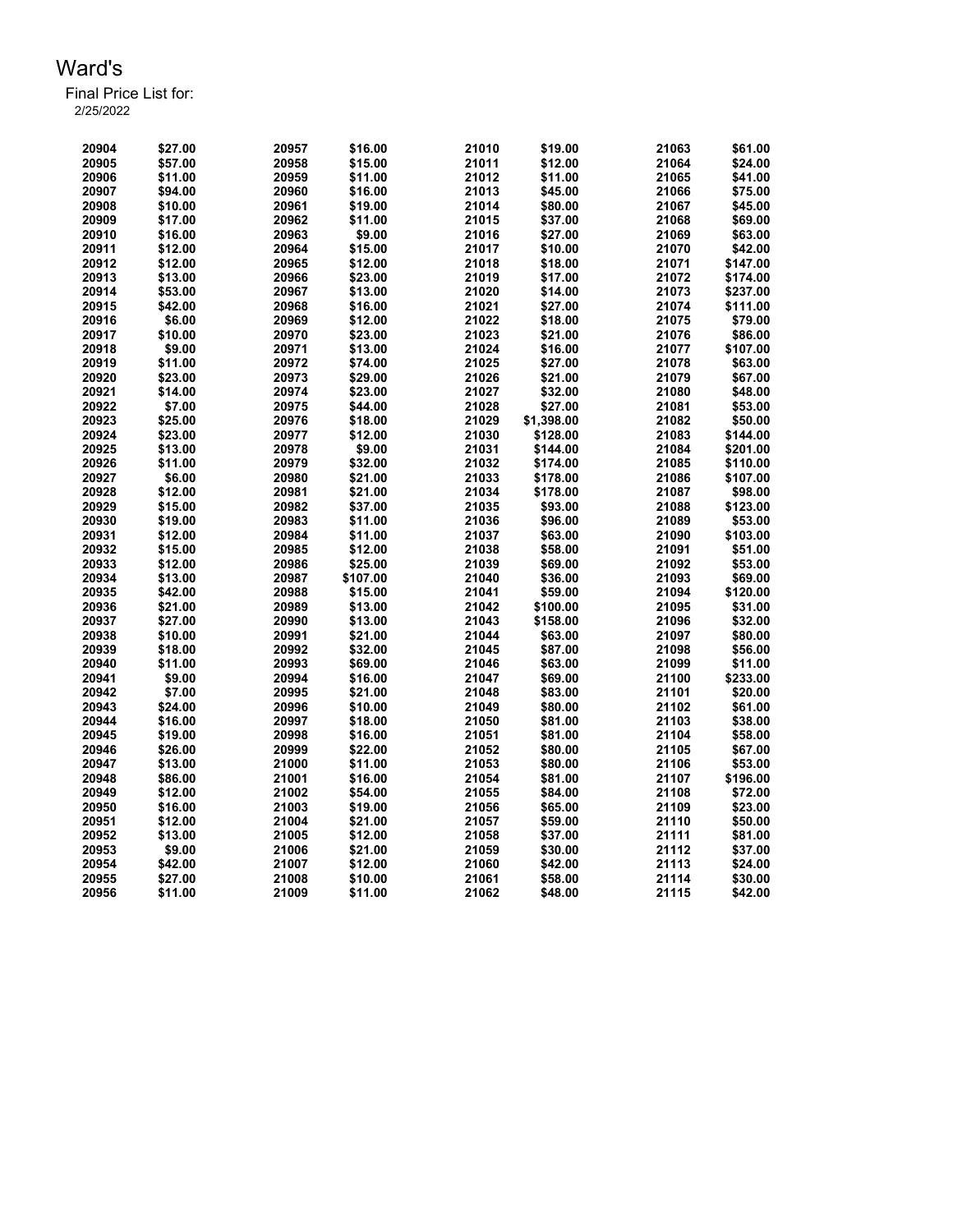| 21116 | \$186.00 | 21169 | \$46.00  | 21222 | \$54.00  | 21275 | \$34.00    |
|-------|----------|-------|----------|-------|----------|-------|------------|
| 21117 |          |       |          |       |          |       |            |
|       | \$164.00 | 21170 | \$53.00  | 21223 | \$42.00  | 21276 | \$36.00    |
| 21118 | \$81.00  | 21171 | \$53.00  | 21224 | \$37.00  | 21277 | \$58.00    |
| 21119 | \$90.00  | 21172 | \$32.00  | 21225 | \$29.00  | 30010 | \$8,100.00 |
| 21120 | \$107.00 | 21173 | \$53.00  | 21226 | \$29.00  | 30011 | \$2,053.00 |
| 21121 | \$75.00  | 21174 | \$40.00  | 21227 | \$27.00  | 30012 | \$646.00   |
| 21122 | \$87.00  | 21175 | \$10.00  | 21228 | \$34.00  | 30013 | \$221.00   |
| 21123 | \$115.00 | 21176 | \$63.00  | 21229 | \$29.00  | 30014 | \$80.00    |
| 21124 | \$75.00  | 21177 | \$70.00  | 21230 | \$29.00  | 30015 | \$32.00    |
| 21125 | \$82.00  | 21178 | \$78.00  | 21231 | \$27.00  | 30016 | \$161.00   |
| 21126 | \$58.00  | 21179 | \$82.00  | 21232 | \$32.00  | 30017 | \$292.00   |
| 21127 | \$48.00  | 21180 | \$94.00  | 21233 | \$42.00  | 30018 | \$93.00    |
| 21128 | \$92.00  | 21181 | \$33.00  | 21234 | \$21.00  | 30019 | \$85.00    |
| 21129 | \$81.00  | 21182 | \$42.00  | 21235 | \$32.00  | 30020 | \$53.00    |
| 21130 | \$84.00  | 21183 | \$44.00  | 21236 | \$32.00  | 30021 | \$527.00   |
| 21131 |          |       |          | 21237 |          | 30022 |            |
|       | \$63.00  | 21184 | \$70.00  |       | \$63.00  |       | \$635.00   |
| 21132 | \$42.00  | 21185 | \$76.00  | 21238 | \$401.00 | 30023 | \$207.00   |
| 21133 | \$40.00  | 21186 | \$57.00  | 21239 | \$47.00  | 30024 | \$63.00    |
| 21134 | \$42.00  | 21187 | \$70.00  | 21240 | \$93.00  | 30025 | \$29.00    |
| 21135 | \$126.00 | 21188 | \$53.00  | 21241 | \$56.00  | 30026 | \$536.00   |
| 21136 | \$68.00  | 21189 | \$37.00  | 21242 | \$42.00  | 30027 | \$123.00   |
| 21137 | \$62.00  | 21190 | \$83.00  | 21243 | \$32.00  | 30028 | \$250.00   |
| 21138 | \$72.00  | 21191 | \$71.00  | 21244 | \$285.00 | 30029 | \$100.00   |
| 21139 | \$39.00  | 21192 | \$94.00  | 21245 | \$66.00  | 30030 | \$210.00   |
| 21140 | \$67.00  | 21193 | \$81.00  | 21246 | \$189.00 | 30031 | \$263.00   |
| 21141 | \$110.00 | 21194 | \$53.00  | 21247 | \$62.00  | 30032 | \$315.00   |
| 21142 | \$60.00  | 21195 | \$55.00  | 21248 | \$66.00  | 30033 | \$399.00   |
| 21143 | \$56.00  | 21196 | \$63.00  | 21249 | \$65.00  | 30034 | \$945.00   |
| 21144 | \$40.00  | 21197 | \$84.00  | 21250 | \$48.00  | 30035 | \$91.00    |
| 21145 | \$48.00  | 21198 | \$153.00 | 21251 | \$181.00 | 30036 | \$0.00     |
| 21146 | \$99.00  | 21199 | \$50.00  | 21252 | \$42.00  | 30037 | \$0.00     |
| 21147 | \$38.00  | 21200 | \$153.00 | 21253 | \$48.00  | 30038 | \$410.00   |
| 21148 | \$40.00  | 21201 | \$336.00 | 21254 | \$107.00 | 30039 | \$75.00    |
| 21149 | \$40.00  | 21202 | \$58.00  | 21255 | \$48.00  | 30040 | \$189.00   |
| 21150 | \$69.00  | 21203 | \$63.00  | 21256 | \$70.00  | 30041 | \$250.00   |
|       |          |       |          |       |          |       |            |
| 21151 | \$42.00  | 21204 | \$27.00  | 21257 | \$53.00  | 30042 | \$93.00    |
| 21152 | \$42.00  | 21205 | \$16.00  | 21258 | \$41.00  | 30043 | \$210.00   |
| 21153 | \$38.00  | 21206 | \$52.00  | 21259 | \$27.00  | 30044 | \$158.00   |
| 21154 | \$26.00  | 21207 | \$69.00  | 21260 | \$207.00 | 30045 | \$309.00   |
| 21155 | \$38.00  | 21208 | \$80.00  | 21261 | \$37.00  | 30046 | \$126.00   |
| 21156 | \$25.00  | 21209 | \$60.00  | 21262 | \$59.00  | 30047 | \$27.00    |
| 21157 | \$40.00  | 21210 | \$79.00  | 21263 | \$39.00  | 30048 | \$470.00   |
| 21158 | \$32.00  | 21211 | \$80.00  | 21264 | \$48.00  | 30049 | \$2,000.00 |
| 21159 | \$37.00  | 21212 | \$53.00  | 21265 | \$51.00  | 30050 | \$450.00   |
| 21160 | \$48.00  | 21213 | \$51.00  | 21266 | \$42.00  | 30051 | \$300.00   |
| 21161 | \$75.00  | 21214 | \$52.00  | 21267 | \$84.00  | 30052 | \$212.00   |
| 21162 | \$33.00  | 21215 | \$161.00 | 21268 | \$56.00  | 30053 | \$0.00     |
| 21163 | \$31.00  | 21216 | \$55.00  | 21269 | \$42.00  | 30054 | \$1,930.00 |
| 21164 | \$33.00  | 21217 | \$42.00  | 21270 | \$68.00  | 30055 | \$80.00    |
| 21165 | \$67.00  | 21218 | \$138.00 | 21271 | \$38.00  | 30056 | \$189.00   |
| 21166 | \$67.00  | 21219 | \$53.00  | 21272 | \$31.00  | 30057 | \$281.00   |
| 21167 | \$72.00  | 21220 | \$69.00  | 21273 | \$59.00  | 30058 | \$0.00     |
| 21168 | \$50.00  | 21221 | \$72.00  | 21274 | \$137.00 | 30059 | \$71.00    |
|       |          |       |          |       |          |       |            |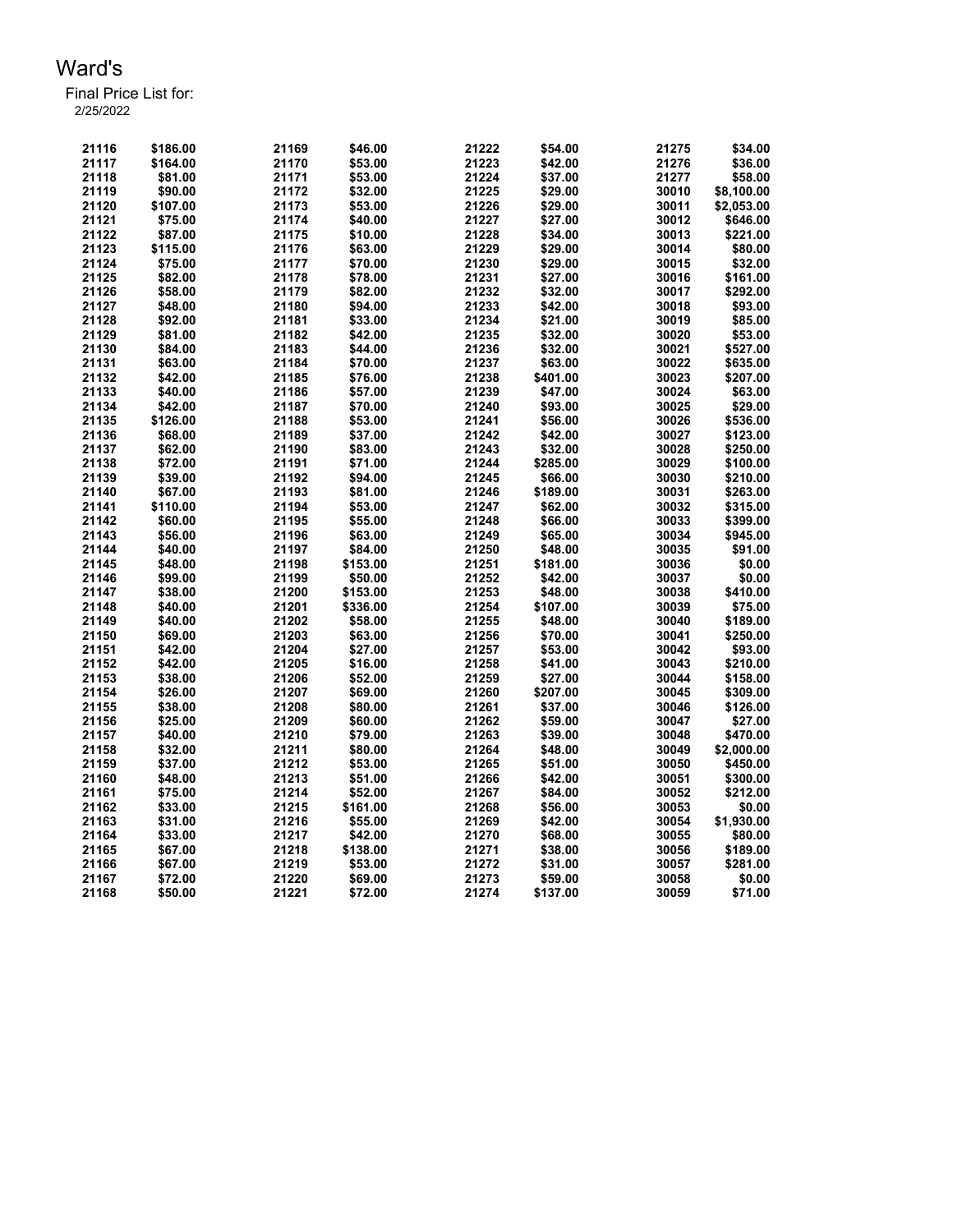| 30060          | \$25.00    | 30113 | \$45.00  | 30166 | \$58.00  | 30219 | \$69.00  |
|----------------|------------|-------|----------|-------|----------|-------|----------|
| 30061          | \$132.00   | 30114 | \$32.00  | 30167 | \$50.00  | 30220 | \$159.00 |
| 30062          | \$31.00    | 30115 | \$9.00   | 30168 | \$72.00  | 30221 | \$0.00   |
| 30063          | \$163.00   | 30116 | \$23.00  | 30169 | \$93.00  | 30222 | \$67.00  |
| 30064          | \$0.00     | 30117 | \$47.00  | 30170 | \$62.00  | 30223 | \$31.00  |
| 30065          | \$46.00    | 30118 | \$158.00 | 30171 | \$56.00  | 30224 | \$65.00  |
| 30066          | \$58.00    | 30119 | \$89.00  | 30172 | \$65.00  | 30225 | \$42.00  |
| 30067          | \$47.00    | 30120 | \$175.00 | 30173 | \$130.00 | 30226 | \$75.00  |
| 30068          | \$56.00    | 30121 | \$92.00  | 30174 | \$56.00  | 30227 | \$145.00 |
| 30069          | \$82.00    | 30122 | \$92.00  | 30175 | \$178.00 | 30228 | \$44.00  |
| 30070          | \$27.00    | 30123 | \$93.00  | 30176 | \$73.00  | 30229 | \$72.00  |
| 30071          | \$0.00     | 30124 | \$150.00 | 30177 | \$86.00  | 30230 | \$74.00  |
| 30072          | \$13.00    | 30125 | \$128.00 | 30178 | \$87.00  | 30231 | \$79.00  |
| 30073          | \$81.00    | 30126 | \$168.00 | 30179 | \$72.00  | 30232 | \$45.00  |
| 30074          | \$53.00    | 30127 | \$163.00 | 30180 | \$89.00  | 30233 | \$33.00  |
| 30075          | \$137.00   | 30128 | \$90.00  | 30181 | \$186.00 | 30234 | \$125.00 |
| 30076          | \$44.00    | 30129 | \$75.00  | 30182 | \$63.00  | 30235 | \$181.00 |
| 30077          | \$504.00   | 30130 | \$126.00 | 30183 | \$94.00  | 30236 | \$83.00  |
| 30078          | \$315.00   | 30131 | \$80.00  | 30184 | \$83.00  | 30237 | \$60.00  |
| 30079          |            | 30132 | \$105.00 | 30185 | \$41.00  | 30238 | \$74.00  |
|                | \$186.00   |       | \$29.00  | 30186 |          | 30239 | \$186.00 |
| 30080<br>30081 | \$75.00    | 30133 |          |       | \$49.00  |       | \$141.00 |
|                | \$42.00    | 30134 | \$90.00  | 30187 | \$28.00  | 30240 |          |
| 30082          | \$174.00   | 30135 | \$120.00 | 30188 | \$56.00  | 30241 | \$48.00  |
| 30083          | \$80.00    | 30136 | \$63.00  | 30189 | \$158.00 | 30242 | \$92.00  |
| 30084          | \$79.00    | 30137 | \$94.00  | 30190 | \$103.00 | 30243 | \$29.00  |
| 30085          | \$16.00    | 30138 | \$46.00  | 30191 | \$56.00  | 30244 | \$116.00 |
| 30086          | \$74.00    | 30139 | \$72.00  | 30192 | \$82.00  | 30245 | \$98.00  |
| 30087          | \$1,014.00 | 30140 | \$89.00  | 30193 | \$53.00  | 30246 | \$128.00 |
| 30088          | \$73.00    | 30141 | \$400.00 | 30194 | \$92.00  | 30247 | \$23.00  |
| 30089          | \$79.00    | 30142 | \$735.00 | 30195 | \$72.00  | 30248 | \$53.00  |
| 30090          | \$56.00    | 30143 | \$111.00 | 30196 | \$45.00  | 30249 | \$41.00  |
| 30091          | \$152.00   | 30144 | \$137.00 | 30197 | \$40.00  | 30250 | \$67.00  |
| 30092          | \$118.00   | 30145 | \$46.00  | 30198 | \$27.00  | 30251 | \$59.00  |
| 30093          | \$185.00   | 30146 | \$67.00  | 30199 | \$29.00  | 30252 | \$50.00  |
| 30094          | \$195.00   | 30147 | \$62.00  | 30200 | \$58.00  | 30253 | \$53.00  |
| 30095          | \$195.00   | 30148 | \$75.00  | 30201 | \$25.00  | 30254 | \$59.00  |
| 30096          | \$147.00   | 30149 | \$59.00  | 30202 | \$53.00  | 30255 | \$82.00  |
| 30097          | \$116.00   | 30150 | \$111.00 | 30203 | \$53.00  | 30256 | \$30.00  |
| 30098          | \$186.00   | 30151 | \$60.00  | 30204 | \$32.00  | 30257 | \$63.00  |
| 30099          | \$44.00    | 30152 | \$93.00  | 30205 | \$44.00  | 30258 | \$79.00  |
| 30100          | \$107.00   | 30153 | \$115.00 | 30206 | \$69.00  | 30259 | \$63.00  |
| 30101          | \$42.00    | 30154 | \$152.00 | 30207 | \$67.00  | 30260 | \$45.00  |
| 30102          | \$174.00   | 30155 | \$41.00  | 30208 | \$83.00  | 30261 | \$53.00  |
| 30103          | \$35.00    | 30156 | \$54.00  | 30209 | \$116.00 | 30262 | \$47.00  |
| 30104          | \$62.00    | 30157 | \$179.00 | 30210 | \$39.00  | 30263 | \$66.00  |
| 30105          | \$97.00    | 30158 | \$144.00 | 30211 | \$17.00  | 30264 | \$31.00  |
| 30106          | \$30.00    | 30159 | \$88.00  | 30212 | \$95.00  | 30265 | \$62.00  |
| 30107          | \$37.00    | 30160 | \$60.00  | 30213 | \$53.00  | 30266 | \$58.00  |
| 30108          | \$92.00    | 30161 | \$71.00  | 30214 | \$56.00  | 30267 | \$69.00  |
| 30109          | \$21.00    | 30162 | \$158.00 | 30215 | \$37.00  | 30268 | \$84.00  |
| 30110          | \$142.00   | 30163 | \$128.00 | 30216 | \$43.00  | 30269 | \$47.00  |
| 30111          | \$27.00    | 30164 | \$50.00  | 30217 | \$65.00  | 30270 | \$33.00  |
| 30112          | \$24.00    | 30165 | \$49.00  | 30218 | \$69.00  | 30271 | \$114.00 |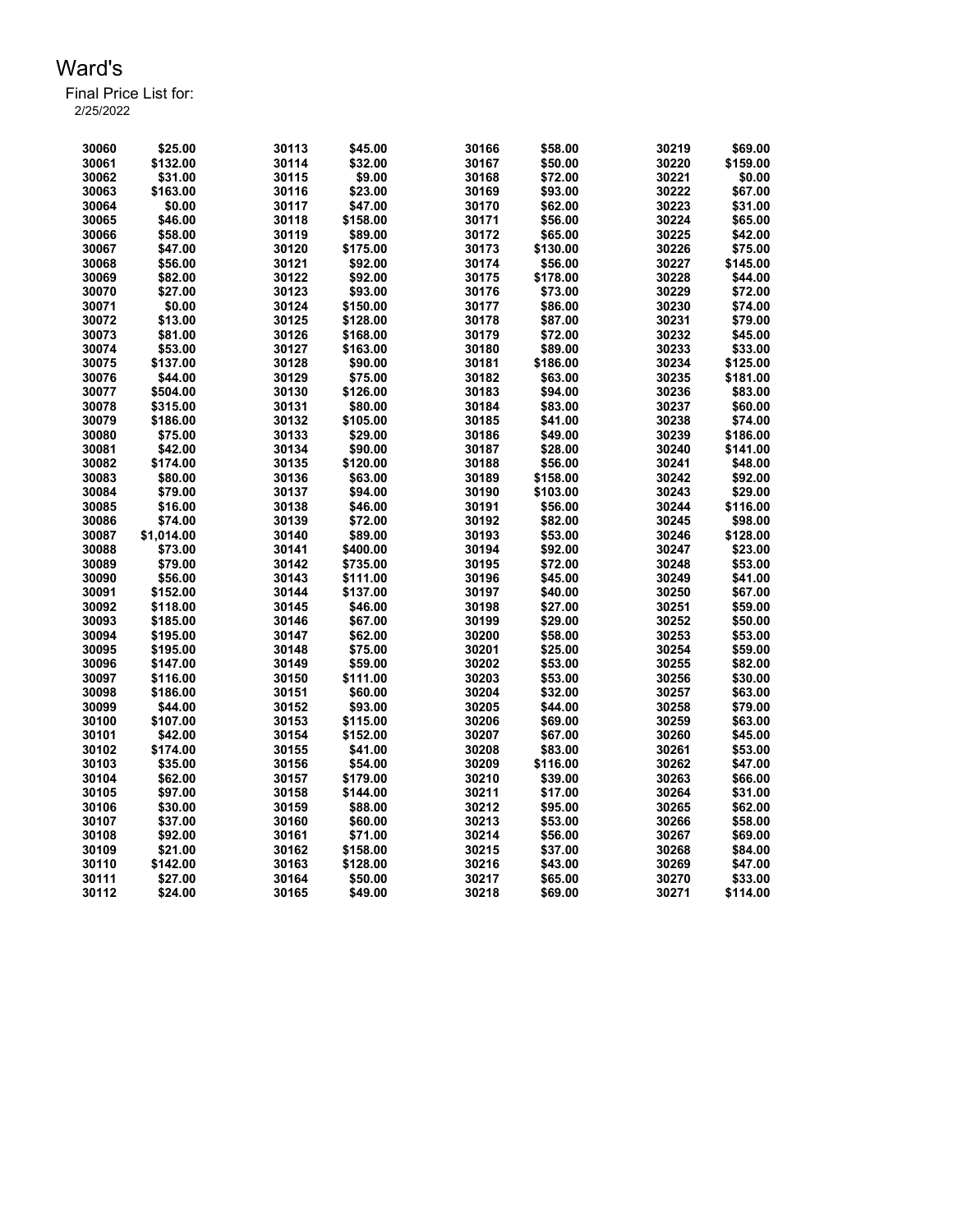| 30272 | \$25.00  | 30325 | \$32.00  | 30378 | \$28.00  | 30431 | \$54.00  |
|-------|----------|-------|----------|-------|----------|-------|----------|
| 30273 | \$94.00  | 30326 | \$37.00  | 30379 | \$7.00   | 30432 | \$63.00  |
| 30274 | \$21.00  | 30327 | \$117.00 | 30380 | \$60.00  | 30433 | \$58.00  |
| 30275 | \$75.00  | 30328 | \$75.00  | 30381 | \$63.00  | 30434 | \$25.00  |
| 30276 | \$44.00  | 30329 | \$88.00  | 30382 | \$39.00  | 30435 | \$35.00  |
| 30277 | \$48.00  | 30330 | \$90.00  | 30383 | \$71.00  | 30436 | \$44.00  |
| 30278 | \$49.00  | 30331 | \$17.00  | 30384 | \$39.00  | 30437 | \$81.00  |
| 30279 | \$158.00 | 30332 | \$17.00  | 30385 | \$84.00  | 30438 | \$28.00  |
| 30280 | \$86.00  | 30333 | \$294.00 | 30386 | \$42.00  | 30439 | \$50.00  |
| 30281 | \$158.00 | 30334 | \$70.00  | 30387 | \$111.00 | 30440 | \$93.00  |
| 30282 | \$26.00  | 30335 | \$158.00 | 30388 | \$63.00  | 30441 | \$94.00  |
| 30283 | \$21.00  | 30336 | \$42.00  | 30389 | \$60.00  | 30442 | \$68.00  |
| 30284 | \$121.00 | 30337 | \$82.00  | 30390 | \$68.00  | 30443 | \$69.00  |
| 30285 | \$79.00  | 30338 | \$71.00  | 30391 | \$89.00  | 30444 | \$48.00  |
| 30286 | \$30.00  | 30339 | \$55.00  | 30392 | \$50.00  | 30445 | \$63.00  |
| 30287 | \$289.00 | 30340 | \$206.00 | 30393 | \$19.00  | 30446 | \$113.00 |
| 30288 | \$71.00  | 30341 | \$394.00 | 30394 | \$71.00  | 30447 | \$48.00  |
| 30289 | \$129.00 | 30342 | \$21.00  | 30395 | \$29.00  | 30448 | \$11.00  |
| 30290 | \$86.00  | 30343 | \$139.00 | 30396 | \$72.00  | 30449 | \$20.00  |
| 30291 | \$150.00 | 30344 | \$128.00 | 30397 | \$53.00  | 30450 | \$53.00  |
| 30292 | \$77.00  | 30345 | \$39.00  | 30398 | \$50.00  | 30451 | \$37.00  |
| 30293 | \$111.00 | 30346 | \$185.00 | 30399 | \$67.00  | 30452 | \$19.00  |
| 30294 | \$55.00  | 30347 | \$53.00  | 30400 | \$32.00  | 30453 | \$37.00  |
| 30295 | \$98.00  | 30348 | \$97.00  | 30401 | \$79.00  | 30454 | \$23.00  |
| 30296 | \$60.00  | 30349 | \$132.00 | 30402 | \$44.00  | 30455 | \$164.00 |
| 30297 | \$105.00 | 30350 | \$221.00 | 30403 | \$53.00  | 30456 | \$25.00  |
| 30298 | \$32.00  | 30351 | \$42.00  | 30404 | \$32.00  | 30457 | \$25.00  |
| 30299 | \$105.00 | 30352 | \$152.00 | 30405 | \$67.00  | 30458 | \$12.00  |
| 30300 | \$68.00  | 30353 | \$45.00  | 30406 | \$37.00  | 30459 | \$63.00  |
| 30301 | \$65.00  | 30354 | \$300.00 | 30407 | \$29.00  | 30460 | \$19.00  |
| 30302 | \$132.00 | 30355 | \$52.00  | 30408 | \$30.00  | 30461 | \$53.00  |
| 30303 | \$315.00 | 30356 | \$79.00  | 30409 | \$48.00  | 30462 | \$31.00  |
| 30304 | \$83.00  | 30357 | \$163.00 | 30410 | \$24.00  | 30463 | \$79.00  |
| 30305 | \$158.00 | 30358 | \$184.00 | 30411 | \$23.00  | 30464 | \$123.00 |
| 30306 | \$151.00 | 30359 | \$210.00 | 30412 | \$55.00  | 30465 | \$123.00 |
| 30307 | \$24.00  | 30360 | \$47.00  | 30413 | \$27.00  | 30466 | \$37.00  |
| 30308 | \$100.00 | 30361 | \$19.00  | 30414 | \$25.00  | 30467 | \$23.00  |
| 30309 | \$47.00  | 30362 | \$150.00 | 30415 | \$24.00  | 30468 | \$29.00  |
| 30310 | \$84.00  | 30363 | \$27.00  | 30416 | \$147.00 | 30469 | \$37.00  |
| 30311 | \$164.00 | 30364 | \$74.00  | 30417 | \$60.00  | 30470 | \$40.00  |
| 30312 | \$150.00 | 30365 | \$322.00 | 30418 | \$48.00  | 30471 | \$36.00  |
| 30313 | \$168.00 | 30366 | \$567.00 | 30419 | \$100.00 | 30472 | \$18.00  |
| 30314 | \$71.00  | 30367 | \$245.00 | 30420 | \$81.00  | 30473 | \$48.00  |
| 30315 | \$27.00  | 30368 | \$420.00 | 30421 | \$63.00  | 30474 | \$19.00  |
| 30316 | \$180.00 | 30369 | \$88.00  | 30422 | \$47.00  | 30475 | \$48.00  |
| 30317 | \$34.00  | 30370 | \$40.00  | 30423 | \$81.00  | 30476 | \$25.00  |
| 30318 | \$145.00 | 30371 | \$79.00  | 30424 | \$74.00  | 30477 | \$10.00  |
| 30319 | \$115.00 | 30372 | \$46.00  | 30425 | \$60.00  | 30478 | \$52.00  |
| 30320 | \$71.00  | 30373 | \$34.00  | 30426 | \$83.00  | 30479 | \$35.00  |
| 30321 | \$23.00  | 30374 | \$87.00  | 30427 | \$32.00  | 30480 | \$15.00  |
| 30322 | \$83.00  | 30375 | \$45.00  | 30428 | \$75.00  | 30481 | \$5.00   |
| 30323 | \$84.00  | 30376 | \$84.00  | 30429 | \$48.00  | 30482 | \$32.00  |
| 30324 | \$133.00 | 30377 | \$30.00  | 30430 | \$150.00 | 30483 | \$38.00  |
|       |          |       |          |       |          |       |          |